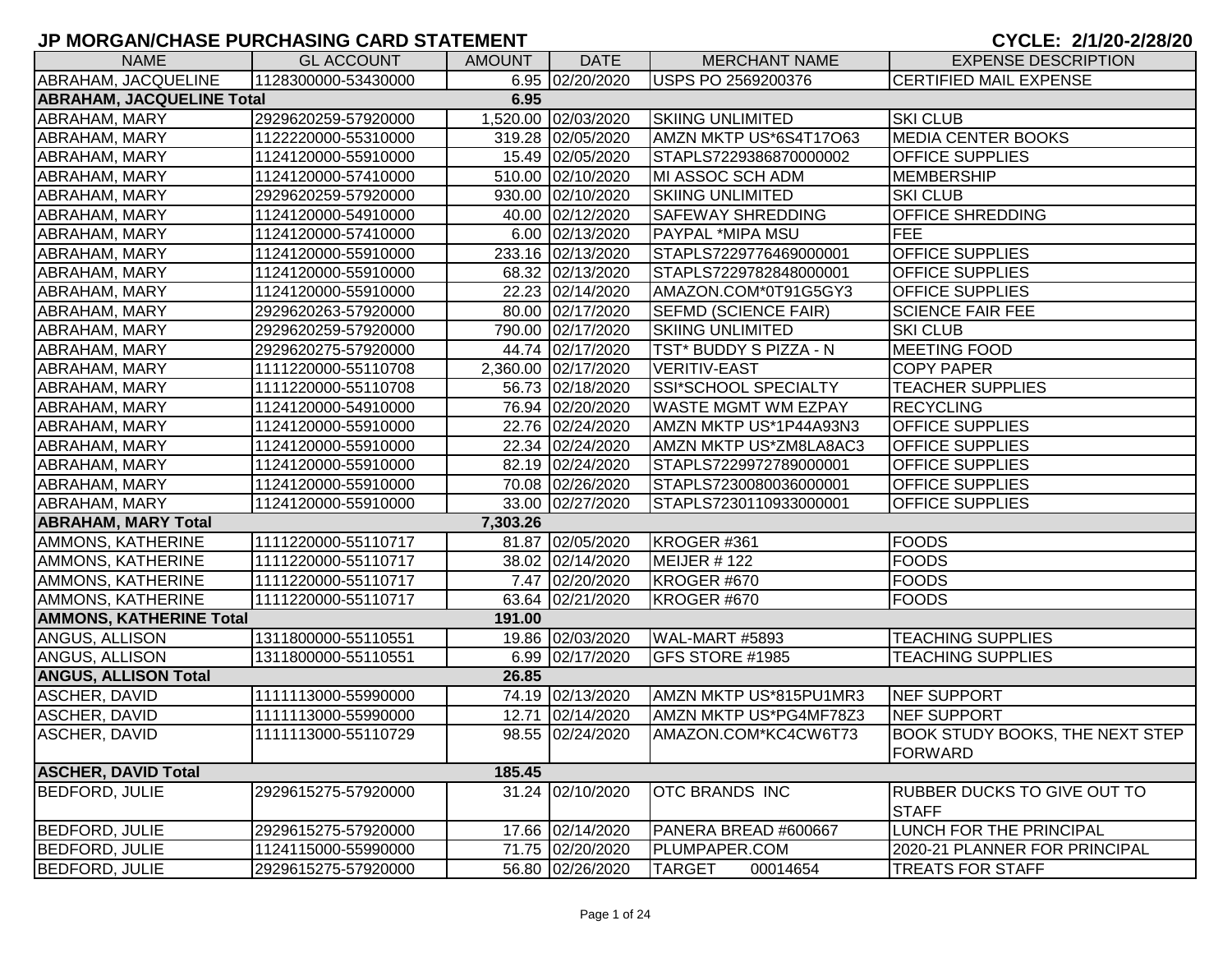| <b>NAME</b>                   | <b>GL ACCOUNT</b>   | <b>AMOUNT</b> | <b>DATE</b>       | <b>MERCHANT NAME</b>       | <b>EXPENSE DESCRIPTION</b>         |
|-------------------------------|---------------------|---------------|-------------------|----------------------------|------------------------------------|
| <b>BEDFORD, JULIE Total</b>   |                     | 177.45        |                   |                            |                                    |
| <b>BOOTZ, ASHLEY</b>          | 2929699099-57920000 |               | 185.00 02/06/2020 | QDOBA 2823 ONLINE          | MENTOR MEALS HS ROBOTICS           |
| <b>BOOTZ, ASHLEY</b>          | 2929661104-57920000 |               | 58.78 02/07/2020  | <b>BENITOS PIZZA-NOVI</b>  | JUDGES AND WORKER MEAL FOR         |
|                               |                     |               |                   |                            | <b>CHEER COMP</b>                  |
| <b>BOOTZ, ASHLEY</b>          | 2929699099-57920000 |               | 92.70 02/07/2020  | <b>ZOUP! NOVI</b>          | MENTOR MEALS HS ROBOTICS           |
| <b>BOOTZ, ASHLEY</b>          | 2929661178-57920000 |               | 89.00 02/11/2020  | <b>FAIRFIELD INN</b>       | <b>MS POM ROOM FOR STATES</b>      |
| <b>BOOTZ, ASHLEY</b>          | 2929661178-57920000 |               | 89.00 02/11/2020  | <b>FAIRFIELD INN</b>       | <b>MS POM ROOM FOR STATES</b>      |
| <b>BOOTZ, ASHLEY</b>          | 2929661178-57920000 |               | 89.00 02/11/2020  | <b>FAIRFIELD INN</b>       | <b>MS POM ROOM FOR STATES</b>      |
| <b>BOOTZ, ASHLEY</b>          | 2929661178-57920000 |               | 89.00 02/11/2020  | <b>FAIRFIELD INN</b>       | MS POM ROOM FOR STATES             |
| <b>BOOTZ, ASHLEY</b>          | 2929699099-57920000 |               | 675.00 02/11/2020 | PUREBUTTONS COM LLC        | HS ROBOTICS- BUTTONS               |
| <b>BOOTZ, ASHLEY</b>          | 2929699099-57920000 |               | 182.50 02/13/2020 | QDOBA 2823 ONLINE          | <b>MENTOR MEALS HS ROBOTICS</b>    |
| <b>BOOTZ, ASHLEY</b>          | 2929661104-57920000 |               | 45.44 02/14/2020  | SAMS CLUB #6657            | CAKE & SUPPLIES FOR SIGNING DAY    |
| <b>BOOTZ, ASHLEY</b>          | 2929699099-57920000 |               | 92.70 02/14/2020  | <b>ZOUP! NOVI</b>          | <b>MENTOR MEALS HS ROBOTICS</b>    |
| <b>BOOTZ, ASHLEY</b>          | 2929699099-57920000 |               | 185.00 02/20/2020 | QDOBA 2823 ONLINE          | <b>MENTOR MEALS HS ROBOTICS</b>    |
| <b>BOOTZ, ASHLEY</b>          | 1429300000-57910000 |               | 29.96 02/21/2020  | <b>STAPLES</b><br>00115659 | SUPPLIES FOR TICKET SALES TABLES   |
| <b>BOOTZ, ASHLEY</b>          | 2929699099-57920000 |               | 92.70 02/21/2020  | <b>ZOUP! NOVI</b>          | MENTOR MEALS HS ROBOTICS           |
| <b>BOOTZ, ASHLEY</b>          | 2929661104-57920000 |               | 40.08 02/24/2020  | PANERA BREAD #600667 P     | <b>COFFEE FOR BOWLING FINALS</b>   |
| <b>BOOTZ, ASHLEY</b>          | 2929699099-57920000 |               | 185.00 02/27/2020 | QDOBA 2823 ONLINE          | MENTOR MEALS HS ROBOTICS           |
| <b>BOOTZ, ASHLEY</b>          | 2929699099-57920000 |               | 92.70 02/28/2020  | <b>ZOUP! NOVI</b>          | MENTOR MEALS HS ROBOTICS           |
| <b>BOOTZ, ASHLEY Total</b>    |                     | 2,313.56      |                   |                            |                                    |
| <b>BRASIL, SANDRA</b>         | 1111322000-55990000 |               | 123.86 02/05/2020 | AMAZON.COM*F409U2RD3       | CHAIR FOR STUDENT FOR THE MEDIA    |
|                               |                     |               |                   |                            | <b>CENTER</b>                      |
| <b>BRASIL, SANDRA</b>         | 2929622175-57920000 |               | 47.12 02/07/2020  | SAMS CLUB #6657            | <b>UMATTER SUPPLIES</b>            |
| <b>BRASIL, SANDRA</b>         | 2929622175-57920000 |               | 35.97 02/13/2020  | DUNKIN #354471 Q35         | FOOD FOR STAFF OUTREACH EVENT      |
|                               |                     |               |                   |                            | AT VISTA MARIA                     |
| <b>BRASIL, SANDRA</b>         | 1124122000-55910000 |               | 25.98 02/14/2020  | AMAZON.COM*3H6X72HA3       | <b>BOOK FOR ADA COMPLIANT</b>      |
|                               |                     |               |                   |                            | <b>DOCUMENTS</b>                   |
| <b>BRASIL, SANDRA</b>         | 2929622175-57920000 |               | 14.86 02/14/2020  | SAMS CLUB #6657            | STAFF CHARITY EVENT-VISTA MARIA    |
| <b>BRASIL, SANDRA</b>         | 2929622175-57920000 |               | 25.16 02/14/2020  | SAMSCLUB #6657             | <b>COOKIES FOR VISTA MARIA</b>     |
|                               |                     |               |                   |                            | <b>OUTREACH</b>                    |
| <b>BRASIL, SANDRA</b>         | 2929622175-57920000 |               | 15.36 02/17/2020  | PANERA BREAD #600667 P     | <b>BAGELS FOR TOP HOMEROOM FOR</b> |
|                               |                     |               |                   |                            | CANNED FOOD DRIVE COLLECTION       |
| <b>BRASIL, SANDRA</b>         | 1111322000-55990000 |               | 127.16 02/26/2020 | AMAZON.COM*KM0KY7YW3       | HIGH STOOL FOR STUDENT NEED IN     |
|                               |                     |               |                   |                            | <b>THE CLASSROOM</b>               |
| <b>BRASIL, SANDRA</b>         | 2929622186-57920000 |               | 37.88 02/28/2020  | AMZN MKTP US*Z17VP1UT3     | <b>STUDENT COUNCIL DECORATIONS</b> |
| <b>BRASIL, SANDRA Total</b>   |                     | 453.35        |                   |                            |                                    |
| <b>BRATNEY, BETHANY</b>       | 1122222000-55310000 |               | 25.52 02/03/2020  | <b>BOOKSAMILLION.COM</b>   | <b>MEDIA CENTER BOOKS</b>          |
| <b>BRATNEY, BETHANY</b>       | 1122222000-55310000 |               | 32.57 02/04/2020  | <b>BOOKSAMILLION.COM</b>   | <b>MEDIA CENTER BOOKS</b>          |
| <b>BRATNEY, BETHANY</b>       | 1122222000-55410000 |               | 16.26 02/04/2020  | GAN*OBS + ECCENTRIC        | <b>NEWSPAPER SUBSCRIPTION</b>      |
| <b>BRATNEY, BETHANY</b>       | 1122222000-55310000 |               | 313.32 02/11/2020 | FOLLETT SCHOOL SOLUTIO     | <b>MEDIA CENTER BOOKS</b>          |
| <b>BRATNEY, BETHANY</b>       | 1122222000-53450000 |               | 353.93 02/26/2020 | EB 2020 MICHIGAN READ      | <b>SOFTWARE</b>                    |
| <b>BRATNEY, BETHANY Total</b> |                     | 741.60        |                   |                            |                                    |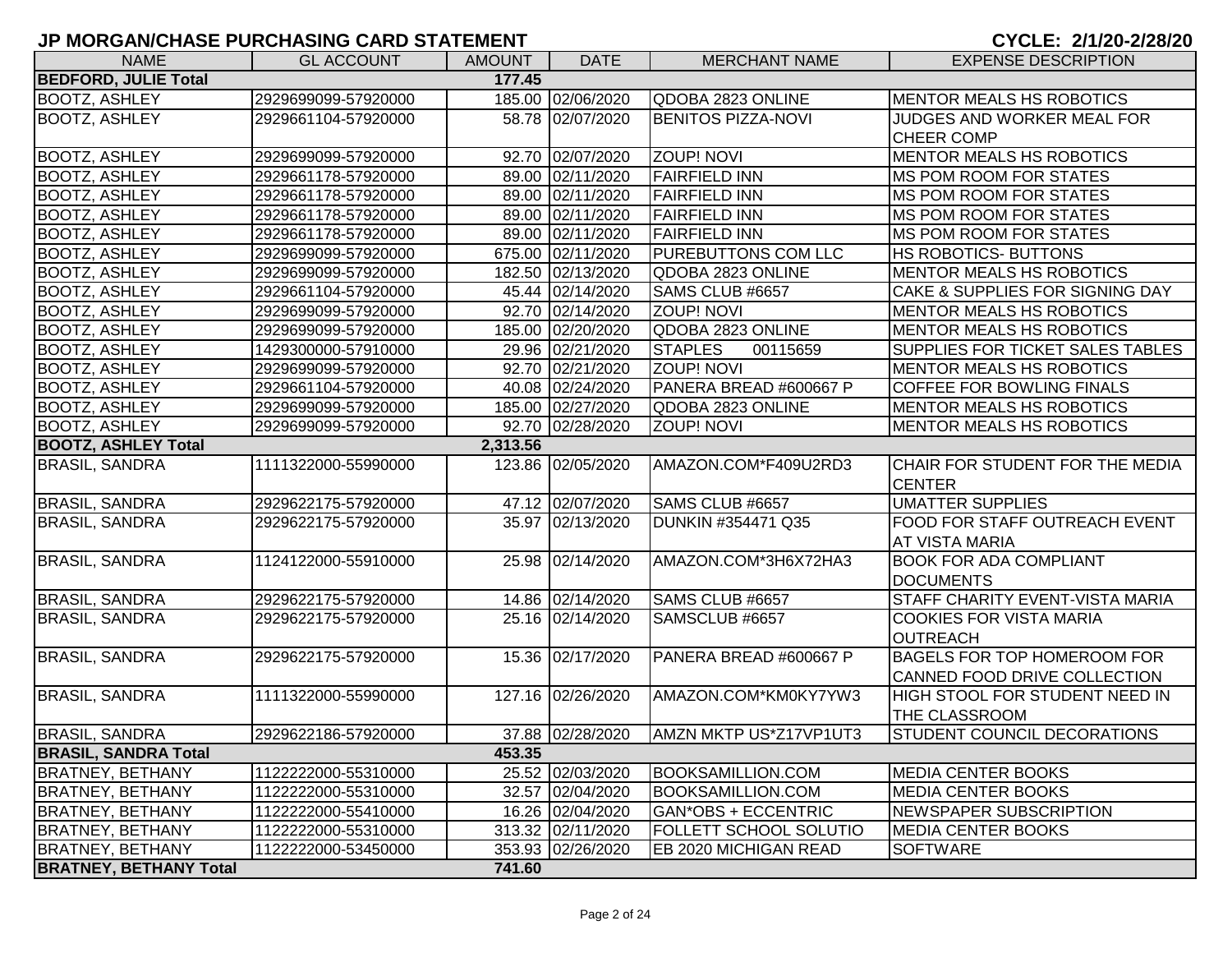| <b>NAME</b>                  | <b>GL ACCOUNT</b>   | <b>AMOUNT</b> | <b>DATE</b>         | <b>MERCHANT NAME</b>           | <b>EXPENSE DESCRIPTION</b>                                                                              |
|------------------------------|---------------------|---------------|---------------------|--------------------------------|---------------------------------------------------------------------------------------------------------|
| BROWN, ALAINA                | 1722100000-53220614 |               | 300.00 02/25/2020   | SQ *IB SCHOOLS OF MICH         | IB ATL TRAINING FOR BROWN & ADER                                                                        |
| <b>BROWN, ALAINA Total</b>   |                     | 300.00        |                     |                                |                                                                                                         |
| <b>BUNKER, JEFFREY</b>       | 1126160000-55993000 |               | 151.21 02/05/2020   | ANGELO S WHOLESALE-123         | MTCE - SALT SPREADER REPAIR<br><b>PARTS</b>                                                             |
| <b>BUNKER, JEFFREY</b>       | 1126160000-55993000 |               | 21.37 02/05/2020    | <b>FASTENAL COMPANY 01MID</b>  | MTCE - SALT SPREADER REPAIR<br><b>PARTS</b>                                                             |
| <b>BUNKER, JEFFREY</b>       | 1126160000-55993000 |               | 51.46 02/05/2020    | SE EQUIPMENT NOVI              | MTCE - 2019 CASE LOADER REPAIR<br><b>PARTS</b>                                                          |
| <b>BUNKER, JEFFREY</b>       | 1126160000-55980000 |               | 44.95 02/05/2020    | THE HOME DEPOT #2737           | MTCE TOOLS -PRUNING AND TREE<br><b>TRIMMING TOOLS</b>                                                   |
| <b>BUNKER, JEFFREY</b>       | 1126160000-54130000 |               | 135.00 02/06/2020   | <b>HAROLDS FRAME SHOP</b>      | MTCE - F550 TRUCK REPAIR                                                                                |
| <b>BUNKER, JEFFREY</b>       | 1126160000-55993000 |               | 9.39 02/06/2020     | <b>NAPA AUTO M-2</b>           | <b>MTCE - SNOW PLOW REPAIR PARTS</b>                                                                    |
| <b>BUNKER, JEFFREY</b>       | 1126160000-55993000 |               | $(9.39)$ 02/06/2020 | <b>NAPA AUTO M-2</b>           | <b>MTCE - SNOW PLOW REPAIR PART</b><br><b>RETURN</b>                                                    |
| <b>BUNKER, JEFFREY</b>       | 1126160000-55993000 |               | 9.39 02/06/2020     | <b>NAPA AUTO M-2</b>           | MTCE - CORRECT SNOW PLOW REPAIR<br>PARTS                                                                |
| <b>BUNKER, JEFFREY</b>       | 1126160000-55980000 |               | 149.00 02/06/2020   | THE HOME DEPOT #2737           | <b>MTCE TOOLS - 18-VOLT OCTANE</b><br><b>LITHIUM-ION CORDLESS BRUSHLESS</b><br><b>RECIPROCATING SAW</b> |
| <b>BUNKER, JEFFREY</b>       | 1126160000-54130000 |               | 329.00 02/12/2020   | <b>HAROLDS FRAME SHOP</b>      | MTCE 09 F350 PLOW MOUNT REPAIRS                                                                         |
| <b>BUNKER, JEFFREY</b>       | 1126160000-55993000 |               | 16.28 02/14/2020    | THE HOME DEPOT #2737           | MTCE - MATERIAL TO MAKE BRACKET<br><b>FOR STADIUM SPRAYER</b>                                           |
| <b>BUNKER, JEFFREY</b>       | 1126160000-55992000 |               | 59.92 02/21/2020    | THE HOME DEPOT #2737           | <b>MTCE - PAINT FOR COATING ALL DUMP</b><br><b>BOXES</b>                                                |
| <b>BUNKER, JEFFREY</b>       | 1126160000-55993000 |               | 63.26 02/24/2020    | THE HOME DEPOT #2737           | <b>MTCE - SUMMER EQUIP REPAIR PARTS</b>                                                                 |
| <b>BUNKER, JEFFREY</b>       | 1126160000-55993000 |               | 4.48 02/24/2020     | THE HOME DEPOT #2737           | <b>MTCE - SUMMER EQUIPMENT REPAIR</b><br>PARTS                                                          |
| <b>BUNKER, JEFFREY</b>       | 1126160000-55993000 |               | 34.95 02/25/2020    | <b>COMPLETE BATTERY SOURC</b>  | <b>MTCE - SUMMER EQUIPMENT</b><br>MAINTENANCE PARTS FOR THE<br><b>GATOR</b>                             |
| <b>BUNKER, JEFFREY</b>       | 1126160000-55993000 |               | 135.83 02/27/2020   |                                | MARKS OUTDOOR POWER EQ MTCE - SUMMER EQUIPMENT REPAIR<br><b>PARTS</b>                                   |
| <b>BUNKER, JEFFREY Total</b> |                     | 1,206.10      |                     |                                |                                                                                                         |
| <b>BURKHARDT, LORETTA</b>    | 2929620415-57920000 |               | 33.54 02/03/2020    | MEIJER #122                    | <b>THEATER PROPS</b>                                                                                    |
| <b>BURKHARDT, LORETTA</b>    | 2929620415-57920000 |               | 19.55 02/03/2020    | <b>PARTY CITY 4124</b>         | <b>THEATER PROPS</b>                                                                                    |
| <b>BURKHARDT, LORETTA</b>    | 2929620415-57920000 |               | 5.98 02/03/2020     | PARTY CITY 4124                | THEATER PROPS                                                                                           |
| <b>BURKHARDT, LORETTA</b>    | 2929620415-57920000 |               | 49.99 02/05/2020    | OLD NAVY US 3072               | THEATER COSTUMES                                                                                        |
| <b>BURKHARDT, LORETTA</b>    | 2929620415-57920000 |               | 287.35 02/05/2020   | <b>STAPLES</b><br>00115659     | THEATER FLYERS                                                                                          |
| <b>BURKHARDT, LORETTA</b>    | 2929620415-57920000 |               | 75.00 02/07/2020    | <b>IMUSIC THEATRE INTERNAT</b> | <b>VIDEO RIGHTS FOR THEATER</b><br><b>PRODUCTION</b>                                                    |
| <b>BURKHARDT, LORETTA</b>    | 2929620415-57920000 |               | 18.99 02/07/2020    | <b>PARTY CITY 4124</b>         | <b>THEATER COSTUMES</b>                                                                                 |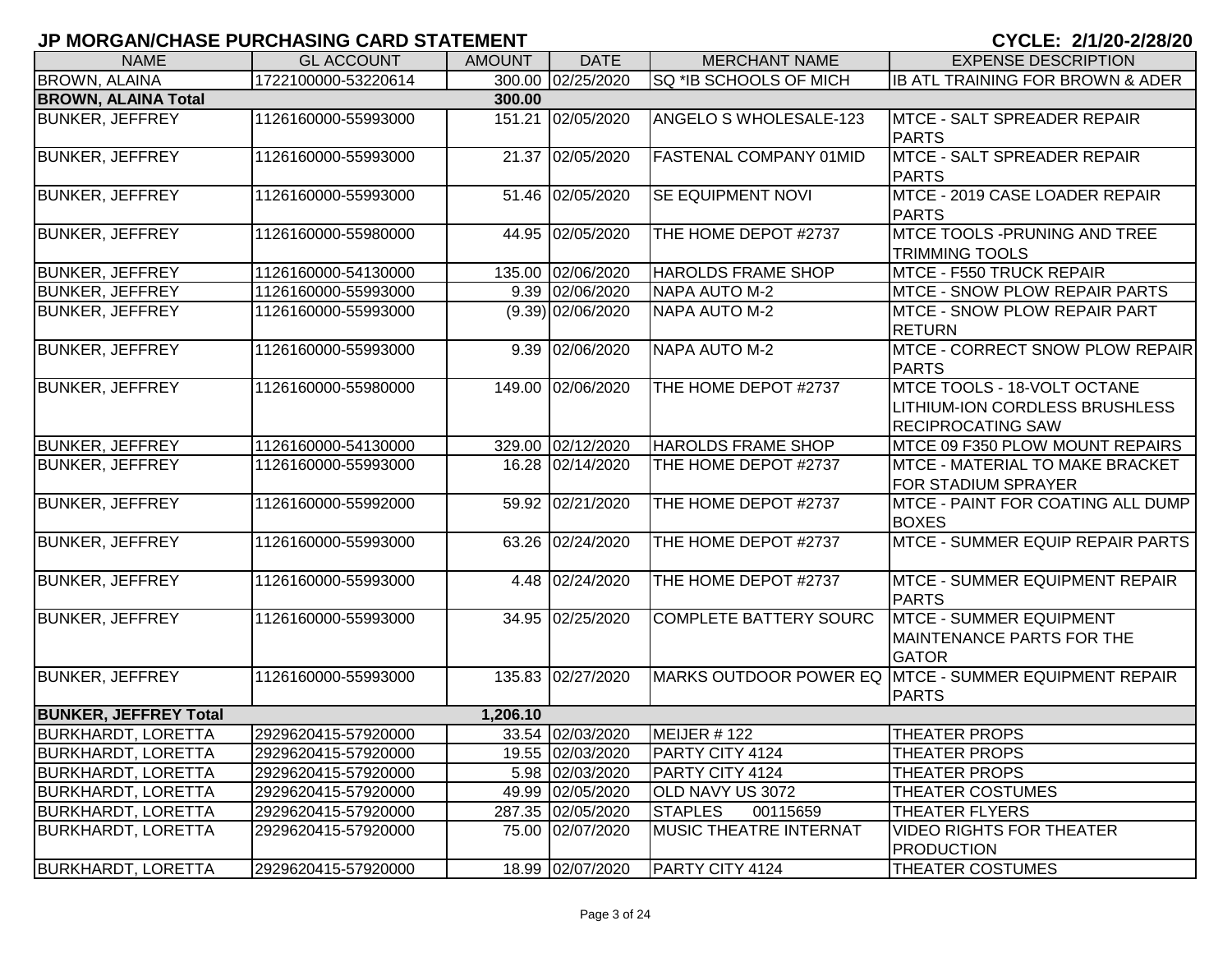|                                           |                     |               |                      |                               | $9.9221$ $4.129$ $4.492$                                                                                                                                                                                            |
|-------------------------------------------|---------------------|---------------|----------------------|-------------------------------|---------------------------------------------------------------------------------------------------------------------------------------------------------------------------------------------------------------------|
| <b>NAME</b>                               | <b>GL ACCOUNT</b>   | <b>AMOUNT</b> | <b>DATE</b>          | <b>MERCHANT NAME</b>          | <b>EXPENSE DESCRIPTION</b>                                                                                                                                                                                          |
| <b>BURKHARDT, LORETTA</b>                 | 2929620415-57920000 |               | 56.68 02/10/2020     | MEIJER # 122                  | THEATER COSTUMES                                                                                                                                                                                                    |
| <b>BURKHARDT, LORETTA</b>                 | 2929620415-57920000 |               | 16.28 02/10/2020     | MICHAELS STORES 3744          | <b>THEATER PROPS</b>                                                                                                                                                                                                |
| <b>BURKHARDT, LORETTA</b>                 | 2929620415-57920000 |               | 129.99 02/11/2020    | MENARDS WIXOM MI              | <b>STORAGE FOR COSTUMES</b>                                                                                                                                                                                         |
| <b>BURKHARDT, LORETTA</b>                 | 2929620415-57920000 |               | $(34.15)$ 02/13/2020 | MEIJER # 122                  | <b>RETURNS</b>                                                                                                                                                                                                      |
| <b>BURKHARDT, LORETTA</b>                 | 2929620415-57920000 |               | 5.25 02/18/2020      | 00115659<br><b>STAPLES</b>    | <b>THEATER PROMOTION</b>                                                                                                                                                                                            |
| <b>BURKHARDT, LORETTA Total</b>           |                     | 664.45        |                      |                               |                                                                                                                                                                                                                     |
| <b>CALHOUN, STEPHANIE</b>                 | 1335100000-55110553 |               | 22.47 02/13/2020     | <b>TARGET</b><br>00008961     | <b>SUPPLIES</b>                                                                                                                                                                                                     |
| <b>CALHOUN, STEPHANIE Total</b>           |                     | 22.47         |                      |                               |                                                                                                                                                                                                                     |
| <b>CANALES, BETH</b>                      | 1111322000-55110718 |               | 52.92 02/21/2020     | GFS STORE #1985               | <b>FOOD LABS</b>                                                                                                                                                                                                    |
| <b>CANALES, BETH</b>                      | 1111322000-55110718 |               | 14.51 02/24/2020     | KROGER #632                   | YEAST FOR PIZZA LAB                                                                                                                                                                                                 |
| <b>CANALES, BETH Total</b>                |                     | 67.43         |                      |                               |                                                                                                                                                                                                                     |
| CARINO, LAURA                             | 1124114000-53220000 |               | 11.23 02/11/2020     | BURGER KING #8834 Q07         | <b>FOOD FOR HUMANEX TRAINING</b>                                                                                                                                                                                    |
| CARINO, LAURA                             | 1124114000-53220000 |               | 134.07 02/12/2020    | <b>HAMPTON INN WYOMING</b>    | HUMANEX TRAINING OVERNIGHT STAY<br>- PRINCIPAL                                                                                                                                                                      |
| CARINO, LAURA                             | 2929614275-57920000 |               | 876.00 02/25/2020    | UM MUSEUM OF NAT HISTO        | 2ND GRADE FIELD TRIP                                                                                                                                                                                                |
| <b>CARINO, LAURA Total</b>                |                     | 1,021.30      |                      |                               |                                                                                                                                                                                                                     |
| CHRISTOPOULOS, COURTNE1311800000-55110551 |                     |               | 9.98 02/14/2020      | AMZN MKTP US*YI0Q05793        | <b>SUPPLIES</b>                                                                                                                                                                                                     |
| <b>CHRISTOPOULOS, COURTNEY Total</b>      |                     | 9.98          |                      |                               |                                                                                                                                                                                                                     |
| CIANCIO, WANDA                            | 1122500000-55910000 |               | 24.20 02/03/2020     | AMAZON.COM*FQ0K80JJ3          | PUFFS PLUS LOTION FACIAL TISSUES,<br>10 CUBES, 52 TISSUES PER BOX                                                                                                                                                   |
| CIANCIO, WANDA                            | 1122500000-55990000 |               | 35.08 02/03/2020     | AMZN MKTP US*O62224753        | <b>MICROFIBER CLEANING CLOTHS</b>                                                                                                                                                                                   |
| CIANCIO, WANDA                            | 1122500000-55990000 |               | 342.70 02/03/2020    | <b>AMZN MKTP US*O62224753</b> | <b>PADLOCKS FOR CHROMEBOOK AND</b>                                                                                                                                                                                  |
|                                           |                     |               |                      |                               | <b>IPAD CARTS</b>                                                                                                                                                                                                   |
| CIANCIO, WANDA                            | 1122500000-53450000 |               | 240.00 02/03/2020    | CDW GOVT #WQQ4350             | 10 + ACAD GOOGLE CHROME EDU                                                                                                                                                                                         |
|                                           |                     |               |                      |                               | <b>LICENSE FOR GOOGLE</b>                                                                                                                                                                                           |
| CIANCIO, WANDA                            | 1122500000-54120000 |               | 375.00 02/03/2020    | SQ *POD DROP REPAIR CO        | <b>IPAD REPAIRS</b>                                                                                                                                                                                                 |
| CIANCIO, WANDA                            | 4445600000-56422958 |               | 1,734.00 02/03/2020  | TIERNEY BROTHERS, INC         | <b>COPERICUS STORAGE BOXES FOR</b>                                                                                                                                                                                  |
|                                           |                     |               |                      |                               | <b>CHROMEBOOKS AND IPADS</b>                                                                                                                                                                                        |
| CIANCIO, WANDA                            | 1122500000-57910000 |               | 327.08 02/05/2020    | AMAZON.COM*UG6SA7QY3          | 12 OF: OTTERBOX COMMUTER SERIES<br>CASE FOR IPHONE 8 FOR MTC CELL                                                                                                                                                   |
|                                           |                     |               |                      |                               | <b>PHONES</b>                                                                                                                                                                                                       |
| CIANCIO, WANDA                            | 1122500000-57910000 |               | 57.38 02/05/2020     | AMAZON.COM*WV1JU8MB3          | 2 OF: CLOROX COMMERCIAL<br>SOLUTIONS DISINFECTING WIPES,<br>FRESH SCENT, 75 WET WIPES, 6<br><b>CANISTERS/CASE</b>                                                                                                   |
| CIANCIO, WANDA                            | 1122500000-55990000 |               | 159.98 02/05/2020    | AMZN MKTP US*QX7FH6EI3        | 2 OF: HIEARCOOL USB C HUB, USB-C<br>LAPTOP DOCKING STATION, 11 IN 1<br>TRIPLE DISPLAY TYPE C ADAPTER<br>COMPATIABLE FOR MACBOOK AND<br>WINDOWS(2HDMI VGA PD3.0 SD TF<br>CARD READER GIGABIT ETHERNET<br>4USB PORTS) |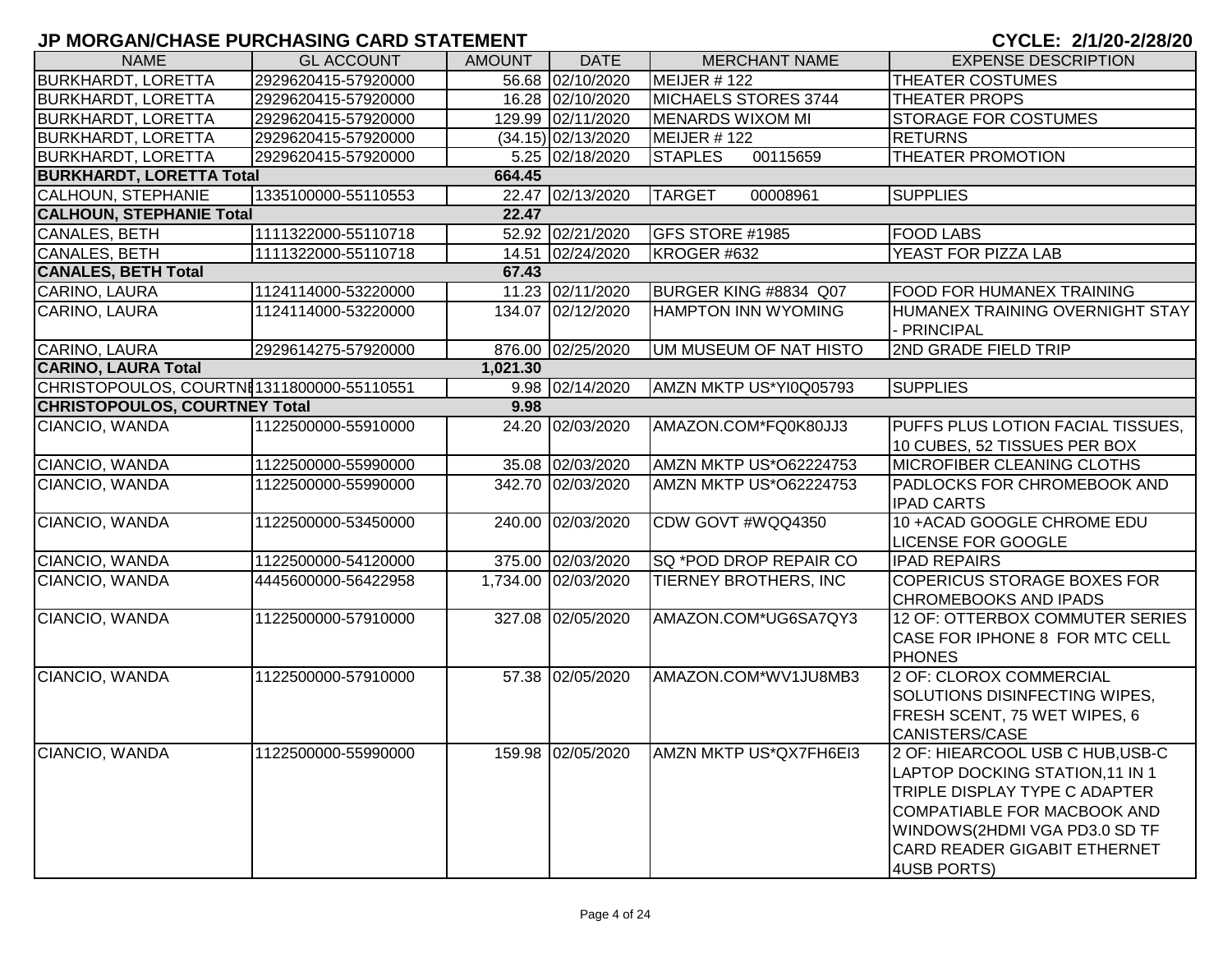| <b>NAME</b>                      | <b>GL ACCOUNT</b>   | <b>AMOUNT</b> | <b>DATE</b>         | <b>MERCHANT NAME</b>                                    | <b>EXPENSE DESCRIPTION</b>                                  |
|----------------------------------|---------------------|---------------|---------------------|---------------------------------------------------------|-------------------------------------------------------------|
| CIANCIO, WANDA                   | 1122500000-57910000 |               | 227.88 02/05/2020   | AMZN MKTP US*YW8VZ1IQ3                                  | 4 OF : PET30DT 10-INCH HDMI                                 |
|                                  |                     |               |                     |                                                         | <b>EXTENDER OVER CAT5E OR CAT6</b>                          |
|                                  |                     |               |                     |                                                         | <b>CABLES</b>                                               |
|                                  |                     |               |                     |                                                         | 8 OF: PET30DT 10-INCH HDMI                                  |
|                                  |                     |               |                     |                                                         | <b>EXTENDER OVER CAT5E OR CAT6</b>                          |
|                                  |                     |               |                     |                                                         | <b>CABLES</b>                                               |
| CIANCIO, WANDA                   | 4445600000-56422958 |               | 5,574.00 02/06/2020 | CDW GOVT #WRR1484                                       | <b>SPECTRUM 18 COUNT CARTS FOR</b>                          |
|                                  |                     |               | 868.00 02/07/2020   |                                                         | <b>CHROMEBOOKS</b><br><b>PADCASTER FOR THE ITC</b>          |
| CIANCIO, WANDA<br>CIANCIO, WANDA | 4445603000-56422958 |               | 113.88 02/10/2020   | <b>LOGISOFT COMPUTER PROD</b><br>AMZN MKTP US*VN5GG2DI3 |                                                             |
|                                  | 1122500000-55990000 |               |                     |                                                         | 3 OF: RAVELLI ATD PROFESSIONAL<br>PORTABLE TRIPOD DOLLY FOR |
|                                  |                     |               |                     |                                                         | CAMERA PHOTO VIDEO AND FREE MINI                            |
|                                  |                     |               |                     |                                                         | <b>TRIPOD</b>                                               |
| CIANCIO, WANDA                   | 1128300000-55990000 |               | 1,560.21 02/12/2020 | <b>SECURITY DESIGNS</b>                                 | ID CARDS FOR DOOR ACCESS                                    |
| CIANCIO, WANDA                   | 1122500000-55910000 |               | 22.12 02/14/2020    | AMZN MKTP US*8U6L05BP3                                  | <b>GORILLA GLUE</b>                                         |
| CIANCIO, WANDA                   | 4445600000-56422958 |               | 151.90 02/14/2020   | AMZN MKTP US*8U6L05BP3                                  | <b>IPAD CASES</b>                                           |
| CIANCIO, WANDA                   | 1128300000-55990000 |               | 98.43 02/14/2020    | AMZN MKTP US*U16ZU61X3                                  | <b>ID BADGE HOLDERS AND</b>                                 |
|                                  |                     |               |                     |                                                         | <b>RETRACTABLE KEY CLIPS</b>                                |
| CIANCIO, WANDA                   | 1122500000-55910000 |               | 51.91 02/20/2020    | AMZN MKTP US*IG47O0HY3                                  | <b>REFILL TAPES FOR LABELING</b>                            |
|                                  |                     |               |                     |                                                         | <b>BROTHER 24MM 1 INCH TZE TZZ</b>                          |
|                                  |                     |               |                     |                                                         | TZE251 LAMINATED BLACK ON WHITE                             |
|                                  |                     |               |                     |                                                         | <b>TAPE</b>                                                 |
| CIANCIO, WANDA                   | 1126122000-54120824 |               | 125.00 02/20/2020   | <b>SECURITY DESIGNS</b>                                 | SERVICE CALL FOR DOOR 21 AT HS-                             |
|                                  |                     |               |                     |                                                         | <b>STRIKE WAS LOOSE</b>                                     |
| CIANCIO, WANDA                   | 1126101000-54120824 |               | 510.00 02/20/2020   | <b>SECURITY DESIGNS</b>                                 | IMPORT STAFF ID NUMBERS INTO                                |
|                                  |                     |               |                     |                                                         | <b>EXISTING CARDS</b>                                       |
| CIANCIO, WANDA                   | 1122500000-53450000 |               | 220.00 02/21/2020   | <b>DIGICERT INC</b>                                     | <b>CERTIFICATE SOFTWARE FOR</b>                             |
|                                  |                     |               |                     |                                                         | <b>FIREWALL</b>                                             |
| CIANCIO, WANDA                   | 4445600000-56422958 |               | 374.90 02/27/2020   | AMZN MKTP US*T86S35JP3                                  | <b>IPAD CASES</b>                                           |
| <b>CIANCIO, WANDA Total</b>      |                     | 13,193.65     |                     |                                                         |                                                             |
| CIANFERRA, LINDA                 | 2929625301-57920000 |               | 266.20 02/03/2020   | <b>NOVI BOWL &amp; RECREATION</b>                       | ALTERNATIVE ED BOWLING W HOWELL<br><b>&amp; CAREER PREP</b> |
| CIANFERRA, LINDA                 | 1521600331-53130000 |               | 1,870.00 02/06/2020 | <b>SQ *BEHAVIORAL HEALTH</b>                            | <b>IPEER TO PEER GROUP FOR</b>                              |
|                                  |                     |               |                     |                                                         | <b>PARTICIPANTS</b>                                         |
| CIANFERRA, LINDA                 | 2929625301-57920000 |               | 25.33 02/06/2020    | STARBUCKS STORE 26894                                   | MEETING REFRESHMENTS -SCHOOL                                |
|                                  |                     |               |                     |                                                         | <b>BUSINESS COUNSEL</b>                                     |
| CIANFERRA, LINDA                 | 1111324511-53220000 |               | 10.00 02/14/2020    | PAYPAL *OAKLANDCOUN                                     | <b>COUNSELOR WORKSHOP STEM</b>                              |
|                                  |                     |               |                     |                                                         | <b>CAREERS</b>                                              |
| CIANFERRA, LINDA                 | 1331100000-57410000 |               | 65.00 02/24/2020    | MICHIGAN SCHOOL COUNSE                                  | <b>MSCA ANNUAL FEE</b>                                      |
| CIANFERRA, LINDA                 | 1331100000-57410000 |               | 50.00 02/24/2020    | <b>MICHIGAN SCHOOL COUNSE</b>                           | <b>MSCA MEMBERSHIP FEE</b>                                  |
| CIANFERRA, LINDA                 | 1521600331-53220000 |               | 10.00 02/24/2020    | PAYPAL *OAKLANDCOUN                                     | <b>COUNSELOR WORKSHOP</b>                                   |
| CIANFERRA, LINDA                 | 1528300331-53220000 |               | 49.00 02/24/2020    | PAYPAL *PATHWAY X                                       | <b>COUNSELOR WORKSHOP</b>                                   |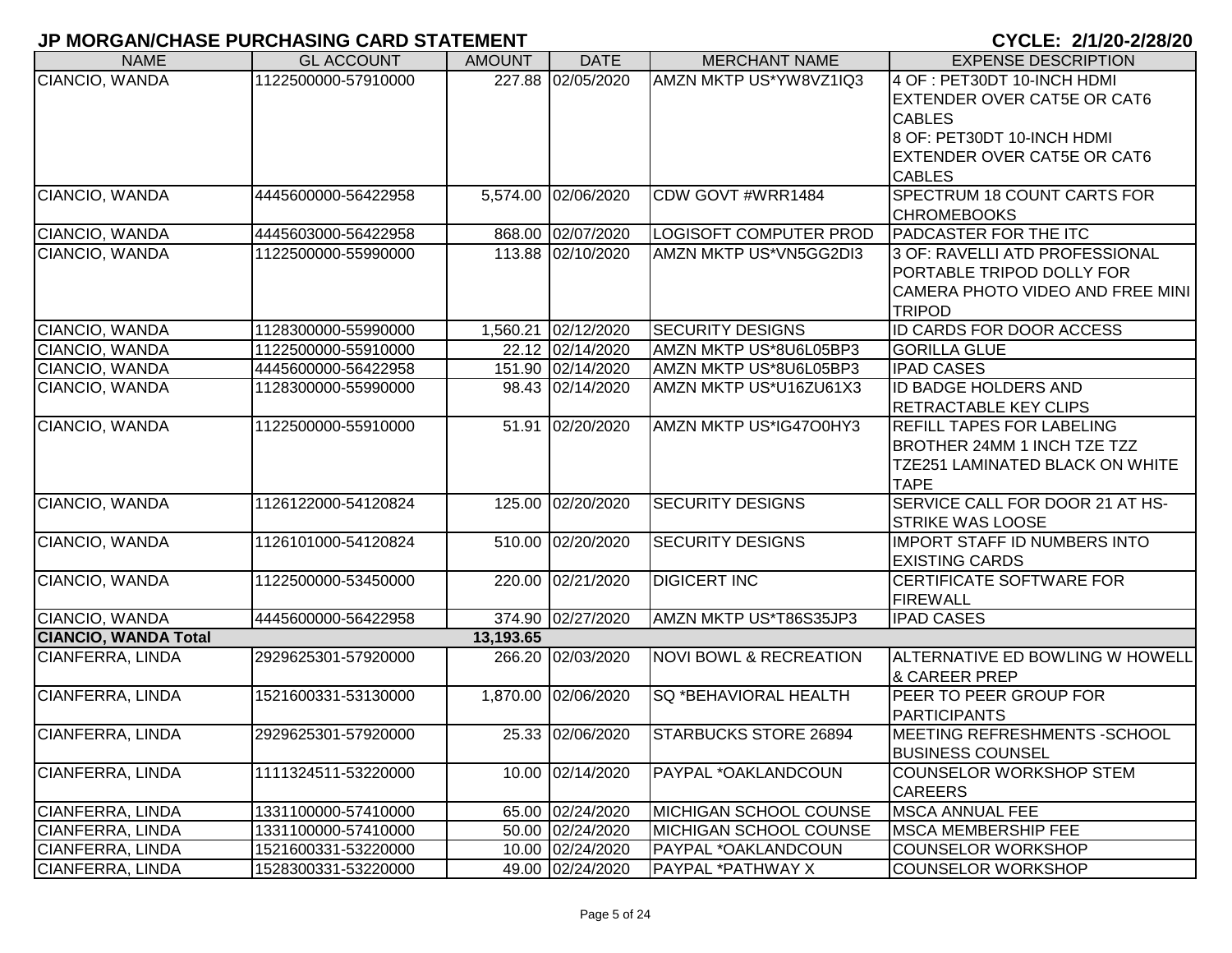| <b>NAME</b>                   | <b>GL ACCOUNT</b>   | <b>AMOUNT</b> | <b>DATE</b>          | <b>MERCHANT NAME</b>          | <b>EXPENSE DESCRIPTION</b>                    |
|-------------------------------|---------------------|---------------|----------------------|-------------------------------|-----------------------------------------------|
| CIANFERRA, LINDA              | 1521600331-53220000 |               | (49.00) 02/26/2020   | PAYPAL *PATHWAY X             | <b>REFUND FOR COUNSELOR</b>                   |
|                               |                     |               |                      |                               | <b>WORKSHOP</b>                               |
| <b>CIANFERRA, LINDA Total</b> |                     | 2,296.53      |                      |                               |                                               |
| <b>CLARK, KIMBERLY</b>        | 1221652000-53220000 |               | $(15.00)$ 02/10/2020 | OAKLAND SCHOOLS-RC INT        | <b>CREDIT FOR WORKSHOP</b>                    |
| <b>CLARK, KIMBERLY Total</b>  |                     | (15.00)       |                      |                               |                                               |
| <b>COOLMAN, ROBERT</b>        | 1126160000-55992000 |               | 53.90 02/03/2020     | <b>CONSERVA ELECTRIC SUPP</b> | MTCE - ELECTRICAL BALLAST STOCK               |
| <b>COOLMAN, ROBERT</b>        | 1126160000-55992000 |               | 900.00 02/05/2020    | CONSERVA ELECTRIC SUPP        | MTCE - ELECTRICAL LAMP STOCK                  |
| <b>COOLMAN, ROBERT</b>        | 1126160000-55992000 |               | 330.00 02/07/2020    | <b>CONSERVA ELECTRIC SUPP</b> | MTCE - ELECTRICAL LAMP STOCK                  |
| <b>COOLMAN, ROBERT</b>        | 1126160000-55992000 |               | 52.50 02/11/2020     | CONSERVA ELECTRIC SUPP        | MTCE - ELECTRICAL TESTERS TOOL                |
| <b>COOLMAN, ROBERT</b>        | 1126160000-55992000 |               | 307.50 02/13/2020    | <b>CONSERVA ELECTRIC SUPP</b> | MTCE - ELECTRICAL STOCK - LAMPS               |
| <b>COOLMAN, ROBERT</b>        | 1126160000-55992000 |               | 589.50 02/17/2020    | <b>CONSERVA ELECTRIC SUPP</b> | MTCE - BALLASTS ELECTRICAL STOCK              |
|                               |                     |               |                      |                               |                                               |
| <b>COOLMAN, ROBERT</b>        | 1126160000-55992000 |               | 900.00 02/19/2020    | <b>CONSERVA ELECTRIC SUPP</b> | <b>MTCE - ELECTRICAL LAMPS STOCK</b>          |
| <b>COOLMAN, ROBERT</b>        | 1126160000-55992000 |               | 32.00 02/27/2020     | <b>CONSERVA ELECTRIC SUPP</b> | MTCE - ELECTRICAL CONNECTOR<br><b>STOCK</b>   |
| <b>COOLMAN, ROBERT</b>        | 1126160000-55992000 |               | 179.74 02/28/2020    | <b>CONSERVA ELECTRIC SUPP</b> | <b>MTCE - ELECTRICAL BALLASTS STOCK</b>       |
| <b>COOLMAN, ROBERT Total</b>  |                     | 3,345.14      |                      |                               |                                               |
| <b>CORRION, KRISTIN</b>       | 1221926000-55990000 |               | 83.74 02/04/2020     | <b>IKEA CANTON</b>            | <b>SENSORY CHAIR PURCHASED FOR</b>            |
|                               |                     |               |                      |                               | <b>STUDENT NEED AT NOVI ADULT</b>             |
|                               |                     |               |                      |                               | <b>TRANSITION CENTER</b>                      |
| <b>CORRION, KRISTIN</b>       | 1212226194-57910695 |               | 80.00 02/07/2020     | <b>JEWISH COMMUNITY CENTE</b> | MONTHLY FEE FOR COMMUNITY                     |
|                               |                     |               |                      |                               | <b>BASED INSTRUCTION TRIP TO JCC</b>          |
|                               |                     |               |                      |                               | FUNDED BY NEF GRANT                           |
| <b>CORRION, KRISTIN Total</b> |                     | 163.74        |                      |                               |                                               |
| CROAD, LORI                   | 1335100000-55110553 |               | 19.98 02/28/2020     | PLAYITAGAINSP #11362          | 2 RACQUETBALL RACQUETS                        |
| <b>CROAD, LORI Total</b>      |                     | 19.98         |                      |                               |                                               |
| <b>DIATIKAR, CHRISTINE</b>    | 1125200000-55910000 |               | 34.86 02/06/2020     | STAPLS7229543085000001        | <b>OFFICE SUPPLIES</b>                        |
| <b>DIATIKAR, CHRISTINE</b>    | 1126122061-55510000 |               | 381.39 02/13/2020    | CONSUMERS ENERGY CO           | 2/20 HS NATURAL GAS                           |
| <b>DIATIKAR, CHRISTINE</b>    | 1126111061-55510000 |               | 1,154.97 02/13/2020  | <b>CONSUMERS ENERGY CO</b>    | 2/20 VO NATURAL GAS                           |
| <b>DIATIKAR, CHRISTINE</b>    | 1126112061-55510000 |               | 1,367.72 02/13/2020  | <b>CONSUMERS ENERGY CO</b>    | 2/20 OH NATURAL GAS                           |
| <b>DIATIKAR, CHRISTINE</b>    | 1126103061-55510000 |               | 269.28 02/13/2020    | <b>CONSUMERS ENERGY CO</b>    | 2/20 ITC NATURAL GAS                          |
| <b>DIATIKAR, CHRISTINE</b>    | 1126101061-55510000 |               | 251.79 02/14/2020    | <b>CONSUMERS ENERGY CO</b>    | 2/20 ESB NATURAL GAS                          |
| <b>DIATIKAR, CHRISTINE</b>    | 1126162061-55510000 |               | 98.29 02/14/2020     | <b>CONSUMERS ENERGY CO</b>    | 2/20 BOSCO NATURAL GAS                        |
| <b>DIATIKAR, CHRISTINE</b>    | 2326161000-55510000 |               | 880.86 02/14/2020    | <b>CONSUMERS ENERGY CO</b>    | 2/20 RM NATURAL GAS                           |
| <b>DIATIKAR, CHRISTINE</b>    | 1126161000-55510000 |               | (880.86) 02/14/2020  | <b>CONSUMERS ENERGY CO</b>    | 2/20 RM REDUCTION                             |
| <b>DIATIKAR, CHRISTINE</b>    | 1127170000-55710000 |               | 10,469.76 02/14/2020 | CORRIGAN OIL #2 - BRI         | 6004 GALS OF DIESEL 1/28/20                   |
| <b>DIATIKAR, CHRISTINE</b>    | 1111322000-57410741 |               | 6.00 02/25/2020      | <b>BROADCAST MUSIC INC B</b>  | 1/1/20-12/31/20 COPYRIGHT<br><b>CLEARANCE</b> |
| <b>DIATIKAR, CHRISTINE</b>    | 1111322000-57410741 |               | 360.00 02/25/2020    | <b>BROADCAST MUSIC INC B</b>  | 1/1/20-12/31/20 COPYRIGHT<br><b>CLEARANCE</b> |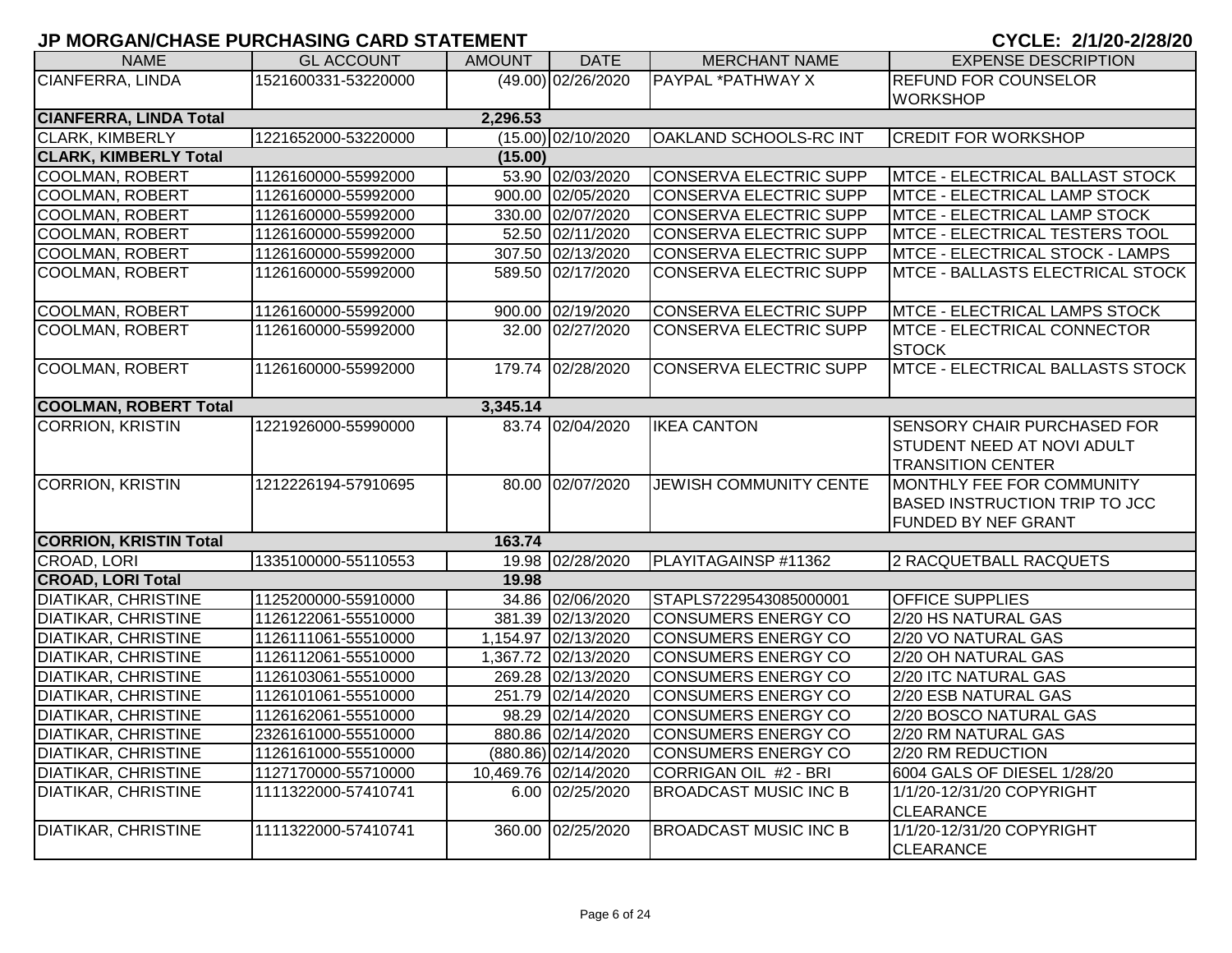| <b>NAME</b>                                       | <b>GL ACCOUNT</b>                          | <b>AMOUNT</b> | <b>DATE</b>         | <b>MERCHANT NAME</b>          | <b>EXPENSE DESCRIPTION</b>                               |
|---------------------------------------------------|--------------------------------------------|---------------|---------------------|-------------------------------|----------------------------------------------------------|
| <b>DIATIKAR, CHRISTINE</b>                        | 1111322000-57410741                        |               | 162.00 02/25/2020   | <b>SESAC</b>                  | 1/1/20-12/31/20 COMPULSORY LICENSE                       |
|                                                   |                                            |               |                     |                               | <b>FEE</b>                                               |
| <b>DIATIKAR, CHRISTINE</b>                        | 1125200000-53220000                        |               | 170.00 02/26/2020   | <b>MSBO</b>                   | MSBO ANNUAL CONFERENCE-MINNICK                           |
|                                                   |                                            |               |                     |                               |                                                          |
| <b>DIATIKAR, CHRISTINE</b>                        | 1429300000-55997000                        |               | 200.00 02/27/2020   | <b>TEAM SPORTS</b>            | INVOICE 547582/1-UNIFIED SHORTS                          |
| <b>DIATIKAR, CHRISTINE</b>                        | 1429300000-54120000                        |               | 2,190.00 02/27/2020 | <b>TEAM SPORTS</b>            | <b>INVOICE 552376/1-HELMET</b>                           |
|                                                   |                                            |               |                     |                               | <b>RECONDITIONING</b>                                    |
| <b>DIATIKAR, CHRISTINE Total</b>                  |                                            | 17,116.06     |                     |                               |                                                          |
| <b>DIROFF, MATTHEW</b>                            | 1111322000-57410000                        |               | 154.79 02/03/2020   | WWW.MCGC.NET                  | WINTER GUARD COMPETITION ENTRY<br><b>FEES</b>            |
| <b>DIROFF, MATTHEW</b>                            | 1111322000-57410000                        |               | 154.79 02/03/2020   | WWW.MCGC.NET                  | WINTER GUARD COMPETITION ENTRY                           |
|                                                   |                                            |               |                     |                               | <b>IFEES</b>                                             |
| <b>DIROFF, MATTHEW</b>                            | 1111322000-57410000                        |               | 154.79 02/03/2020   | WWW.MCGC.NET                  | WINTER GUARD COMPETITION ENTRY                           |
|                                                   |                                            |               |                     |                               | <b>FEES</b>                                              |
| <b>DIROFF, MATTHEW</b>                            | 1111322000-57410000                        |               | 180.54 02/03/2020   | WWW.MCGC.NET                  | WINTER GUARD COMPETITION ENTRY                           |
|                                                   |                                            |               |                     |                               | <b>IFEES</b>                                             |
| <b>DIROFF, MATTHEW</b>                            | 1111322000-57410000                        |               | 180.54 02/03/2020   | WWW.MCGC.NET                  | WINTER GUARD COMPETITION ENTRY                           |
|                                                   |                                            |               |                     |                               | <b>FEES</b>                                              |
| <b>DIROFF, MATTHEW</b>                            | 1111322000-57410000                        |               | 180.54 02/03/2020   | WWW.MCGC.NET                  | WINTER GUARD COMPETITION ENTRY                           |
|                                                   |                                            |               |                     |                               | <b>FEES</b>                                              |
| <b>DIROFF, MATTHEW</b>                            | 1111322000-55110723                        |               | 80.00 02/13/2020    | J.W. PEPPER                   | <b>SPRING CONCERT MUSIC</b>                              |
| <b>DIROFF, MATTHEW</b>                            | 1111322000-55110723                        |               | 82.50 02/20/2020    | <b>WAV*APOLLO STUDIOS MU</b>  | <b>SPRING CONCERT MUSIC</b>                              |
| <b>DIROFF, MATTHEW Total</b>                      |                                            | 1,168.49      |                     |                               |                                                          |
| DONOVAN, KATHRYN                                  | 1128300000-57410000                        |               | 580.00 02/04/2020   | <b>MSU PAYMENTS</b>           | <b>IMSU TEACHER &amp; ADMINISTRATOR</b>                  |
|                                                   |                                            |               |                     |                               | <b>RECRUITMENT FAIR</b>                                  |
| DONOVAN, KATHRYN                                  | 1128300000-57410000                        |               | 225.00 02/04/2020   | <b>THE CAREER CENTER</b>      | <b>UOFM JOB FAIR</b>                                     |
| DONOVAN, KATHRYN                                  | 1128300000-57910000                        |               | 150.00 02/10/2020   | KROGER #632                   | 2020 TEACHER OF THE YEAR GIFT                            |
|                                                   |                                            |               |                     |                               | <b>CARDS</b>                                             |
| DONOVAN, KATHRYN                                  | 1128300000-57910000                        |               | 45.00 02/10/2020    | KROGER #720                   | TEACHER OF THE YEAR FLOWERS                              |
| DONOVAN, KATHRYN                                  | 1128300000-57910000                        |               | 71.90 02/10/2020    | 00115659<br><b>STAPLES</b>    | TEACHER OF THE YEAR FORM                                 |
|                                                   |                                            |               |                     |                               | <b>BOARDS</b>                                            |
| <b>DONOVAN, KATHRYN Total</b><br>DUQUETTE, EDWARD |                                            | 1,071.90      | 572.00 02/03/2020   | <b>IDN HARDWARE SALES-INC</b> |                                                          |
| DUQUETTE, EDWARD                                  | 1126114000-55992000<br>1126114000-55992000 |               | 295.00 02/03/2020   | <b>REDFORD LOCK COMPANY I</b> | PV CLASSROOM 213 MORTISE LOCK<br>PV - CLASSROOM LOCKDOWN |
| DUQUETTE, EDWARD                                  | 1126101000-55992000                        |               | 11.36 02/03/2020    | THE HOME DEPOT #2737          | <b>ESB CLOSET</b>                                        |
| <b>DUQUETTE, EDWARD</b>                           | 1126111000-55992000                        |               | 13.60 02/05/2020    | <b>GREAT LAKES ACE HDWE</b>   |                                                          |
| DUQUETTE, EDWARD                                  | 1126160000-55980000                        |               | 374.19 02/07/2020   | <b>LAWSON PRODUCTS</b>        | VO DESK REPAIR - WO 24181<br>MTCE - TOOLS                |
| DUQUETTE, EDWARD                                  | 1126152000-55992000                        |               | 4.93 02/10/2020     | THE HOME DEPOT #2737          | <b>ECEC OFFICE WINDOW</b>                                |
| DUQUETTE, EDWARD                                  | 1126160000-55992000                        |               | 12.00 02/12/2020    | <b>GREAT LAKES ACE HDWE</b>   | <b>MTCE - SPRAY PAINT STOCK</b>                          |
| DUQUETTE, EDWARD                                  | 1126118000-55992000                        |               | 7.00 02/18/2020     | <b>FASTENAL COMPANY 01MID</b> | NM5 - DOOR REPAIR 547                                    |
| <b>DUQUETTE, EDWARD</b>                           | 1126112000-55992000                        |               | 14.23 02/18/2020    | <b>GREAT LAKES ACE HDWE</b>   | OH - DESK REPAIR                                         |
| DUQUETTE, EDWARD                                  | 1126152000-55992000                        |               | 1.18 02/24/2020     | THE HOME DEPOT #2737          | <b>ECEC - WASHER FINISH</b>                              |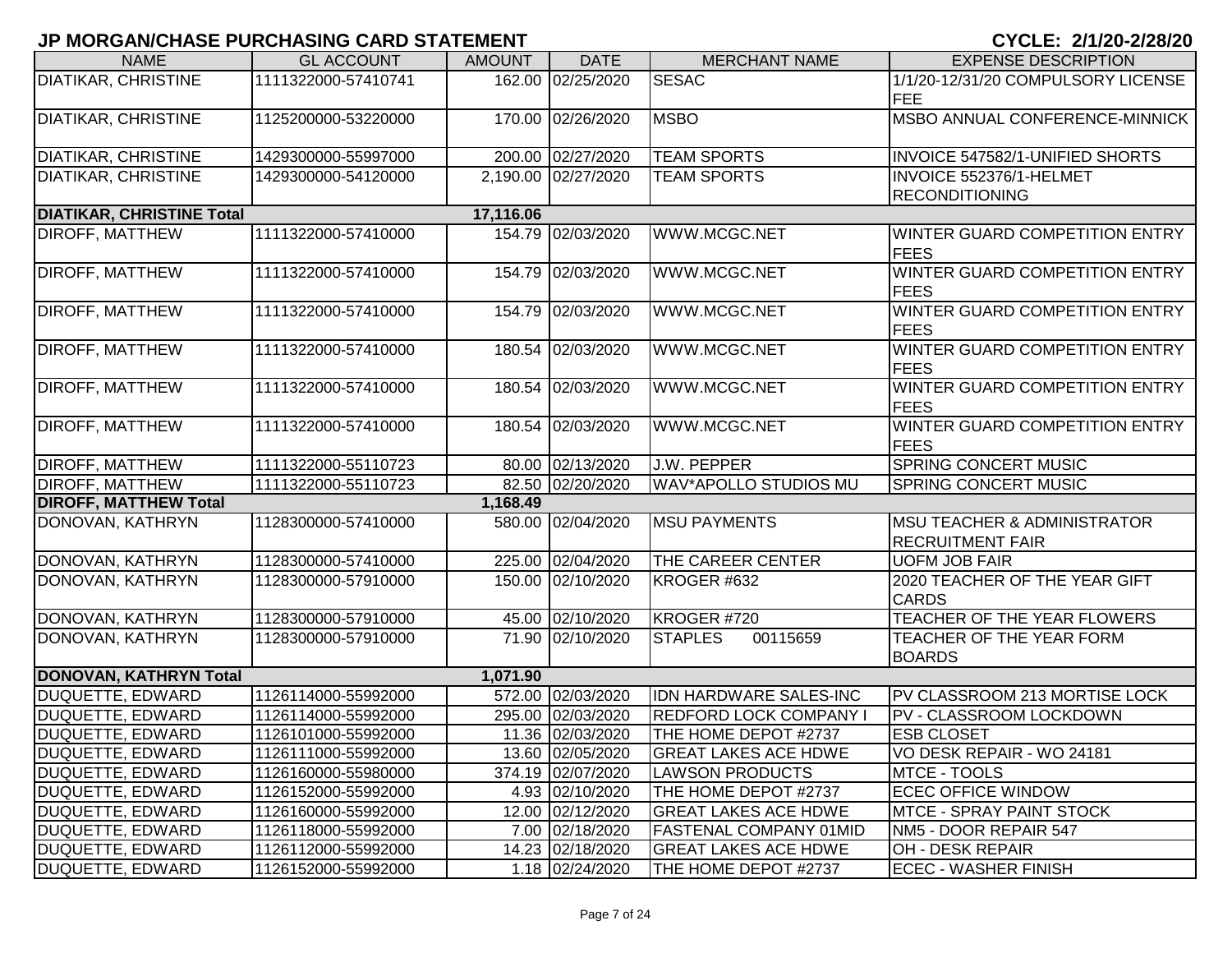| <b>NAME</b>                               | <b>GL ACCOUNT</b>   | <b>AMOUNT</b> | <b>DATE</b>         | <b>MERCHANT NAME</b>                      | <b>EXPENSE DESCRIPTION</b>                                                  |  |  |  |
|-------------------------------------------|---------------------|---------------|---------------------|-------------------------------------------|-----------------------------------------------------------------------------|--|--|--|
| <b>DUQUETTE, EDWARD Total</b><br>1,305.49 |                     |               |                     |                                           |                                                                             |  |  |  |
| <b>ERICKSON, TODD</b>                     | 1122218000-55310000 |               | 40.62 02/03/2020    | AMAZON.COM*Q91H94ZN3                      | <b>BATTLE BOOKS</b>                                                         |  |  |  |
| <b>ERICKSON, TODD</b>                     | 2929618217-57920000 |               | 20.64 02/03/2020    | PANERA BREAD #600667                      | <b>BOOKS&amp;BAGELS</b>                                                     |  |  |  |
| <b>ERICKSON, TODD</b>                     | 2929618217-57920000 |               | 304.56 02/04/2020   | EB 2020 MICHIGAN READ                     | <b>MRA CONFERENCE</b>                                                       |  |  |  |
| <b>ERICKSON, TODD</b>                     | 1122218000-55310000 |               | 70.62 02/12/2020    | FOLLETT SCHOOL SOLUTIO                    | <b>BOOKS FOR LIBRARY</b>                                                    |  |  |  |
| <b>ERICKSON, TODD</b>                     | 1122218000-55990000 |               | 220.14 02/13/2020   | AMZN MKTP US*UZ7Q88SI3                    | INKHEAD FOR POSTER PRINTER                                                  |  |  |  |
| <b>ERICKSON, TODD</b>                     | 1122218000-55410000 |               | 509.57 02/14/2020   | <b>W T COX INFORMATION SE</b>             | <b>MAGAZINES</b>                                                            |  |  |  |
| <b>ERICKSON, TODD</b>                     | 1122218000-55990000 |               | 109.95 02/21/2020   | <b>DEMCO INC</b>                          | <b>SUPPLIES FOR LIBRARY</b>                                                 |  |  |  |
| <b>ERICKSON, TODD</b>                     | 1122218000-55990000 |               | 199.00 02/26/2020   | AMZN MKTP US*EM6OK4TR3                    | <b>PRINTER INK CARTRIDGE</b>                                                |  |  |  |
| <b>ERICKSON, TODD Total</b>               |                     | 1,475.10      |                     |                                           |                                                                             |  |  |  |
| FULAR, JAMES                              | 1126160000-55992000 |               | 354.80 02/04/2020   | <b>GEMPLER'S</b>                          | MTCE SUPPLIES - SAFETY EYEWEAR,<br>LIQUID SEALANT, RUST INHIBITIVE          |  |  |  |
| <b>FULAR, JAMES</b>                       | 1126160000-55993000 |               | 354.73 02/05/2020   | <b>KEN JONES INC</b>                      | MTCE - PARTS AND CLAMPS FOR LEAF<br><b>VACUUM</b>                           |  |  |  |
| FULAR, JAMES                              | 1126160000-55730000 |               | 665.72 02/06/2020   | SQ *ASH SUPPLY CO, LLC                    | <b>MTCE - TRUCK #3 - MOUNT KIT</b><br><b>REPLACEMENT</b>                    |  |  |  |
| <b>FULAR, JAMES</b>                       | 1126160000-55993000 |               | 18.31 02/14/2020    | AMZN MKTP US*MM8HI7X83                    | MTCE - WIRE HARNESS FOR GATOR #1                                            |  |  |  |
| <b>FULAR, JAMES</b>                       | 1126160000-55993000 |               | 33.15 02/18/2020    | AMZN MKTP US*LN9SQ4QL3                    | <b>MTCE - WIRE HARNESS FOR GATOR</b>                                        |  |  |  |
| FULAR, JAMES                              | 1126160000-55993000 |               | 56.89 02/24/2020    | AMZN MKTP US*E63LH3LV3                    | <b>MTCE - SUPPLIES FOR LIFT TRAILER -</b><br><b>HAND GEAR WINCH</b>         |  |  |  |
| FULAR, JAMES                              | 1126160000-54220000 |               | 340.00 02/24/2020   | CHETS RENT ALL                            | <b>DISTRICT CHIPPER RENTAL FOR</b><br><b>PRUNING</b>                        |  |  |  |
| FULAR, JAMES                              | 1126160000-55730000 |               | 311.60 02/24/2020   | <b>KELLEY AND SONS INC</b>                | MTCE - 2014 ENCLOSED TRAILER<br><b>REPAIRS</b>                              |  |  |  |
| <b>FULAR, JAMES</b>                       | 1126160000-55730000 |               | 68.90 02/24/2020    | <b>KELLEY AND SONS INC</b>                | MTCE - TRAILER REPAIR PARTS                                                 |  |  |  |
| FULAR, JAMES                              | 1126160000-55993000 |               | 201.46 02/25/2020   | <b>AM LEONARD</b>                         | MTCE - GROUND SUPPLIES - GLOVES;<br><b>RUBBER PALM</b>                      |  |  |  |
| FULAR, JAMES                              | 1126160000-54220000 |               | (38.29) 02/25/2020  | CHETS RENT ALL                            | <b>MTCE EQUIPMENT RENTAL REFUND</b>                                         |  |  |  |
| FULAR, JAMES                              | 4126101951-54110000 |               | 1,800.00 02/26/2020 | MICHIGAN STUMP REMOVAL                    | <b>ESB - TREE REMOVAL - SF PG 78</b>                                        |  |  |  |
| <b>FULAR, JAMES Total</b>                 |                     | 4,167.27      |                     |                                           |                                                                             |  |  |  |
| GILMORE, MEGAN                            | 1311800000-55110551 |               | 8.50 02/20/2020     | TEACHERSPAYTEACHERS.CO   TEACHER SUPPLIES |                                                                             |  |  |  |
| <b>GILMORE, MEGAN Total</b>               |                     | 8.50          |                     |                                           |                                                                             |  |  |  |
| <b>GLEESING, DONALD</b>                   | 1126160000-55993000 |               | 963.58 02/10/2020   |                                           | MARKS OUTDOOR POWER EQ MTCE - PARTS FOR BAGGER MOWER &<br><b>SNOWBLOWER</b> |  |  |  |
| GLEESING, DONALD                          | 1126160000-55710000 |               | 31.96 02/17/2020    | BADER AND SONS CO.                        | MTCE - MOTO MIX 1 QUART OIL                                                 |  |  |  |
| <b>GLEESING, DONALD</b>                   | 1126160000-54120000 |               | 164.44 02/17/2020   | <b>BADER AND SONS CO.</b>                 | IMTCE - REPLACED THROTTLE HANDLE<br><b>SAW</b>                              |  |  |  |
| <b>GLEESING, DONALD</b>                   | 1126160000-54120000 |               | 0.01 02/19/2020     | <b>IMARKS OUTDOOR POWER EQ</b>            | MTCE - SAW REPAIR                                                           |  |  |  |
| <b>GLEESING, DONALD</b>                   | 1126160000-55992000 |               | 10.84 02/26/2020    | THE HOME DEPOT #2737                      | <b>MTCE - ITEMS TO PAINT TRAILER</b>                                        |  |  |  |
| <b>GLEESING, DONALD Total</b>             |                     | 1,170.83      |                     |                                           |                                                                             |  |  |  |
| GORDON, BRIAN                             | 2929661275-57920000 |               | 27.10 02/06/2020    | THE APPLE FRITTER DOUG                    | DONUTS FOR MEETING                                                          |  |  |  |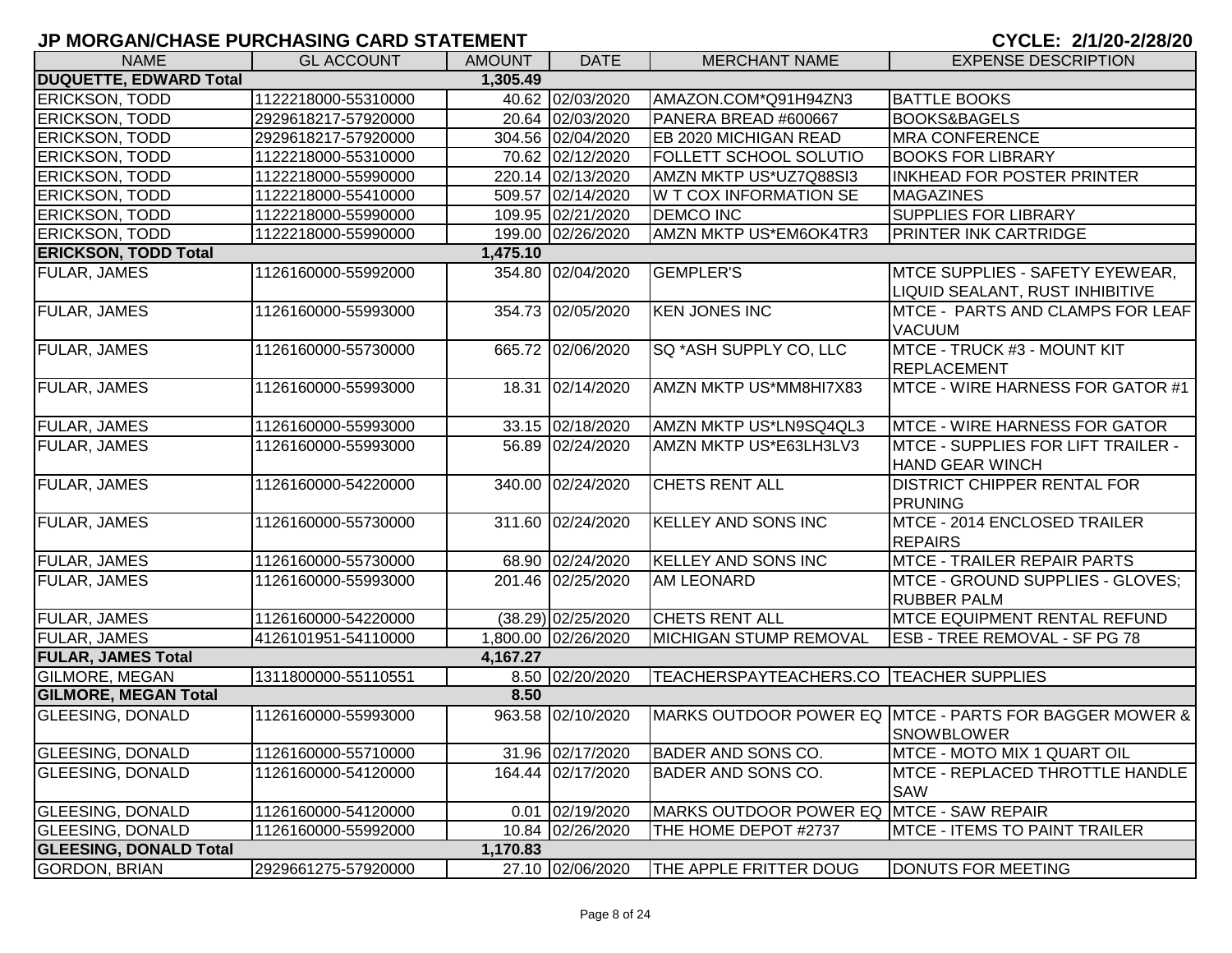| <b>NAME</b>                     | <b>GL ACCOUNT</b>   | <b>AMOUNT</b> | <b>DATE</b>         | <b>MERCHANT NAME</b>              | <b>EXPENSE DESCRIPTION</b>                                                                |
|---------------------------------|---------------------|---------------|---------------------|-----------------------------------|-------------------------------------------------------------------------------------------|
| <b>GORDON, BRIAN</b>            | 2929661275-57920000 |               | 16.60 02/07/2020    | THE APPLE FRITTER DOUG            | DONUTS FOR MEETING                                                                        |
| <b>GORDON, BRIAN</b>            | 2929661275-57920000 |               | 14.00 02/10/2020    | SQ *BEARCLAW COFFEE CO            | <b>STATE POM COMPETITION</b>                                                              |
| <b>GORDON, BRIAN</b>            | 2929661275-57920000 |               | 24.00 02/11/2020    | <b>EMU CONVOCATION CENTER</b>     | <b>STATE POM COMPETITION</b>                                                              |
| <b>GORDON, BRIAN</b>            | 2929661275-57920000 |               | 19.10 02/17/2020    | THE APPLE FRITTER DOUG            | DONUTS MEETING                                                                            |
| <b>GORDON, BRIAN</b>            | 1429300000-56420000 |               | 959.00 02/20/2020   | <b>VSATHLETICS.COM</b>            | <b>POLE VAULT POLES</b>                                                                   |
| <b>GORDON, BRIAN</b>            | 1429300000-56420000 |               | 946.58 02/21/2020   | <b>IMF ATHLETIC &amp; PERFORM</b> | <b>INDOOR SHOT PUT RING</b>                                                               |
| <b>GORDON, BRIAN</b>            | 2929661275-57920000 |               | 33.50 02/24/2020    | THE APPLE FRITTER DOUG            | DONUTS MEETING                                                                            |
| <b>GORDON, BRIAN Total</b>      |                     | 2,039.88      |                     |                                   |                                                                                           |
| HANSEN, ANN                     | 1335100000-53220553 |               | 24.00 02/07/2020    | <b>APPELBAUM TRAINING INS</b>     | <b>CARE AIDE TRAINING</b>                                                                 |
| HANSEN, ANN                     | 1335100000-53220553 |               | 32.00 02/07/2020    | <b>APPELBAUM TRAINING INS</b>     | <b>CARE AIDE TRAINING</b>                                                                 |
| HANSEN, ANN                     | 1311800000-53220551 |               | 44.00 02/12/2020    | <b>APPELBAUM TRAINING INS</b>     | PS AIDE TRAINING                                                                          |
| HANSEN, ANN                     | 1311800000-53220551 |               | 24.00 02/25/2020    | <b>APPELBAUM TRAINING INS</b>     | PS AIDE TRAINING                                                                          |
| <b>HANSEN, ANN Total</b>        |                     | 124.00        |                     |                                   |                                                                                           |
| HARBAR, ERIN                    | 1111322000-55110702 |               | 25.66 02/06/2020    | WAL-MART #5893                    | MASKS FOR JEWELRY METAL DUST,<br><b>HOOKS FOR HANGING TOOLS, GLUE</b>                     |
| HARBAR, ERIN                    | 1111322000-55110702 |               | 44.04 02/10/2020    | <b>DBC*BLICK ART MATERIAL</b>     | <b>GLAZE AND PALLET KNIVES, AND CLAY</b><br><b>TOOLS</b>                                  |
| HARBAR, ERIN                    | 1111322000-55110702 |               | 12.99 02/20/2020    | AMZN MKTP US*A76AM8PP3            | <b>LOST WAX CASTING SCALE</b>                                                             |
| HARBAR, ERIN                    | 1111322000-55110702 |               | 79.30 02/21/2020    | <b>ARMSTRONG TOOL &amp; SUPPL</b> | SOLDER, SAW BLADES, CASTING WAX                                                           |
| HARBAR, ERIN Total              |                     | 161.99        |                     |                                   |                                                                                           |
| <b>HAWKINS, STEPHANIE</b>       | 1311800000-55110551 |               | 20.12 02/03/2020    | AMZN MKTP US*4R2X33L43            | PIPE CLEANERS, CLAY                                                                       |
| HAWKINS, STEPHANIE              | 1311800000-55110551 |               | $(1.07)$ 02/04/2020 | DISCOUNTSCH 8006272829            | ICREDIT                                                                                   |
| HAWKINS, STEPHANIE              | 1311800000-55110551 |               | 18.91 02/04/2020    | DISCOUNTSCH 8006272829            | <b>WIGGLY EYES- TAX REFUNDED</b>                                                          |
| HAWKINS, STEPHANIE              | 1311800000-55110551 |               | 24.85 02/25/2020    | WM SUPERCENTER #5893              | POPSICLE STICKS, COTTON BALLS, Q-<br><b>TIPS</b>                                          |
| <b>HAWKINS, STEPHANIE Total</b> |                     | 62.81         |                     |                                   |                                                                                           |
| <b>HENDERSON, BETH</b>          | 1125200000-53220000 |               | 170.00 02/04/2020   | <b>MSBO</b>                       | <b>ANNUAL CONFERENCE</b>                                                                  |
| <b>HENDERSON, BETH</b>          | 1125200000-53220000 |               | 340.00 02/25/2020   | <b>MSBO</b>                       | <b>ANNUAL CONFERENCE</b>                                                                  |
| <b>HENDERSON, BETH</b>          | 1125200000-53220000 |               | 425.00 02/25/2020   | <b>MSBO</b>                       | <b>ANNUAL CONFERENCE</b>                                                                  |
| <b>HENDERSON, BETH Total</b>    |                     | 935.00        |                     |                                   |                                                                                           |
| HOLLY, SHEILA                   | 1128200000-53490000 |               | 135.00 02/14/2020   | REV.COM                           | <b>CLOSED CAPTIONING FOR THE</b><br>JANUARY 23, 2020 BOARD MEETING                        |
| <b>HOLLY, SHEILA</b>            | 2929601275-57920000 |               | 68.88 02/17/2020    | <b>EDIBLE ARRANGEMENTS</b>        | <b>GET WELL SOON FOR EG</b>                                                               |
| <b>HOLLY, SHEILA</b>            | 1123100000-53220000 |               | 360.00 02/19/2020   | <b>MICHIGANASS</b>                | MASB CBA WORKSHOP, KATHY HOOD,                                                            |
| HOLLY, SHEILA                   | 1123100000-55990000 |               | 122.50 02/20/2020   | <b>CONTEMPORARY INDUSTRIE</b>     | APRIL 25, 2020 AND MAY 15-16, 2020<br>7 NAMES BADGES FOR THE BOARD OF<br><b>EDUCATION</b> |
| <b>HOLLY, SHEILA</b>            | 1123100000-53220000 |               | 90.00 02/20/2020    | <b>MICHIGANASS</b>                | CBA COURSE 105, MARY ANN RONEY,<br>MARCH 7, 2020                                          |
| HOLLY, SHEILA                   | 1123100000-53220000 |               | 35.00 02/21/2020    | OAKLAND SCHOOLS-RC INT            | OCSBA DINNER MEETING, MARY ANN<br>RONEY, MARCH 18, 2020                                   |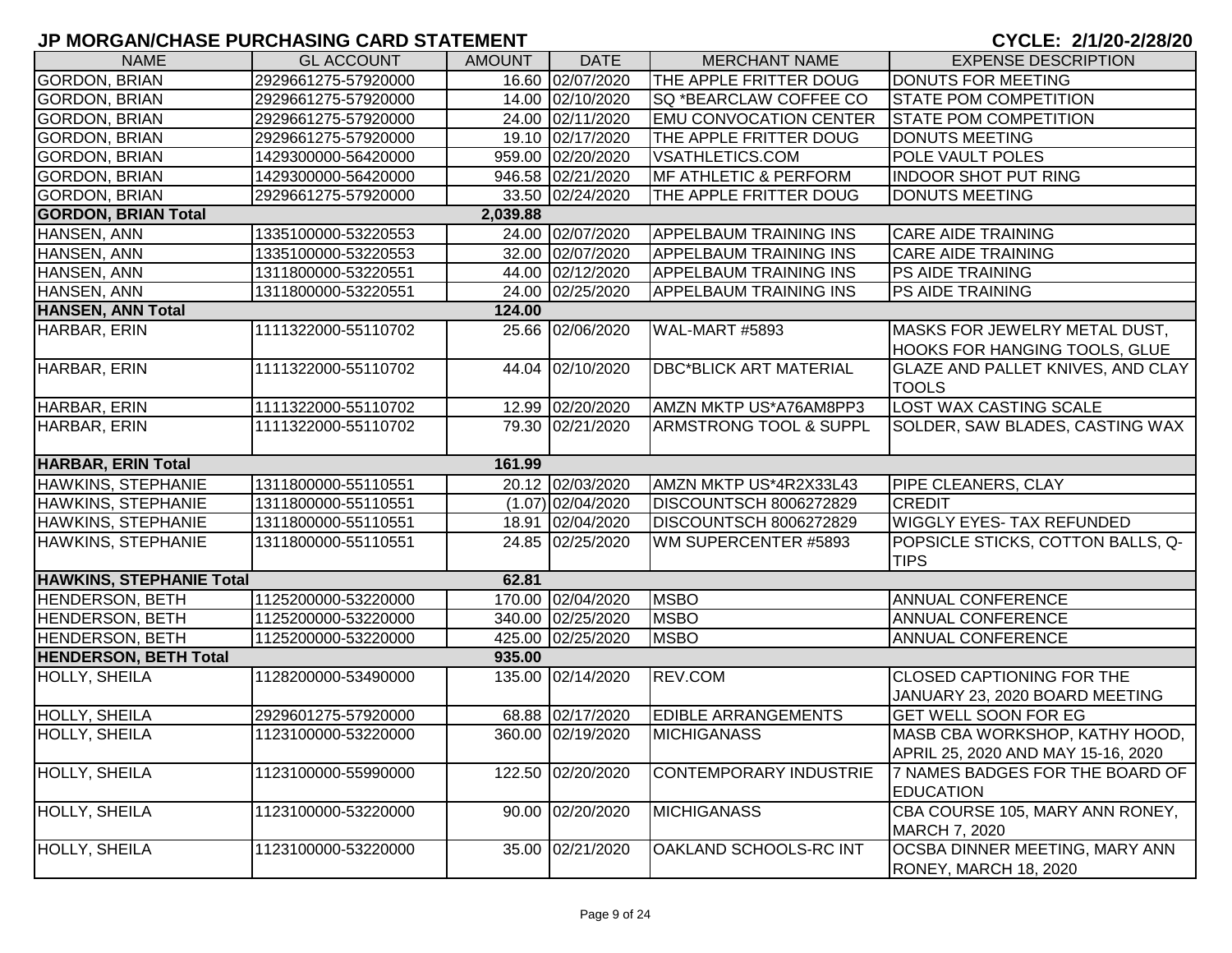| <b>NAME</b>                          | <b>GL ACCOUNT</b>   | AMOUNT   | <b>DATE</b>       | <b>MERCHANT NAME</b>          | <b>EXPENSE DESCRIPTION</b>          |  |  |  |  |  |
|--------------------------------------|---------------------|----------|-------------------|-------------------------------|-------------------------------------|--|--|--|--|--|
| <b>HOLLY, SHEILA</b>                 | 1128200000-53490000 |          | 78.00 02/24/2020  | REV.COM                       | <b>CLOSED CAPTIONING FOR THE</b>    |  |  |  |  |  |
|                                      |                     |          |                   |                               | FEBRUARY 20, 2020 BOARD MEETING     |  |  |  |  |  |
| HOLLY, SHEILA                        | 1123100000-53220000 |          | 35.00 02/27/2020  | OAKLAND SCHOOLS-RC INT        | OCSBA DINNER MEETING, MARCH 18,     |  |  |  |  |  |
|                                      |                     |          |                   |                               | 2020, BOBBIE MURPHY                 |  |  |  |  |  |
| <b>HOLLY, SHEILA Total</b><br>924.38 |                     |          |                   |                               |                                     |  |  |  |  |  |
| HOSKINS, DIANE                       | 1100000000-24022000 |          | 144.57 02/04/2020 | <b>RED OLIVE XV</b>           | <b>STUDENT DINNER</b>               |  |  |  |  |  |
| HOSKINS, DIANE                       | 1100000000-24022000 |          | 129.10 02/05/2020 | PANERA BREAD #608009          | <b>STUDENT DINNER</b>               |  |  |  |  |  |
| HOSKINS, DIANE                       | 1100000000-24022000 |          | 513.68 02/06/2020 | SAMSCLUB.COM                  | <b>VENDING</b>                      |  |  |  |  |  |
| HOSKINS, DIANE                       | 1100000000-24022000 |          | 632.04 02/06/2020 | STAPLS7229603695000001        | OFFICE SUPPLIES                     |  |  |  |  |  |
| HOSKINS, DIANE                       | 1100000000-24022000 |          | 5.63 02/06/2020   | STAPLS7229603695000002        | <b>OFFICE SUPPLIES</b>              |  |  |  |  |  |
| HOSKINS, DIANE                       | 1100000000-24022000 |          | 126.60 02/11/2020 | <b>RED OLIVE XV</b>           | <b>STUDENT DINNER</b>               |  |  |  |  |  |
| <b>HOSKINS, DIANE</b>                | 1100000000-24022000 |          | 130.90 02/13/2020 | <b>BENITOS PIZZA-NOVI</b>     | <b>STUDENT DINNER</b>               |  |  |  |  |  |
| HOSKINS, DIANE                       | 1100000000-24022000 |          | 356.29 02/13/2020 | <b>MISSION BBQ NORTHVILLE</b> | <b>COUNT DAY STUDENT DINNER</b>     |  |  |  |  |  |
| <b>HOSKINS, DIANE</b>                | 1100000000-24022000 |          | 338.12 02/14/2020 | <b>BOSTON MARKET 1083</b>     | COUNT DAY STUDENT DINNER            |  |  |  |  |  |
| HOSKINS, DIANE                       | 1100000000-24022000 |          | 32.19 02/14/2020  | WM SUPERCENTER #5893          | <b>COUNT DAY SUPPLIES</b>           |  |  |  |  |  |
| <b>HOSKINS, DIANE</b>                | 1100000000-24022000 |          | 24.96 02/19/2020  | SAMS CLUB #6657               | <b>STUDENT DINNER</b>               |  |  |  |  |  |
| HOSKINS, DIANE                       | 1100000000-24022000 |          | 450.00 02/21/2020 | <b>EARDLEY PUBLIC00 OF 00</b> | <b>ESL NEWS TEACHING SUPPLY</b>     |  |  |  |  |  |
| HOSKINS, DIANE                       | 1100000000-24022000 |          | 42.12 02/24/2020  | PANERA BREAD #600667          | OFFICE STAFF MEETING                |  |  |  |  |  |
| <b>HOSKINS, DIANE</b>                | 1100000000-24022000 |          | 400.80 02/24/2020 | <b>VERITIV-EAST</b>           | TEACHER SUPPLIES AND OFFICE         |  |  |  |  |  |
|                                      |                     |          |                   |                               | <b>SUPPLIES</b>                     |  |  |  |  |  |
| <b>HOSKINS, DIANE</b>                | 1100000000-24022000 |          | 106.54 02/25/2020 | <b>RED OLIVE XV</b>           | <b>STUDENT DINNER</b>               |  |  |  |  |  |
| HOSKINS, DIANE                       | 1100000000-24022000 |          | 174.96 02/26/2020 | LEVELUPPOTBELLY019840         | <b>STUDENT DINNER</b>               |  |  |  |  |  |
| HOSKINS, DIANE                       | 1100000000-24022000 |          | 425.85 02/27/2020 | STAPLS7230097589000001        | OFFICE SUPPLIES                     |  |  |  |  |  |
| <b>HOSKINS, DIANE Total</b>          |                     | 4,034.35 |                   |                               |                                     |  |  |  |  |  |
| <b>HURLBURT, THOMAS</b>              | 1127170000-55790000 |          | 92.37 02/24/2020  | THE HOME DEPOT 2737           | <b>SHOP SUPPLIES</b>                |  |  |  |  |  |
| <b>HURLBURT, THOMAS Total</b>        |                     | 92.37    |                   |                               |                                     |  |  |  |  |  |
| <b>JAMES, KATHERINE</b>              | 1711322000-55110614 |          | 362.98 02/11/2020 | <b>FLINN SCIENTIFIC INC</b>   | PART I OF IB BIO IA SUPPLIES AND    |  |  |  |  |  |
|                                      |                     |          |                   |                               | <b>DISSECTION SUPPLIES (GLOVES,</b> |  |  |  |  |  |
|                                      |                     |          |                   |                               | TRAYS, ETC)                         |  |  |  |  |  |
| <b>JAMES, KATHERINE</b>              | 1711322000-55110614 |          | 41.75 02/13/2020  | <b>FLINN SCIENTIFIC INC</b>   | PART II OF IB BIO IA SUPPLIES AND   |  |  |  |  |  |
|                                      |                     |          |                   |                               | <b>DISSECTION SUPPLIES (GLOVES,</b> |  |  |  |  |  |
|                                      |                     |          |                   |                               | TRAYS, ETC)                         |  |  |  |  |  |
| <b>JAMES, KATHERINE</b>              | 1711322000-55110614 |          | 42.55 02/19/2020  | <b>FLINN SCIENTIFIC INC</b>   | PART III OF IB BIO IA SUPPLIES AND  |  |  |  |  |  |
|                                      |                     |          |                   |                               | <b>DISSECTION SUPPLIES (GLOVES,</b> |  |  |  |  |  |
|                                      |                     |          |                   |                               | TRAYS, ETC)                         |  |  |  |  |  |
| <b>JAMES, KATHERINE</b>              | 1711322000-55110614 |          | 38.45 02/24/2020  | <b>FLINN SCIENTIFIC INC</b>   | ADDITIONAL IA SUPPLIES FOR          |  |  |  |  |  |
|                                      |                     |          |                   |                               | <b>STUDENT EXPERIMENT</b>           |  |  |  |  |  |
| <b>JAMES, KATHERINE</b>              | 1711322000-55110614 |          | 28.20 02/27/2020  | <b>FLINN SCIENTIFIC INC</b>   | <b>ADDITIONAL IA SUPPLIES FOR</b>   |  |  |  |  |  |
|                                      |                     |          |                   |                               | <b>STUDENT EXPERIMENT</b>           |  |  |  |  |  |
| <b>JAMES, KATHERINE Total</b>        |                     | 513.93   |                   |                               |                                     |  |  |  |  |  |
| JANTZ, ANGELA                        | 1111115000-55110708 |          | 103.28 02/10/2020 | STAPLS7229715377000001        | <b>CLASSROOM SUPPLIES</b>           |  |  |  |  |  |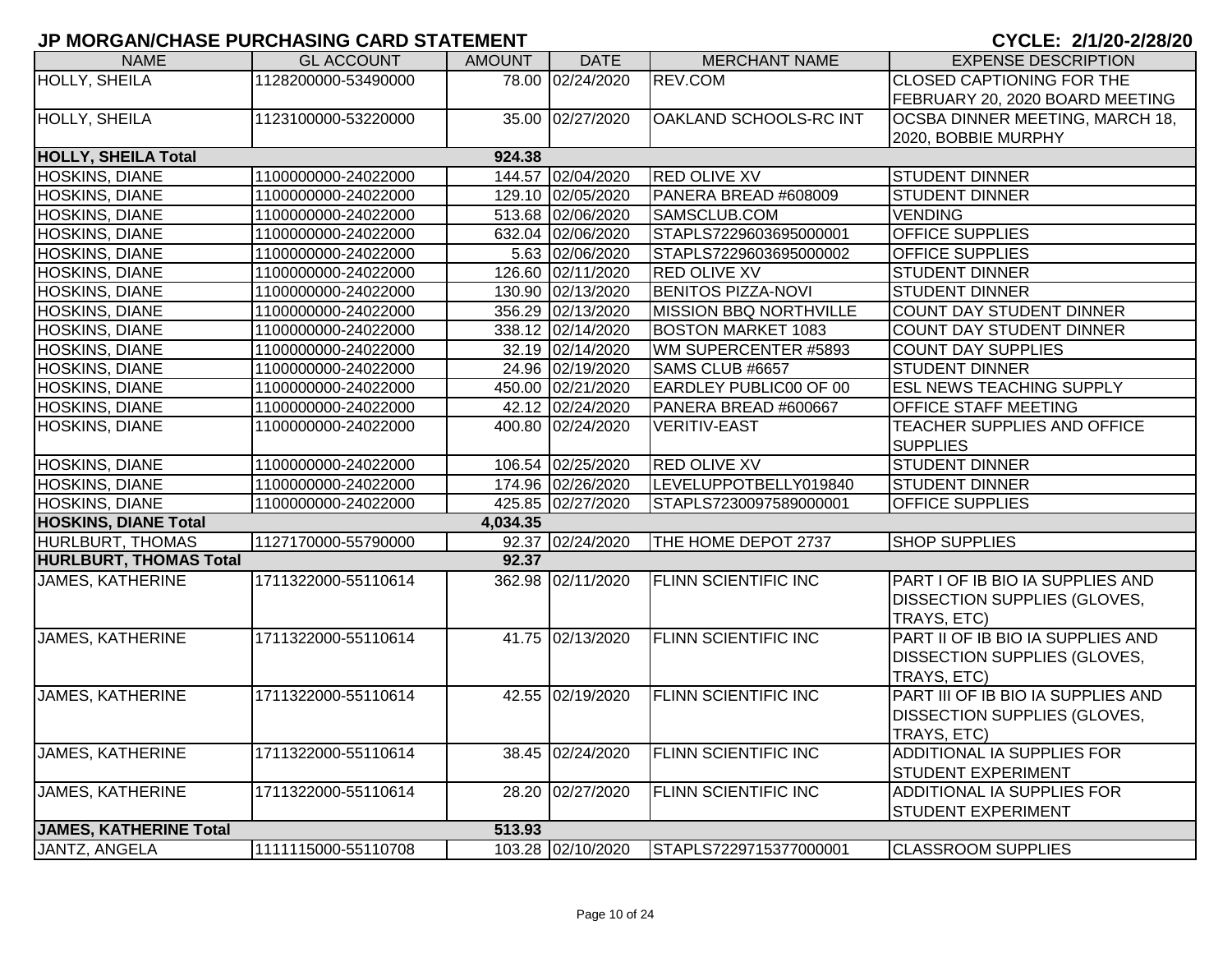| <b>NAME</b>                 | <b>GL ACCOUNT</b>   | <b>AMOUNT</b> | <b>DATE</b>         | <b>MERCHANT NAME</b>          | <b>EXPENSE DESCRIPTION</b>             |
|-----------------------------|---------------------|---------------|---------------------|-------------------------------|----------------------------------------|
| JANTZ, ANGELA               | 1111115000-55110729 |               | 19.46 02/17/2020    | AMAZON.COM*563MG3SZ3          | BOOK FOR THE 2ND GRADE-MARCH IS        |
|                             |                     |               |                     |                               | <b>READING MONTH PROJECT</b>           |
| JANTZ, ANGELA               | 2929615275-57920000 |               | 33.74 02/24/2020    | SAMS CLUB #6657               | ICE CREAM TREATS FOR 1ST ROUND         |
|                             |                     |               |                     |                               | OF PLAYGROUND SAFETIES AND             |
|                             |                     |               |                     |                               | <b>TREATS FOR STAFF</b>                |
| JANTZ, ANGELA               | 2929615275-57920000 |               | 40.00 02/27/2020    | OAKLAND SCHOOLS-RC INT        | <b>IMEDIA AND ART PROFESSIONAL</b>     |
|                             |                     |               |                     |                               | <b>DEVELOPMENT</b>                     |
| <b>JANTZ, ANGELA Total</b>  |                     | 196.48        |                     |                               |                                        |
| JOB, STACEY                 | 1311800000-53220551 |               | 32.00 02/03/2020    | <b>APPELBAUM TRAINING INS</b> | PRESCHOOL TRAINING                     |
| <b>JOB, STACEY</b>          | 2929641355-57920000 |               | 2,000.00 02/04/2020 | PAYPAL *WILDLIFESAF           | <b>RESOURCE PERSON FOR PRESCHOOL</b>   |
| JOB, STACEY                 | 1311800000-53220551 |               | 32.00 02/10/2020    | <b>APPELBAUM TRAINING INS</b> | <b>PRESCHOOL TRAINING</b>              |
| JOB, STACEY                 | 1335100000-53220553 |               | 180.50 02/12/2020   | <b>IMPACT PUBLICATIONS, I</b> | <b>CARE TRAINING</b>                   |
| JOB, STACEY                 | 1311800000-55990551 |               | 36.03 02/14/2020    | AMZN MKTP US*4X29B67P3        | THERMOMETER RED POD                    |
| JOB, STACEY                 | 1311800000-53220551 |               | 24.00 02/14/2020    | <b>APPELBAUM TRAINING INS</b> | <b>PRESCHOOL TRAINING</b>              |
| JOB, STACEY                 | 1311800000-53220551 |               | 56.00 02/17/2020    | <b>APPELBAUM TRAINING INS</b> | <b>PRESCHOOL TRAINING</b>              |
| <b>JOB, STACEY</b>          | 1311800000-53220551 |               | 20.00 02/17/2020    | <b>APPELBAUM TRAINING INS</b> | <b>PRESCHOOL TRAINING</b>              |
| JOB, STACEY                 | 1311800000-53220551 |               | 32.00 02/20/2020    | <b>APPELBAUM TRAINING INS</b> | <b>PRESCHOOL TRAINING</b>              |
| JOB, STACEY                 | 1100000000-11923000 |               | 400.00 02/20/2020   | MAD SCIENCE OF DETROIT        | MAD SCIENCE SUMMER CAMP                |
| <b>JOB, STACEY</b>          | 1311800000-53220551 |               | 20.00 02/24/2020    | <b>APPELBAUM TRAINING INS</b> | <b>PRESCHOOL TRAINING</b>              |
| <b>JOB, STACEY Total</b>    |                     | 2,832.53      |                     |                               |                                        |
| JORDAN, CHRISTOPHER         | 1126120000-55992000 |               | 14.02 02/05/2020    | DOWNRIVER REFRIG SUP C        | MS ROOM 222 - HVAC - 440V OVAL         |
|                             |                     |               |                     |                               | CAPACITOR FOR THE MOTOR                |
| JORDAN, CHRISTOPHER         | 4126120951-54110000 |               | 154.32 02/05/2020   | <b>IMC DIRECT</b>             | MS BOILER 2 CONTACTOR - SINKING        |
|                             |                     |               |                     |                               | FUND PG 13                             |
| JORDAN, CHRISTOPHER         | 1126170000-55992000 |               | 1,090.27 02/06/2020 | <b>ETNA DISTRIBUTORS, LLC</b> | <b>TRANSPORTATION - DOMESTIC WATER</b> |
|                             |                     |               |                     |                               | <b>REPAIR</b>                          |
| JORDAN, CHRISTOPHER         | 1126120000-55992000 |               | 11.26 02/13/2020    | THE HOME DEPOT #2737          | MS RM 328 HWV                          |
| JORDAN, CHRISTOPHER         | 1126122000-55992000 |               | 6.26 02/17/2020     | THE HOME DEPOT #2737          | HS BOILER EAST - BRASS FIP ADAPTER     |
|                             |                     |               |                     |                               |                                        |
| JORDAN, CHRISTOPHER Total   |                     | 1,276.13      |                     |                               |                                        |
| KINZER, GARY                | 1128300000-57910000 |               | 36.94 02/03/2020    | KROGER #632                   | <b>MENTEE MONDAY SUPPLIES</b>          |
| <b>KINZER, GARY Total</b>   |                     | 36.94         |                     |                               |                                        |
| LALONDE, LUCAS              | 1129900000-55990000 |               | 19.98 02/03/2020    | AMZN MKTP US*7E4GR8HV3        | <b>REPLACEMENT POWER SUPPLY FOR</b>    |
|                             |                     |               |                     |                               | <b>AUDITORIUM DEVICE</b>               |
| LALONDE, LUCAS              | 1129900000-55990000 |               | 29.99 02/11/2020    | <b>ADOBE STOCK</b>            | <b>STOCK IMAGE AND USE FOR AUDS</b>    |
| <b>LALONDE, LUCAS Total</b> |                     | 49.97         |                     |                               |                                        |
| LASH, NANCY                 | 1111114000-55110708 |               | 19.15 02/03/2020    | AMAZON.COM*Q15S50X13          | <b>CLASSROOM SUPPLY</b>                |
| LASH, NANCY                 | 1111114000-55110708 |               | 154.30 02/03/2020   | AMZN MKTP US*EV6DU10P3        | <b>CLASSROOM SUPPLY</b>                |
| LASH, NANCY                 | 1111114000-55110708 |               | 30.42 02/03/2020    | STAPLS7229495318000001        | <b>CLASSROOM SUPPLY</b>                |
| LASH, NANCY                 | 1111114000-55110708 |               | 27.27 02/05/2020    | AMAZON.COM*3I45M1Z03          | <b>CLASSROOM SUPPLY</b>                |
| LASH, NANCY                 | 2929614275-57920000 |               | 88.91 02/05/2020    | AMZN MKTP US*UU16N7T63        | <b>SUPPLY FOR OFFICE</b>               |
| LASH, NANCY                 | 1111114000-55110708 |               | 28.64 02/05/2020    | STAPLS7229511157000001        | <b>CLASSROOM SUPPLY</b>                |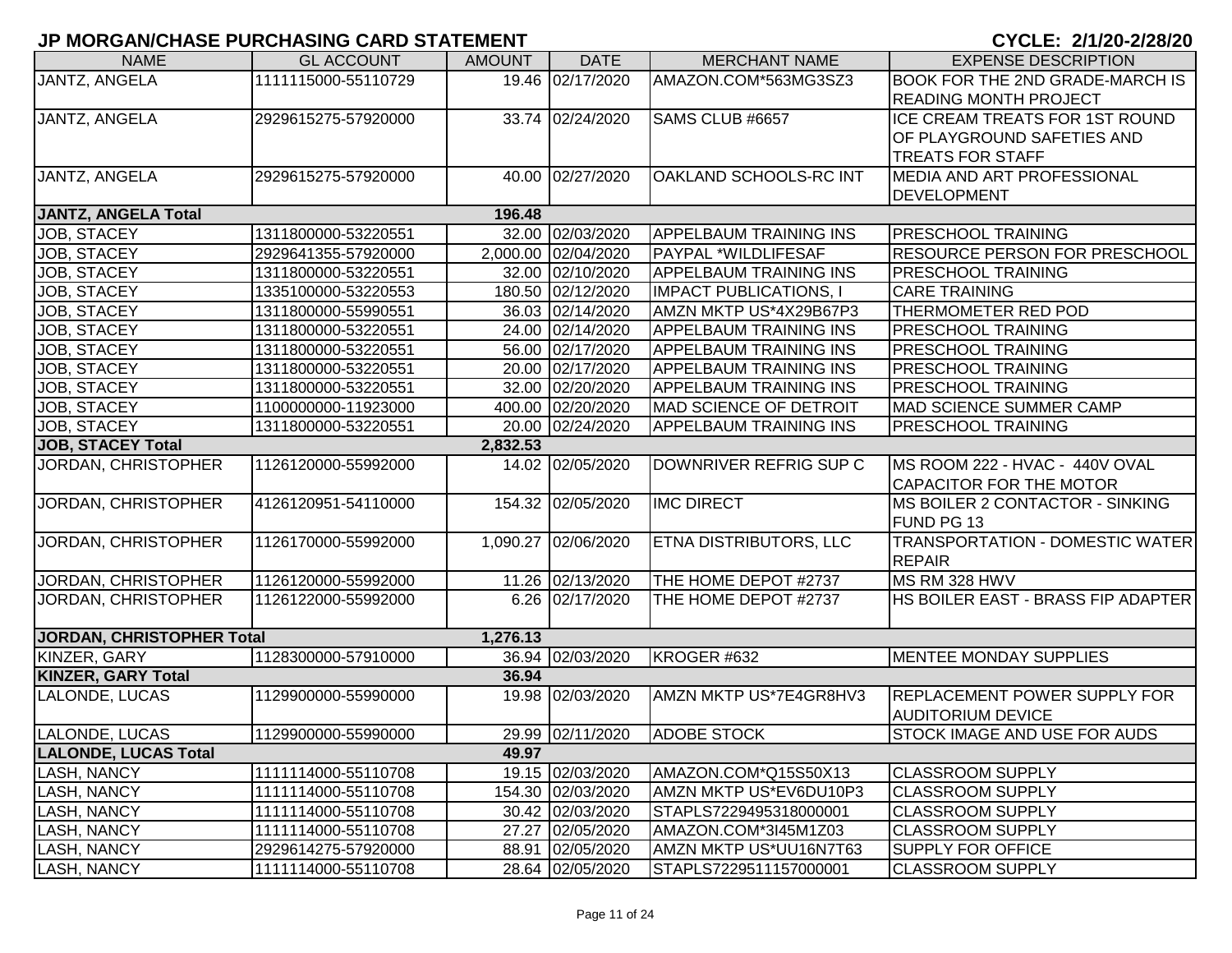| <b>NAME</b>                   | <b>GL ACCOUNT</b>   | <b>AMOUNT</b> | <b>DATE</b>         | <b>MERCHANT NAME</b>          | <b>EXPENSE DESCRIPTION</b>                                                                        |
|-------------------------------|---------------------|---------------|---------------------|-------------------------------|---------------------------------------------------------------------------------------------------|
| LASH, NANCY                   | 1111114000-55110702 |               | 35.00 02/06/2020    | MAKE.DO                       | <b>ART SUPPLY</b>                                                                                 |
| LASH, NANCY                   | 1111114000-55110708 |               | 10.00 02/10/2020    | AMAZON.COM*TZ64P6UK3          | <b>CLASSROOM SUPPLY</b>                                                                           |
| LASH, NANCY                   | 1111114000-55110708 |               | 22.98 02/10/2020    | AMZN MKTP US*1T9HT1YX3        | <b>CLASSROOM SUPPLY</b>                                                                           |
| LASH, NANCY                   | 1111114000-55110708 |               | 49.99 02/10/2020    | AMZN MKTP US*ZV2BQ18W3        | <b>CLASSROOM SUPPLY</b>                                                                           |
| <b>LASH, NANCY</b>            | 1111114000-55110708 |               | 1,170.00 02/11/2020 | PAPER EXPRESS INC             | <b>CLASSROOM SUPPLY</b>                                                                           |
| <b>LASH, NANCY</b>            | 1111114000-55110702 |               | 124.72 02/11/2020   | SSI*SCHOOL SPECIALTY          | <b>ART SUPPLY</b>                                                                                 |
| <b>LASH, NANCY</b>            | 1111114000-55110708 |               | 25.97 02/14/2020    | AMAZON.COM*ND36W0903          | <b>CLASSROOM SUPPLY</b>                                                                           |
| <b>LASH, NANCY</b>            | 1111114000-57910695 |               | 280.32 02/17/2020   | AMAZON.COM*F52YH1AJ3          | <b>BOOKS - NEF GRANT</b>                                                                          |
| <b>LASH, NANCY</b>            | 1111114000-55110708 |               | 65.00 02/24/2020    | AMAZON.COM*RR3M260H3          | <b>CLASSROOM SUPPLY</b>                                                                           |
| <b>LASH, NANCY Total</b>      |                     | 2,132.67      |                     |                               |                                                                                                   |
| MATSON, MELISSA               | 1722114000-53220611 |               | 229.00 02/03/2020   | <b>MACUL</b>                  | <b>MACUL CONFERENCE REGISTRATION</b><br>FEE (C. CHANEY)                                           |
| <b>MATSON, MELISSA</b>        | 1722113000-53220611 |               | 229.00 02/03/2020   | <b>MACUL</b>                  | MACUL CONFERENCE REGISTRATION<br>FEE (J. HATTIE)                                                  |
| MATSON, MELISSA               | 1711322000-53450611 |               | 215.00 02/06/2020   | <b>MICHIGAN VIRTUAL U</b>     | <b>PAYMENT FOR MICHIGAN VIRTUAL</b><br><b>ESSENTIALS CLASS REGISTRATION</b><br>(NOVI HIGH SCHOOL) |
| MATSON, MELISSA               | 1722111000-53220611 |               | 30.00 02/10/2020    | OAKLAND SCHOOLS-RC INT        | <b>PAYMENT FOR OAKLAND SCHOOLS HIV</b><br>CERTIFICATION TRAINING (B. BELSKY<br>AND B. CANEDO)     |
| <b>MATSON, MELISSA</b>        | 1722100000-57410611 |               | 375.00 02/13/2020   | <b>INDUSTRIALDSGNRSSCTYOF</b> | <b>INDUSTRIAL DESIGN SOCIETY OF</b><br><b>AMERICA ANNUAL MEMBERSHIP FEE</b><br>(DR. RJ WEBBER)    |
| <b>MATSON, MELISSA</b>        | 1711322000-55110615 |               | 16.08 02/17/2020    | AMZN MKTP US*HC80U78S3        | <b>STUDENT SUPPLIES FOR INCUBATOR</b><br><b>CLASS</b>                                             |
| <b>MATSON, MELISSA</b>        | 1711322000-55110615 |               | 25.98 02/17/2020    | AMZN MKTP US*SN0JP5YN3        | <b>STUDENT SUPPLIES FOR INCUBATOR</b><br><b>CLASS</b>                                             |
| <b>MATSON, MELISSA</b>        | 1711322000-55110615 |               | 29.05 02/18/2020    | AMZN MKTP US*LV9MR35T3        | STUDENT SUPPLIES FOR INCUBATOR<br><b>CLASS</b>                                                    |
| MATSON, MELISSA               | 1711322000-55110615 |               | 9.95 02/18/2020     | AMZN MKTP US*O582N5VP3        | STUDENT SUPPLIES FOR INCUBATOR<br><b>CLASS</b>                                                    |
| MATSON, MELISSA               | 1722100000-55910611 |               | 55.86 02/20/2020    | STAPLS7229923203000001        | OFFICE SUPPLIES FOR THE OFFICE OF<br><b>ACADEMICS</b>                                             |
| <b>MATSON, MELISSA Total</b>  |                     | 1,214.92      |                     |                               |                                                                                                   |
| MATTHEWS, STEVEN              | 1123200000-53229000 |               | 130.00 02/17/2020   | <b>METRO AIRPORT PARKING</b>  | AASA CONFERENCE,<br>TRANSPORTATION, FEBRUARY 11-15,<br>2020, STEVE MATTHEWS                       |
| MATTHEWS, STEVEN              | 1123200000-53229000 |               | 11.91 02/18/2020    | <b>GASLAMP UKT</b>            | AASA CONFERENCE, MEALS,<br>FEBRUARY 11-15, 2020, STEVE<br><b>MATTHEWS</b>                         |
| <b>MATTHEWS, STEVEN Total</b> |                     | 141.91        |                     |                               |                                                                                                   |
| MCDERMOTT, JACOB              | 1126160000-55990000 |               | 32.01 02/07/2020    | NOVI CONEY ISLAND             | MTCE - WORKING LUNCH WITH BASS                                                                    |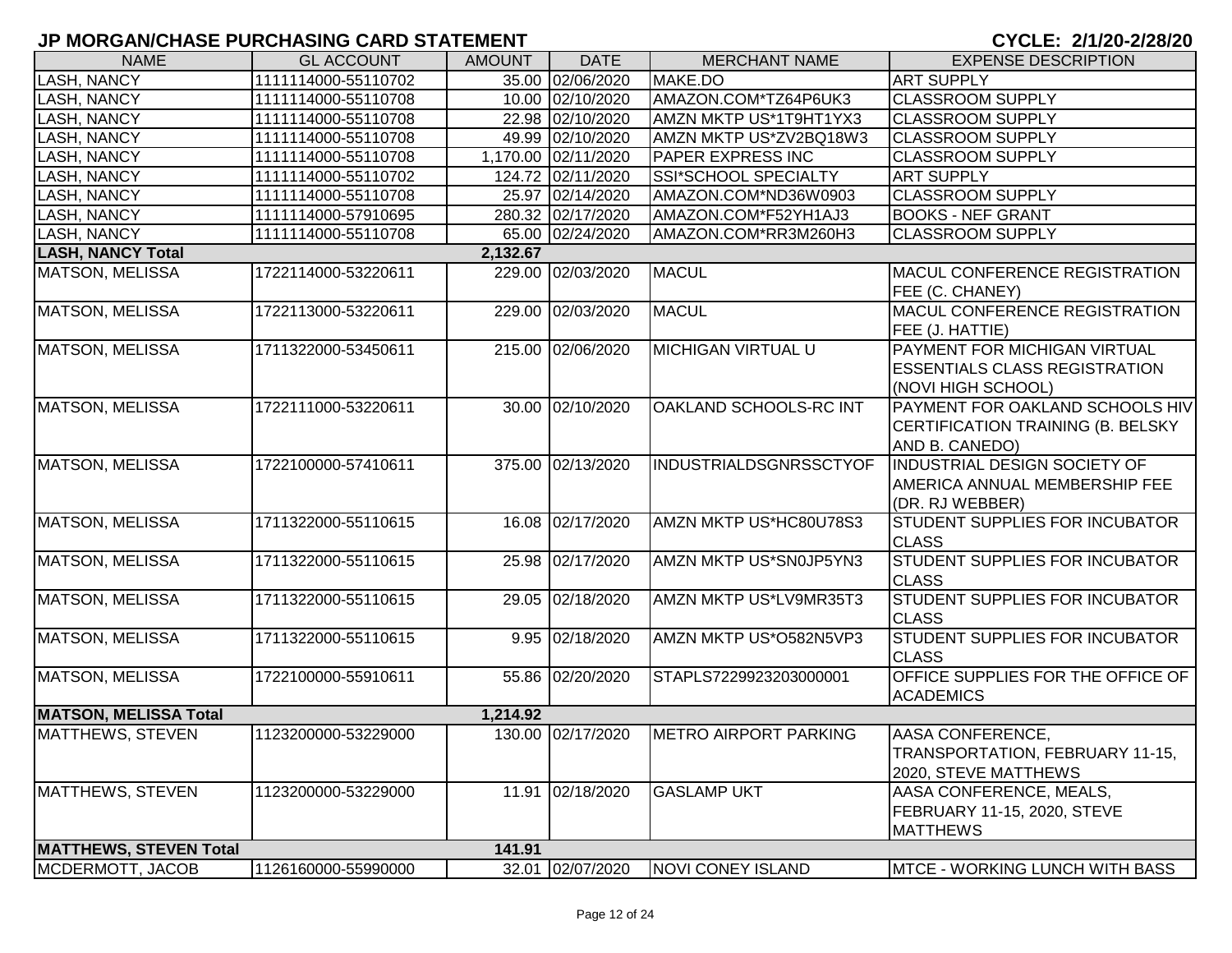| <b>NAME</b>                   | <b>GL ACCOUNT</b>   | <b>AMOUNT</b> | <b>DATE</b>         | <b>MERCHANT NAME</b>              | <b>EXPENSE DESCRIPTION</b>             |
|-------------------------------|---------------------|---------------|---------------------|-----------------------------------|----------------------------------------|
| MCDERMOTT, JACOB              | 1126160000-55910000 |               | 20.00 02/12/2020    | <b>SQ *POD DROP REPAIR CO</b>     | <b>MTCE - NEW PHONE CASE</b>           |
| MCDERMOTT, JACOB              | 1126160000-53220000 |               | 170.00 02/17/2020   | <b>MSBO</b>                       | MCDERMOTT - MSBO TEAM                  |
|                               |                     |               |                     |                                   | LEADERSHIP AND PERFORMANCE             |
|                               |                     |               |                     |                                   | <b>EVAL FOR PERSONNEL</b>              |
| <b>MCDERMOTT, JACOB Total</b> |                     | 222.01        |                     |                                   |                                        |
| MCDOUGALL, BARBARA            | 2929661165-57920000 |               | 950.00 02/20/2020   | HUDL                              | <b>BOX LAX - BOOSTER GRANT</b>         |
| MCDOUGALL, BARBARA            | 2929661735-57920000 |               | 39.90 02/21/2020    | KROGER #632                       | <b>TREATS FOR UNIFIED BAKSETBALL</b>   |
| MCDOUGALL, BARBARA            | 2929661735-57920000 |               | 232.13 02/21/2020   | SAMS CLUB #6657                   | <b>TREATS FOR UNIFIED TRNY</b>         |
| MCDOUGALL, BARBARA            | 2929661735-57920000 |               | 167.69 02/24/2020   | <b>BENITO S CAFE</b>              | PIZZA FOR UNIFIED TRNY                 |
| MCDOUGALL, BARBARA            | 2929661735-57920000 |               | 127.71 02/24/2020   | <b>BENITO S CAFE</b>              | PIZZA FOR UNIFIED TRNY                 |
| MCDOUGALL, BARBARA            | 2929661735-57920000 |               | 167.69 02/24/2020   | <b>BENITO S CAFE</b>              | PIZZA FOR UNIFIED TRNY                 |
| MCDOUGALL, BARBARA            | 1429300000-53450000 |               | 595.00 02/26/2020   | <b>RSCHOOLTODAY</b>               | SUBSCRIPTION 2020 - 2021               |
| MCDOUGALL, BARBARA Total      |                     | 2,280.12      |                     |                                   |                                        |
| MINNICK, JILL                 | 1125200000-53229000 |               | 139.14 02/13/2020   | <b>EMBASSY SUITES</b>             | 2020 BOND SALE WITH UNDERWRITER,       |
|                               |                     |               |                     |                                   | <b>ST. LOUIS MO</b>                    |
| MINNICK, JILL                 | 1125200000-53229000 |               | 32.00 02/13/2020    | <b>METRO AIRPORT PARKING</b>      | 2020 BOND SALE WITH UNDERWRITER,       |
|                               |                     |               |                     |                                   | <b>ST. LOUIS MO</b>                    |
| <b>MINNICK, JILL Total</b>    |                     | 171.14        |                     |                                   |                                        |
| NESMITH, RUSSELL              | 1126101000-55992000 |               | 123.68 02/03/2020   | THE HOME DEPOT #2737              | <b>ESB CLOSET SHELFTRACK</b>           |
| NESMITH, RUSSELL              | 1126101000-55992000 |               | 9.98 02/03/2020     | THE HOME DEPOT #2737              | <b>ESB SHELVES</b>                     |
| <b>NESMITH, RUSSELL</b>       | 1126101000-55992000 |               | (99.80) 02/03/2020  | THE HOME DEPOT 2737               | <b>ESB CLOSET - BRACKET RETURN</b>     |
| NESMITH, RUSSELL              | 1126160000-55992000 |               | 12.65 02/05/2020    | <b>BEST PLUMBING SPECIALT</b>     | <b>MTCE PLUMBING STOCK</b>             |
| <b>NESMITH, RUSSELL</b>       | 1126122000-55992000 |               | 10.48 02/06/2020    | THE HOME DEPOT #2737              | <b>HS OFFICIALS SHOWER</b>             |
| <b>NESMITH, RUSSELL</b>       | 1126122000-55992000 |               | 10.48 02/07/2020    | THE HOME DEPOT #2737              | <b>HS SHOWER MOUNT INSTALL</b>         |
| NESMITH, RUSSELL              | 1126122000-55992000 |               | 148.88 02/12/2020   | <b>BEST PLUMBING SPECIALT</b>     | <b>HS - ADA SHOWER FIXTURE</b>         |
|                               |                     |               |                     |                                   | INSTALLATION                           |
| <b>NESMITH, RUSSELL</b>       | 1126160000-55992000 |               | 318.46 02/21/2020   | <b>BEST PLUMBING SPECIALT</b>     | MTCE - PLUMBING STOCK - 6 SPUD         |
|                               |                     |               |                     |                                   | <b>COMPLETE</b>                        |
| NESMITH, RUSSELL              | 1126111000-55992000 |               | 14.79 02/21/2020    | <b>GREAT LAKES ACE HDWE</b>       | VO TOILET REPAIR WO 24271 BOYS         |
|                               |                     |               |                     |                                   | RESTROOM BY ROOM 29                    |
| NESMITH, RUSSELL              | 1126111000-55992000 |               | 40.92 02/24/2020    | CONTRACTORS PIPE & SUP            | <b>VO TOILET REPAIR</b>                |
| NESMITH, RUSSELL              | 1126122000-55992000 |               | 111.30 02/27/2020   | <b>CONTRACTORS PIPE &amp; SUP</b> | HS - REPLACED TOILET IN BOYS           |
|                               |                     |               |                     |                                   | <b>RESTROOM BY RM 267</b>              |
| NESMITH, RUSSELL              | 1126160000-55992000 |               | 38.04 02/27/2020    | <b>CONTRACTORS PIPE &amp; SUP</b> | <b>IMTCE - PLUMBING STOCK - 4" WAX</b> |
|                               |                     |               |                     |                                   | <b>FREE TOILET SEAL FTS - 4</b>        |
| NESMITH, RUSSELL Total        |                     | 739.86        |                     |                                   |                                        |
| OAKES, ROBERT                 | 1126118000-55992000 |               | 35.87 02/03/2020    | DOWNRIVER REFRIG SUP C            | NM6 ROOM 604 - GOODMAN PTAC            |
|                               |                     |               |                     |                                   | <b>BEARING FOR HEAT PUMP</b>           |
| OAKES, ROBERT                 | 1126120000-55992000 |               | 32.78 02/03/2020    | THE HOME DEPOT #2737              | MS AHU G1                              |
| <b>OAKES, ROBERT</b>          | 1126152000-55992000 |               | 39.94 02/04/2020    | <b>GRAINGER</b>                   | ECEC BOILER 1 - GAUGE TO MEASURE       |
|                               |                     |               |                     |                                   | <b>WATER PRESSURE IN PSI</b>           |
| <b>OAKES, ROBERT</b>          | 1126160000-55992000 |               | 1,091.51 02/13/2020 | NATIONAL ENERGY CONTRO            | MTCE - HVAC STOCK - BALL VALVES        |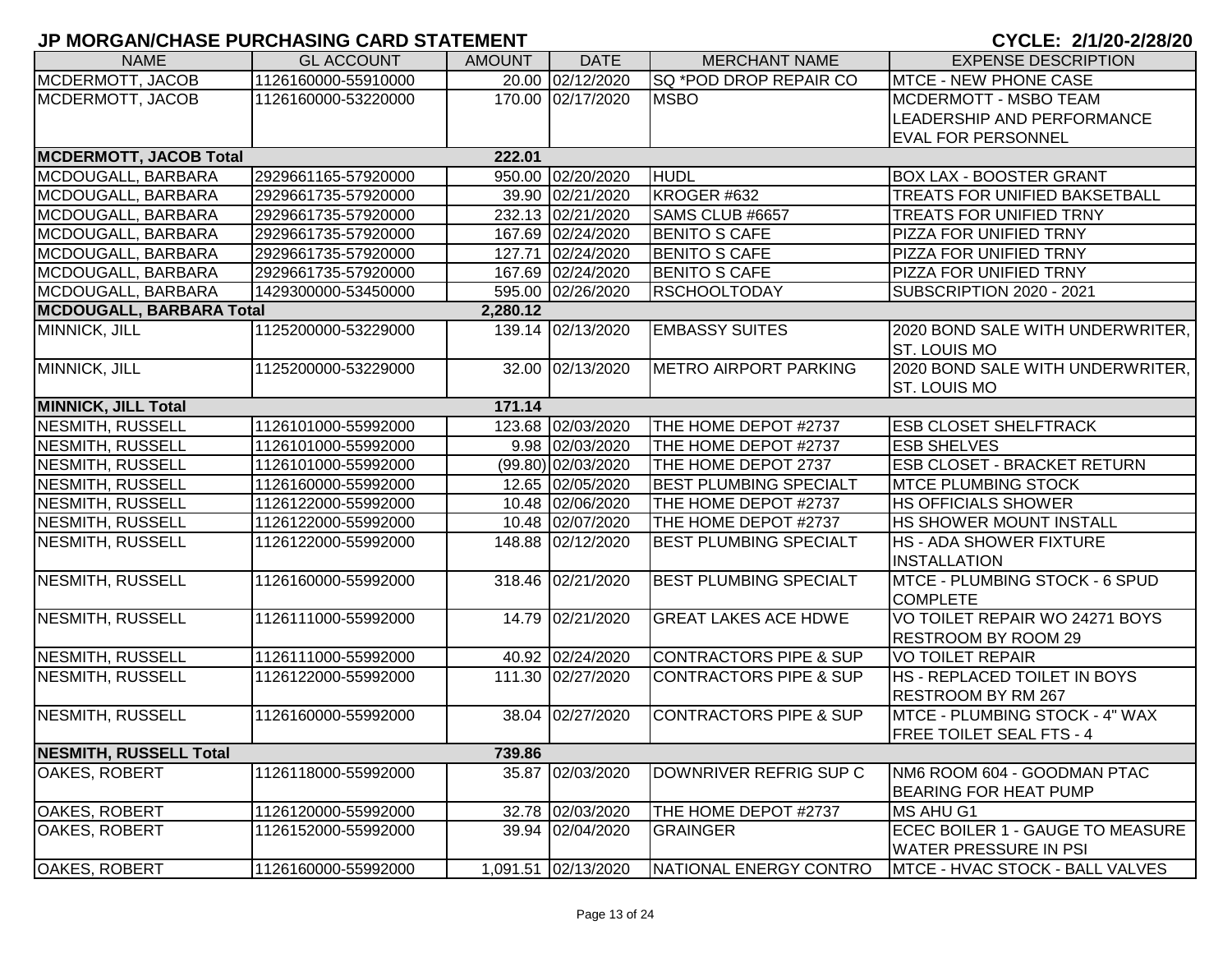|                               |                     |               |                     |                               | $9.922.$ $4.129.272.$                  |
|-------------------------------|---------------------|---------------|---------------------|-------------------------------|----------------------------------------|
| <b>NAME</b>                   | <b>GL ACCOUNT</b>   | <b>AMOUNT</b> | <b>DATE</b>         | <b>MERCHANT NAME</b>          | <b>EXPENSE DESCRIPTION</b>             |
| OAKES, ROBERT                 | 1126101000-55990000 |               | 64.50 02/17/2020    | <b>HERITAGE FOOD SERVICE</b>  | <b>ESB BUNN COFFEE MAKER</b>           |
| <b>OAKES, ROBERT</b>          | 1126120000-55992000 |               | 176.35 02/17/2020   | <b>MADISON ELECTRIC COMPA</b> | <b>IMS HVAC REPAIR ROOM 113</b>        |
| <b>OAKES, ROBERT</b>          | 1126160000-55980000 |               | 59.36 02/21/2020    | FERGUSON ENT, INC 2000        | MTCE - HVAC FREEZE HEAD TOOL           |
| <b>OAKES, ROBERT</b>          | 1126101000-55990000 |               | 24.26 02/24/2020    | THE HOME DEPOT #2737          | <b>ESB COFFEE POT</b>                  |
| <b>OAKES, ROBERT Total</b>    |                     | 1,524.57      |                     |                               |                                        |
| <b>OFILI, ALEXANDER</b>       | 2929611275-57920000 |               | 19.57 02/04/2020    | JIMMY JOHNS - 396             | THANK YOU LUNCH FOR A TEACHER          |
| <b>OFILI, ALEXANDER</b>       | 2929611275-57920000 |               | 29.85 02/06/2020    | JIMMY JOHNS - 396             | THANK YOU LUNCH FOR 3 TEACHERS         |
| <b>OFILI, ALEXANDER</b>       | 2929611275-57920000 |               | 146.04 02/19/2020   | 4IMPRINT                      | PENS FOR TEACHER APPRECIATION          |
| <b>OFILI, ALEXANDER Total</b> |                     | 195.46        |                     |                               |                                        |
| PATEL, SHAILEE                | 1222600000-55990000 |               | 70.09 02/03/2020    | <b>THE LIBRARY PUB</b>        | MEETING                                |
| <b>PATEL, SHAILEE Total</b>   |                     | 70.09         |                     |                               |                                        |
| PETERSON, SARAH               | 1311800000-55110551 |               | 16.73 02/03/2020    | HOBBY LOBBY #417              | <b>VALENTINES DAY PARTY SUPPLIES</b>   |
| PETERSON, SARAH               | 1311800000-55110551 |               | 22.00 02/03/2020    | HOMEGOODS #0467               | <b>DRAMATIC PLAY TOY</b>               |
| PETERSON, SARAH               | 1311800000-55110551 |               | 14.99 02/17/2020    | HOBBY-LOBBY #645              | <b>ART SUPPLIES</b>                    |
| <b>PETERSON, SARAH Total</b>  |                     | 53.72         |                     |                               |                                        |
| POHLONSKI, EMILY              | 2929622190-57920000 |               | 20.38 02/05/2020    | AMZN MKTP US*PH9NE9453        | <b>HOSA STATES STICKERS</b>            |
| POHLONSKI, EMILY              | 2929622190-57920000 |               | 112.81 02/06/2020   | AMZN MKTP US*DQ6AH4403        | <b>HOSA STATES GRANOLA BARS</b>        |
| POHLONSKI, EMILY              | 2929622190-57920000 |               | 91.28 02/28/2020    | AMAZON.COM*LY8GP49Q3          | <b>HOSA STATES ROOM MATERIALS</b>      |
|                               |                     |               |                     |                               | (BAND AIDS ETC.)                       |
| <b>POHLONSKI, EMILY Total</b> |                     | 224.47        |                     |                               |                                        |
| <b>REICHLEY, CARRIE</b>       | 1111118000-55110723 |               | 343.94 02/05/2020   | MARSHALL MUSIC #7             | <b>BAND &amp; ORCHESTRA SUPPLIES</b>   |
| <b>REICHLEY, CARRIE</b>       | 1124118000-55910000 |               | 34.44 02/06/2020    | STAPLS7229584309000001        | <b>OFFICE SUPPLIES</b>                 |
| <b>REICHLEY, CARRIE</b>       | 1111118000-55110719 |               | 182.70 02/10/2020   | <b>EAI EDUCATION</b>          | C. KIDON-MATH GAMES                    |
| <b>REICHLEY, CARRIE</b>       | 1111118000-54910000 |               | 16.50 02/13/2020    | <b>WASTE INDUSTRIES - NON</b> | RECYCLING-MARCH-MAY                    |
| REICHLEY, CARRIE              | 2929618219-57920000 |               | 4,115.21 02/14/2020 | FOLLETT SCHOOL SOLUTIO        | <b>BOOKS FOR MEDIA CENTER-ERICKSON</b> |
|                               |                     |               |                     |                               |                                        |
| <b>REICHLEY, CARRIE</b>       | 2929618219-57920000 |               | 3,592.82 02/14/2020 | FOLLETT SCHOOL SOLUTIO        | <b>BOOKS FOR MEDIA CENTER-ERICKSON</b> |
|                               |                     |               |                     |                               |                                        |
| <b>REICHLEY, CARRIE</b>       | 2929618219-57920000 |               | 1,142.98 02/14/2020 | SCHOLASTIC, INC.              | <b>GUIDED READING ROOM BOOKS-</b>      |
|                               |                     |               |                     |                               | <b>RODRIGUEZ (TAX CREDIT COMING</b>    |
|                               |                     |               |                     |                               | SOON)                                  |
| <b>REICHLEY, CARRIE</b>       | 2929618219-57920000 |               | 647.20 02/20/2020   | <b>FOLLETT SCHOOL SOLUTIO</b> | <b>BOOKS FOR MEDIA CENTER-ERICKSON</b> |
|                               |                     |               |                     |                               |                                        |
| <b>REICHLEY, CARRIE</b>       | 2929618219-57920000 |               | 617.25 02/20/2020   | <b>FOLLETT SCHOOL SOLUTIO</b> | <b>BOOKS FOR MEDIA CENTER-ERICKSON</b> |
|                               |                     |               |                     |                               |                                        |
| <b>REICHLEY, CARRIE</b>       | 2929618219-57920000 |               | 165.28 02/24/2020   | <b>FOLLETT SCHOOL SOLUTIO</b> | <b>BOOKS FOR GUIDED READING ROOM-</b>  |
|                               |                     |               |                     |                               | <b>RODRIGUEZ</b>                       |
| <b>REICHLEY, CARRIE</b>       | 2929618212-57920000 |               | 609.65 02/24/2020   | <b>IMAGE MARKET</b>           | RAIS-ORCHESTRA CLUB SUPPLIES           |
| <b>REICHLEY, CARRIE</b>       | 1111118724-55110000 |               | 834.08 02/24/2020   | J.W. PEPPER                   | <b>VOCAL MUSIC SUPPLIES</b>            |
| <b>REICHLEY, CARRIE</b>       | 2929618212-57920000 |               | 1,019.53 02/24/2020 | J.W. PEPPER                   | CHOIR CLUB SUPPLIES                    |
| <b>REICHLEY, CARRIE</b>       | 1111118000-55110708 |               | 55.76 02/25/2020    | SSI*SCHOOL SPECIALTY          | KIDON-CLASSROOM SUPPLIES               |
| <b>REICHLEY, CARRIE</b>       | 2929618212-57920000 |               | 131.00 02/26/2020   | <b>J.W. PEPPER</b>            | RAIS-ORCHESTRA CLUB SUPPLIES           |
|                               |                     |               |                     |                               |                                        |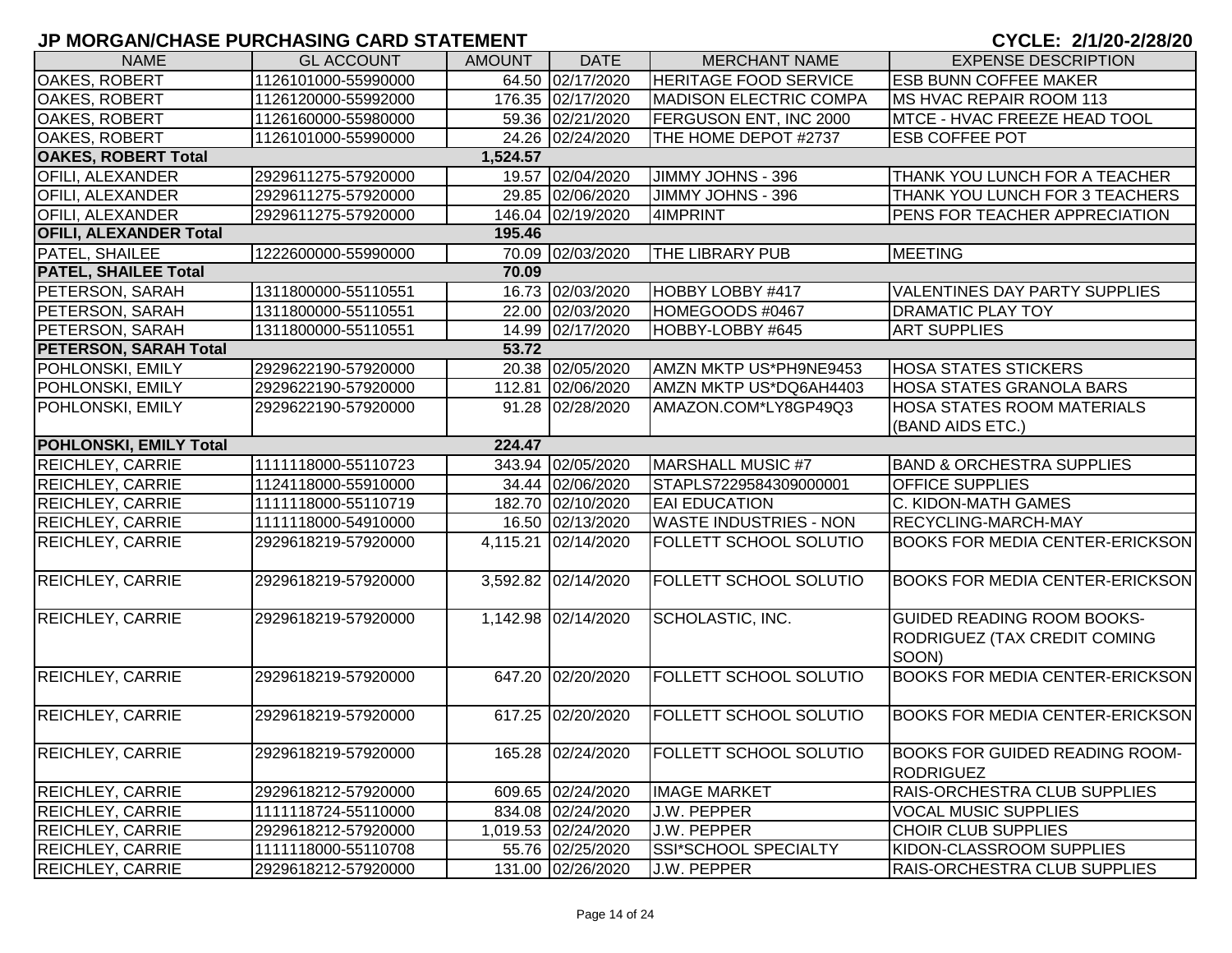| <b>NAME</b>                    | <b>GL ACCOUNT</b>   | <b>AMOUNT</b> | <b>DATE</b>         | <b>MERCHANT NAME</b>          | <b>EXPENSE DESCRIPTION</b>                                          |
|--------------------------------|---------------------|---------------|---------------------|-------------------------------|---------------------------------------------------------------------|
| REICHLEY, CARRIE               | 1111118000-55110723 |               | 274.04 02/26/2020   | <b>MARSHALL MUSIC CO</b>      | <b>BAND/ORCHESTRA SUPPLIES</b>                                      |
| REICHLEY, CARRIE               | 1111118730-55110000 |               | 44.25 02/27/2020    | <b>DBC*BLICK ART MATERIAL</b> | I. RUGG-SCIENCE SUPPLIES                                            |
| REICHLEY, CARRIE               | 1124118000-55910000 |               | 146.53 02/27/2020   | SSI*SCHOOL SPECIALTY          | <b>OFFICE SUPPLIES-ENVELOPES &amp;</b>                              |
|                                |                     |               |                     |                               | <b>WHITE CARDSTOCK</b>                                              |
| <b>REICHLEY, CARRIE</b>        | 1111118000-55110719 |               | 111.63 02/27/2020   | <b>SSI*SCHOOL SPECIALTY</b>   | MATH SUPPLIES-CHIP MCDONALD                                         |
| <b>REICHLEY, CARRIE Total</b>  |                     | 14,084.79     |                     |                               |                                                                     |
| RODRIGUEZ, SANDRA              | 1111113000-55110708 |               | 160.25 02/14/2020   | THE RIEGLE PRESS              | STUDENT CA60 FOLDERS AND                                            |
|                                |                     |               |                     |                               | <b>INSERTS</b>                                                      |
| RODRIGUEZ, SANDRA              | 1111113000-55110708 |               | 128.97 02/17/2020   | AMZN MKTP US*J65IH26W3        | ART LEADERATION - SCHOOL WIDE                                       |
|                                |                     |               |                     |                               | <b>BLACK LIGHTS - PROJECT</b>                                       |
| RODRIGUEZ, SANDRA              | 2929613275-57920000 | 1,668.26      | 02/18/2020          | SSI*SCHOOL SPECIALTY          | <b>ART CLAY PROJECTS TO BE</b>                                      |
|                                |                     |               |                     |                               | <b>REIMBURSED BY NW PTO</b>                                         |
| RODRIGUEZ, SANDRA              | 1124113000-55910000 |               | 49.64 02/24/2020    | AMAZON.COM*DN90F8TO3          | OFFICE FILE LABEL/LABEL MAKER                                       |
| RODRIGUEZ, SANDRA              | 1111113000-55110708 |               | 53.22 02/26/2020    | STAPLS7230080843000001        | <b>ELL PROJECT MATERIALS</b>                                        |
| RODRIGUEZ, SANDRA              | 1111113000-55110708 |               | 47.48 02/28/2020    | <b>SSI*SCHOOL SPECIALTY</b>   | <b>BACK ORDER SUPPLIES FROM ORDER</b>                               |
|                                |                     |               |                     |                               | #55102163                                                           |
| <b>RODRIGUEZ, SANDRA Total</b> |                     | 2,107.82      |                     |                               |                                                                     |
| RONNING, ADAM                  | 2929620239-57920000 |               | 206.64 02/11/2020   | <b>GCI* WOODWIND</b>          | SMALL PERCUSSION INSTRUMENTS,                                       |
|                                |                     |               |                     |                               | MALLETS, AND REEDS                                                  |
| RONNING, ADAM                  | 2929620239-57920000 |               | 165.88 02/20/2020   | <b>GCI* WOODWIND</b>          | SMALL SNARE DRUM CASES AND A                                        |
|                                |                     |               |                     |                               | <b>NEW HI-HAT STAND</b>                                             |
| <b>RONNING, ADAM Total</b>     |                     | 372.52        |                     |                               |                                                                     |
| <b>ROSS, NICOLE</b>            | 2929622129-57920000 |               | (64.50) 02/06/2020  | <b>WEISSMAN DESIGNS FOR D</b> | <b>COSTUME REFUND</b>                                               |
| <b>ROSS, NICOLE</b>            | 2929622129-57920000 |               | 4,035.00 02/07/2020 | <b>WESTERFIELD MANAGEMENT</b> | SHOWBIZ DANCE COMPETITION<br>PAYMENT                                |
| <b>ROSS, NICOLE</b>            | 2929622129-57920000 |               | 250.00 02/07/2020   | <b>WESTERFIELD MANAGEMENT</b> | SHOWBIZ DANCE COMPETITION                                           |
|                                |                     |               |                     |                               | PAYMENT                                                             |
| <b>ROSS, NICOLE</b>            | 1111322000-53110720 |               | 500.00 02/10/2020   | <b>WAYNE STATE UNIV THEAT</b> | IN SCHOOL FIELD TRIP CONCERT AND                                    |
|                                |                     |               |                     |                               | MASTER CLASS FOR ALL DANCE                                          |
|                                |                     |               |                     |                               | <b>PROGRAM STUDENTS</b>                                             |
| <b>ROSS, NICOLE Total</b>      |                     | 4,720.50      |                     |                               |                                                                     |
| RUTKOWSKI, MELANIE             | 1722100000-53220611 |               | 170.00 02/05/2020   | MI ASSOC SCH ADM              | MICHIGAN SCHOOL TESTING                                             |
|                                |                     |               |                     |                               | CONFERENCE FOR JEFF DINKELMANN                                      |
| RUTKOWSKI, MELANIE             | 1711852000-55110611 | 366.22        | 02/10/2020          | THINK SOCIAL PUBLISHIN        | SEL LEARNING BOOKS FOR ECEC SSW                                     |
| RUTKOWSKI, MELANIE             | 1712500000-55110712 |               | 156.00 02/12/2020   | <b>TCI</b>                    | ONLINE TEXT SUBSCRIPTIONS FOR 504                                   |
|                                |                     |               |                     |                               | STUDENTS                                                            |
| RUTKOWSKI, MELANIE             | 1722115000-53220611 | 438.87        | 02/13/2020          | <b>HILTON</b>                 | ACCOMODATIONS FOR DANIELLE<br><b>BIRDYSHAW FOR NATIONAL READING</b> |
|                                |                     |               |                     |                               |                                                                     |
|                                |                     |               |                     |                               | CONFERENCE COLUMBUS, OH                                             |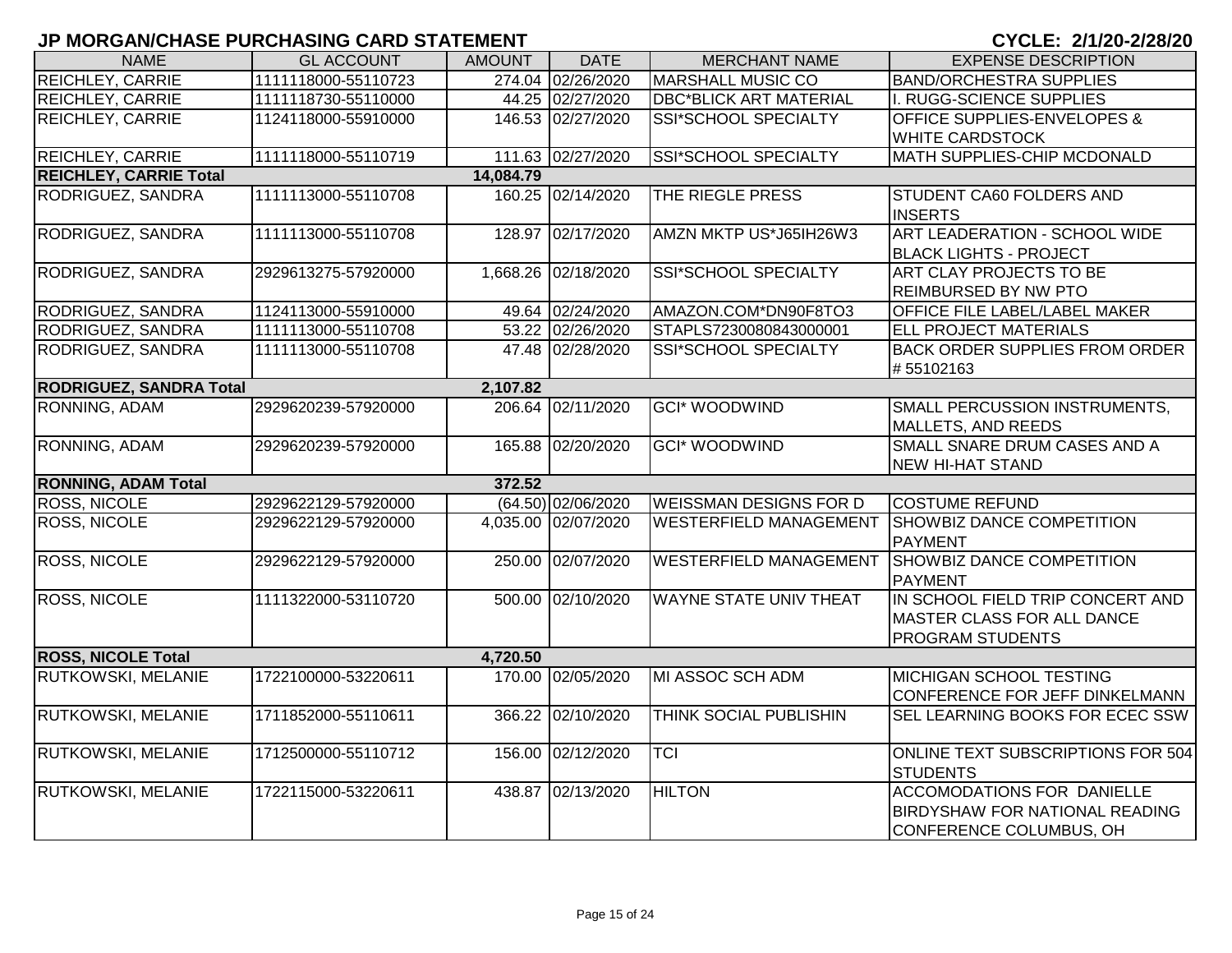| <b>NAME</b>                     | <b>GL ACCOUNT</b>   | <b>AMOUNT</b> | <b>DATE</b>          | <b>MERCHANT NAME</b>          | <b>EXPENSE DESCRIPTION</b>             |
|---------------------------------|---------------------|---------------|----------------------|-------------------------------|----------------------------------------|
| RUTKOWSKI, MELANIE              | 1722112000-53220611 |               | 438.87 02/13/2020    | <b>HILTON</b>                 | <b>ACCOMODATIONS FOR THERESA</b>       |
|                                 |                     |               |                      |                               | <b>HRIBAR FOR NATIONAL READING</b>     |
|                                 |                     |               |                      |                               | CONFERENCE COLUMBUS, OH                |
| <b>RUTKOWSKI, MELANIE</b>       | 1722100000-53220611 |               | 20.00 02/13/2020     | OAKLAND SCHOOLS-RC INT        | <b>DEVELOPING &amp; ASSESSING FACT</b> |
|                                 |                     |               |                      |                               | <b>FLUENCY - LAPORTE</b>               |
| <b>RUTKOWSKI, MELANIE</b>       | 1722112000-53220611 |               | 20.00 02/13/2020     | OAKLAND SCHOOLS-RC INT        | <b>DEVELOPING &amp; ASSESSING FACT</b> |
|                                 |                     |               |                      |                               | <b>FLUENCY - WALKER</b>                |
| <b>RUTKOWSKI, MELANIE</b>       | 1722111000-53220611 |               | 20.00 02/13/2020     | OAKLAND SCHOOLS-RC INT        | <b>DEVELOPING &amp; ASSESSING FACT</b> |
|                                 |                     |               |                      |                               | FLUENCY - B. CUMMINGS                  |
| RUTKOWSKI, MELANIE              | 1722113000-53220611 |               | 20.00 02/13/2020     | OAKLAND SCHOOLS-RC INT        | <b>DEVELOPING &amp; ASSESSING FACT</b> |
|                                 |                     |               |                      |                               | <b>FLUENCY - MIS</b>                   |
| RUTKOWSKI, MELANIE              | 1722114000-53220611 | 20.00         | 02/13/2020           | OAKLAND SCHOOLS-RC INT        | <b>DEVELOPING &amp; ASSESSING FACT</b> |
|                                 |                     |               |                      |                               | <b>FLUENCY - GIESE</b>                 |
| RUTKOWSKI, MELANIE              | 1722120000-53220611 | 20.00         | 02/13/2020           | OAKLAND SCHOOLS-RC INT        | <b>DEVELOPING &amp; ASSESSING FACT</b> |
|                                 |                     |               |                      |                               | <b>FLUENCY-C. KIDDER</b>               |
| <b>RUTKOWSKI, MELANIE</b>       | 1722118000-53220611 |               | 20.00 02/13/2020     | OAKLAND SCHOOLS-RC INT        | <b>DEVELOPING &amp; ASSESSING FACT</b> |
|                                 |                     |               |                      |                               | <b>FLUENCY - K. ARNOLD</b>             |
| RUTKOWSKI, MELANIE              | 1722114000-53220611 | 271.09        | 02/17/2020           | EB 2020 MICHIGAN READ         | <b>MICHIGAN READING ASSOCATION</b>     |
|                                 |                     |               |                      |                               | CONFERENCE - JENNIFER BECK             |
| RUTKOWSKI, MELANIE              | 1722111000-53220611 | 271.09        | 02/17/2020           | EB 2020 MICHIGAN READ         | <b>MICHIGAN READING ASSOCATION</b>     |
|                                 |                     |               |                      |                               | CONFERENCE - KRISTIN BUDLOG            |
| RUTKOWSKI, MELANIE              | 1722113000-53220611 |               | 271.09 02/17/2020    | EB 2020 MICHIGAN READ         | <b>MICHIGAN READING ASSOCATION</b>     |
|                                 |                     |               |                      |                               | <b>CONFERENCE - MELISSA</b>            |
|                                 |                     |               |                      |                               | <b>BARSZCZCOWSKI</b>                   |
| RUTKOWSKI, MELANIE              | 1722115000-53220611 |               | 20.00 02/17/2020     | OAKLAND SCHOOLS-RC INT        | <b>DEVELOPING &amp; ASSESSING FACT</b> |
|                                 |                     |               |                      |                               | <b>FLUENCY- LISA SEARS</b>             |
| RUTKOWSKI, MELANIE              | 1728200000-53610000 |               | 99.00 02/20/2020     | SQ *OAKLAND SCHOOLS           | OS PRINTING- INFO GRAPHIC FOR          |
|                                 |                     |               |                      |                               | <b>INSTRUCTIONAL COACHES</b>           |
| <b>RUTKOWSKI, MELANIE</b>       | 1712500000-55110724 |               | 26.00 02/24/2020     | <b>TCI</b>                    | <b>ONLINE TEXT FOR 504 STUDENTS</b>    |
| RUTKOWSKI, MELANIE              | 1637100776-53220748 |               | 279.00 02/27/2020    | <b>INSTITUTE FOR EDUCATIO</b> | CATHOLIC CENTRAL INCREASING            |
|                                 |                     |               |                      |                               | STUDENT LEARNING IN MATH               |
|                                 |                     |               |                      |                               | <b>REGISTRATION FOR KRISTEN RASKEY</b> |
| <b>RUTKOWSKI, MELANIE Total</b> |                     | 2,947.23      |                      |                               |                                        |
| <b>SAMMUT, CHRISTINA</b>        | 2929641355-57920000 |               | 24.96 02/21/2020     | AMAZON.COM*EX1PP35D3          | <b>CLASSROOM SUPPLIES</b>              |
| <b>SAMMUT, CHRISTINA Total</b>  |                     | 24.96         |                      |                               |                                        |
| <b>SCHOPIERAY, KRISTEN</b>      | 1128300000-55910000 |               | 54.52 02/06/2020     | STAPLS7229583031000001        | <b>OFFICE SUPPLIES</b>                 |
| <b>SCHOPIERAY, KRISTEN</b>      | 1128300000-57410000 |               | 62.85 02/10/2020     | <b>MICHIGAN NOTARY SERVIC</b> | NOTARY FOR KRISTEN SCHOPIERAY          |
| <b>SCHOPIERAY, KRISTEN</b>      | 1128300000-57910000 |               | 9.17 02/13/2020      | <b>BEST NAME BADGES</b>       | NAME BADGE FOR LAURA CARINO            |
| <b>SCHOPIERAY, KRISTEN</b>      | 1128300000-57910000 |               | 39.95 02/13/2020     | TLF*VIVIANO FLOWER SHO        | <b>FLOWERS FOR EVOL GAZZARATO</b>      |
| <b>SCHOPIERAY, KRISTEN</b>      | 1128300000-55910000 |               | 56.13 02/24/2020     | STAPLS7230004531000001        | <b>OFFICE SUPPLIES</b>                 |
| <b>SCHOPIERAY, KRISTEN</b>      | 1128300000-55910000 |               | $(29.43)$ 02/24/2020 | STAPLS7230004531001001        | <b>REFUND FOR SUPPLIES THAT EITHER</b> |
|                                 |                     |               |                      |                               | ARRIVED BROKEN OR DID NOT WORK         |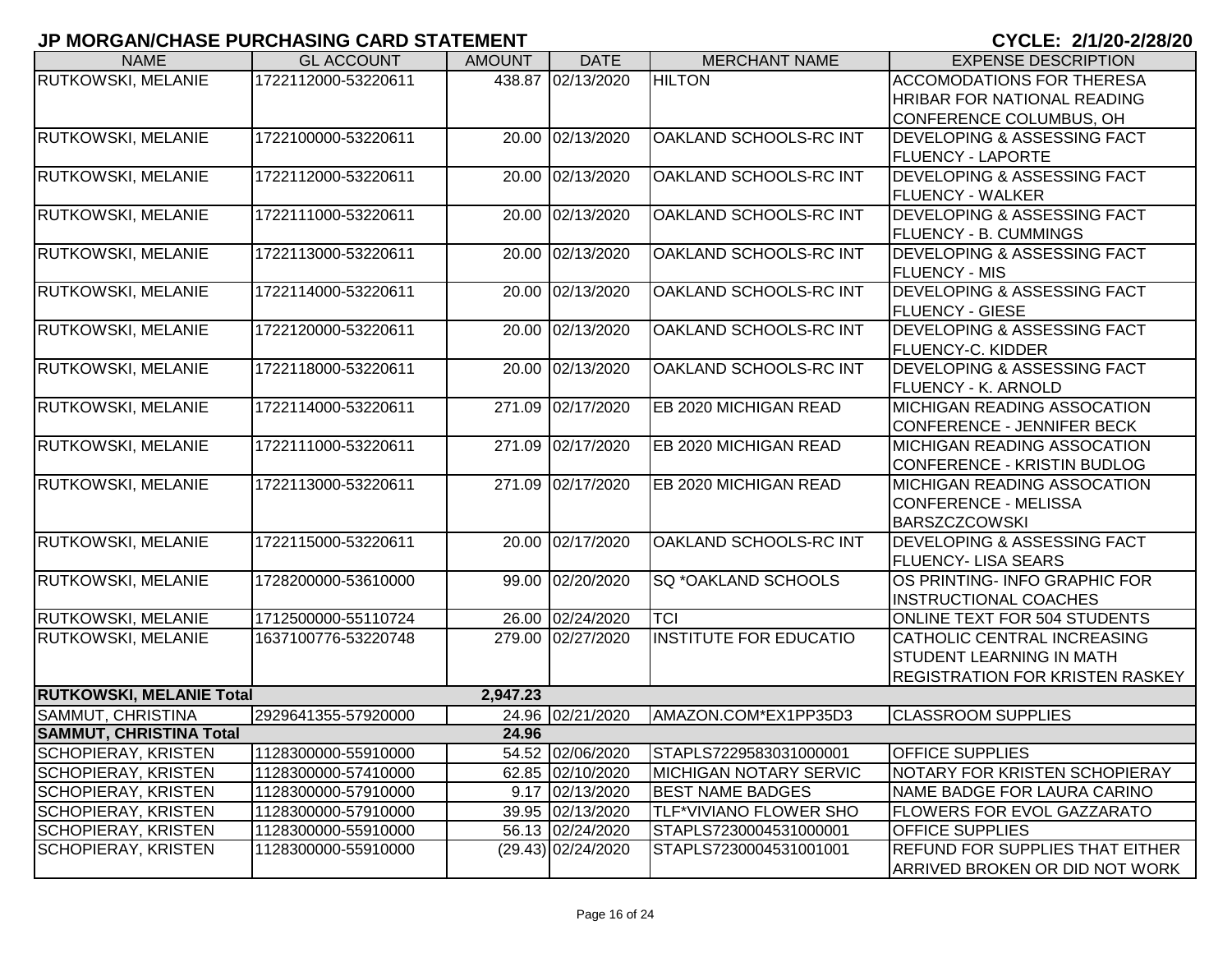| <b>NAME</b>                      | <b>GL ACCOUNT</b>   | <b>AMOUNT</b> | <b>DATE</b>           | <b>MERCHANT NAME</b>          | <b>EXPENSE DESCRIPTION</b>             |
|----------------------------------|---------------------|---------------|-----------------------|-------------------------------|----------------------------------------|
| <b>SCHOPIERAY, KRISTEN</b>       | 1128300000-55910000 |               | 27.34 02/26/2020      | STAPLS7230046682000001        | <b>OFFICE SUPPLIES</b>                 |
| <b>SCHOPIERAY, KRISTEN Total</b> |                     | 220.53        |                       |                               |                                        |
| <b>SCHURIG, CLAIRE</b>           | 1111322724-55110000 |               | 6.99 02/13/2020       | MUSICNOTES.COM                | <b>MUSIC FOR CONCERT</b>               |
| <b>SCHURIG, CLAIRE</b>           | 1111322724-55110000 |               | 28.62 02/14/2020      | <b>DOLLAR TREE</b>            | <b>DECORATIONS FOR CABARET</b>         |
|                                  |                     |               |                       |                               | <b>CONCERT</b>                         |
| <b>SCHURIG, CLAIRE Total</b>     |                     | 35.61         |                       |                               |                                        |
| <b>SCHYPINSKI, RACHEL</b>        | 2929622186-57920000 |               | 54.95 02/14/2020      | DD/BR #304009                 | DONUTS FOR STUDENT COUNCIL             |
| <b>SCHYPINSKI, RACHEL Total</b>  |                     | 54.95         |                       |                               |                                        |
| <b>SHAFER, RACHELLE</b>          | 1111112000-55110708 |               | 29.90 02/03/2020      | AMZN MKTP US*BW5PC1LO3        | ROSEMARY                               |
|                                  |                     |               |                       |                               | <b>CLASSROOM SUPPLIES</b>              |
| <b>SHAFER, RACHELLE</b>          | 1122212000-55990000 |               | 172.52 02/03/2020     | <b>DEMCO INC</b>              | MEDIA/LIBRARY LABELS- MISC             |
|                                  |                     |               |                       |                               | <b>SUPPLIES</b>                        |
| <b>SHAFER, RACHELLE</b>          | 2929612275-57920000 |               | 184.13 02/03/2020     | <b>DOLLAR TREE, INC.</b>      | <b>DUPLICATE ORDER - COMPANY</b>       |
|                                  |                     |               |                       |                               | MISTAKE - CREDIT ON THE SAME BILL      |
| SHAFER, RACHELLE                 | 2929612701-57920000 |               | 44.94 02/04/2020      | AMZN MKTP US*BO8IO8MY3        | COFFEE BEANS-LEADER IN ME              |
| <b>SHAFER, RACHELLE</b>          | 1111112000-55210799 |               | 146.16 02/07/2020     | AMAZON.COM*NG0Z102E3          | <b>CULTURES OF THINKING. TEXTBOOKS</b> |
|                                  |                     |               |                       |                               | FOR NEW STAFF MEMBERS                  |
| <b>SHAFER, RACHELLE</b>          | 1122212000-55310000 |               | 919.60 02/07/2020     | FOLLETT SCHOOL SOLUTIO        | <b>BOOKS FOR THE LIBRARY</b>           |
| <b>SHAFER, RACHELLE</b>          | 2929612275-57920000 |               | 25.31 02/10/2020      | AMAZON.COM*DM7F59JD3          | <b>SUPPLIES FOR THE STAFF LOUNGE</b>   |
| <b>SHAFER, RACHELLE</b>          | 2929612701-57920000 |               | 480.00 02/12/2020     | <b>BURKE S SPORTS HAVEN</b>   | LEADERSHIP T-SHIRTS FOR STAFF          |
| <b>SHAFER, RACHELLE</b>          | 2929612275-57920000 |               | 15.90 02/12/2020      | LITTLE CAESARS #0057          | PIZZA LUNCH FOR CAMILLERI'S FIRST      |
|                                  |                     |               |                       |                               | <b>GRADE CLASS</b>                     |
| <b>SHAFER, RACHELLE</b>          | 2929612275-57920000 |               | 26.50 02/13/2020      | <b>LITTLE CAESARS #0057</b>   | MRS. MARTIN 4TH GRADE PIZZA PARTY      |
|                                  |                     |               |                       |                               |                                        |
| <b>SHAFER, RACHELLE</b>          | 1111112000-55110708 |               | 46.44 02/14/2020      | AMZN MKTP US*UN8FE2UE3        | KOENIG - BUDGET ITEM                   |
| <b>SHAFER, RACHELLE</b>          | 1111112000-55110708 |               | 1,180.00 02/14/2020   | <b>VERITIV-EAST</b>           | <b>COPIER PAPER</b>                    |
| <b>SHAFER, RACHELLE</b>          | 1111112000-55110708 |               | 25.97 02/18/2020      | AMAZON.COM*T456R7VA3          | MACARTHU -. CLASSROOM BUDGET           |
| <b>SHAFER, RACHELLE</b>          | 1122212000-55310000 |               | 512.12 02/19/2020     | <b>FOLLETT SCHOOL SOLUTIO</b> | <b>BOOKS FOR MEDIA/LIBRARY</b>         |
| <b>SHAFER, RACHELLE</b>          | 2929612275-57920000 |               | 40.29 02/20/2020      | AMAZON.COM*J05MU7A03          | <b>NEF AUCTION GIFT</b>                |
| SHAFER, RACHELLE                 | 2929612275-57920000 |               | 72.37 02/20/2020      | AMZN MKTP US*ZO5G76CI3        | NEF AUCTION GIFT - GREEN GALA          |
| SHAFER, RACHELLE                 | 1124112000-55910000 |               | 358.20 02/20/2020     | THE RIEGLE PRESS              | <b>CA-60 FOLDER SUPPLIES</b>           |
| SHAFER, RACHELLE                 | 2929612275-57920000 |               | 3.39 02/21/2020       | AMZN MKTP US*KB4MM1PA3        | NEF GREEN GALA AUCTION                 |
| SHAFER, RACHELLE                 | 2929612275-57920000 |               | 10.59 02/21/2020      | AMZN MKTP US*Q408587Q3        | <b>GREEN GALA AUCTION ITEM</b>         |
| <b>SHAFER, RACHELLE</b>          | 1111112000-57910695 |               | 700.00 02/24/2020     | LITERATI BOOKSTORE            | <b>NEF GRANT</b>                       |
| <b>SHAFER, RACHELLE</b>          | 2929612275-57920000 |               | 586.09 02/24/2020     | LITERATI BOOKSTORE            | <b>SA ACCOUNT</b>                      |
| SHAFER, RACHELLE                 | 2929612275-57920000 |               | 122.85 02/24/2020     | <b>LITERATI BOOKSTORE</b>     | 4TH GRADE BOOKS -NEF                   |
| SHAFER, RACHELLE                 | 2929612275-57920000 |               | 50.85 02/24/2020      | SIP & JOY                     | <b>COFFEE FOR LEADERSHIP DAY</b>       |
| <b>SHAFER, RACHELLE</b>          | 2929612275-57920000 |               | $(184.13)$ 02/25/2020 | DOLLAR TREE, INC.             | CREDIT - DOLLAR TREE DUPLICATED        |
|                                  |                     |               |                       |                               | THE ORDER                              |
| SHAFER, RACHELLE                 | 2929612275-57920000 |               | 28.69 02/25/2020      | MEIJER # 054                  | NEF GREEN GALA AUCTION                 |
| SHAFER, RACHELLE                 | 2929612271-57920000 |               | 25.05 02/26/2020      | AMZN MKTP US*G027B6Y33        | <b>GIFT FOR PAULINE - FAMILY LOSS</b>  |
| <b>SHAFER, RACHELLE</b>          | 1111112000-55110708 |               | 15.16 02/27/2020      | AMAZON.COM*6P0DQ57W3          | A. LEE CLASSROOM BUDGET                |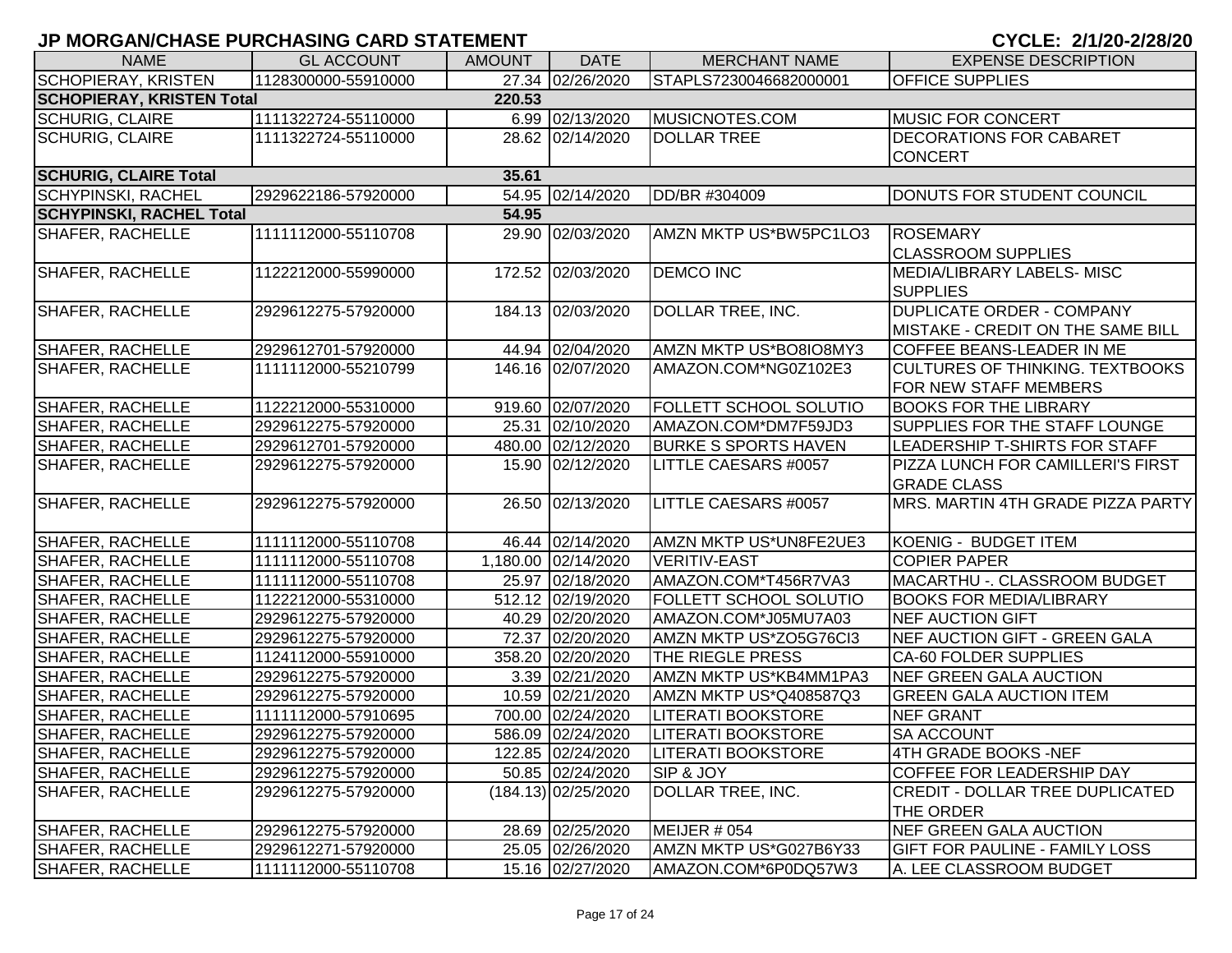| <b>NAME</b>                     | <b>GL ACCOUNT</b>   | <b>AMOUNT</b> | <b>DATE</b>          | <b>MERCHANT NAME</b>        | <b>EXPENSE DESCRIPTION</b>             |
|---------------------------------|---------------------|---------------|----------------------|-----------------------------|----------------------------------------|
| SHAFER, RACHELLE                | 1111112000-55110708 |               | 119.71 02/27/2020    | AMZN MKTP US*MP85G1OZ0      | A. LEE CLASSROOM BUDGET                |
| <b>SHAFER, RACHELLE</b>         | 1111112000-55110708 |               | 306.50 02/27/2020    | SSI*SCHOOL SPECIALTY        | CONSTRUCTION PAPER FOR THE             |
|                                 |                     |               |                      |                             | <b>CLASSROOMS</b>                      |
| <b>SHAFER, RACHELLE Total</b>   |                     | 6,065.10      |                      |                             |                                        |
| SHIELDS, SEBRINA                | 1212226194-57910695 |               | 44.52 02/06/2020     | AMZN MKTP US*H86YM4JW3      | NATC GRANT MATERIALS                   |
|                                 |                     |               |                      |                             | MICROBUSINESS - REFUNDED WRONG         |
|                                 |                     |               |                      |                             | <b>MATERIAL</b>                        |
| SHIELDS, SEBRINA                | 1212226194-54910000 |               | 91.00 02/06/2020     | <b>EMAGINE NOVI</b>         | COMMUNITY BASED INSTRUCTION            |
| SHIELDS, SEBRINA                | 1212226194-57910695 |               | 73.00 02/10/2020     | DOLLARTREE                  | <b>MICROBUSINESS SUPPLIES</b>          |
| SHIELDS, SEBRINA                | 1212226194-57910695 |               | 57.00 02/12/2020     | <b>DOLLAR TREE</b>          | <b>GRANT MATERIALS FOR</b>             |
|                                 |                     |               |                      |                             | <b>MICROBUSINESS</b>                   |
| SHIELDS, SEBRINA                | 1212226194-57910695 |               | 22.00 02/14/2020     | DOLLARTREE                  | <b>MICROBUSINESS SUPPLIES</b>          |
| SHIELDS, SEBRINA                | 1212226194-57910695 |               | 12.69 02/17/2020     | <b>ALDI 67002</b>           | <b>GRANT MATERIALS FOR</b>             |
|                                 |                     |               |                      |                             | <b>MICROBUSINESS</b>                   |
| SHIELDS, SEBRINA                | 1212226194-57910695 |               | 143.30 02/19/2020    | JOANN STORES #733           | <b>MICROBUSINESS SUPPLIES</b>          |
| SHIELDS, SEBRINA                | 1212226194-57910695 |               | $(44.52)$ 02/20/2020 | <b>AMZN MKTP US</b>         | <b>MICROBUSINESS SUPPLIES -</b>        |
|                                 |                     |               |                      |                             | <b>REFUNDED WRONG MATERIAL</b>         |
| SHIELDS, SEBRINA                | 1212226194-57910695 |               | (22.24) 02/21/2020   | JOANN STORES #1933          | MCIROBUSINESS SUPPLIES -               |
| SHIELDS, SEBRINA                | 1212226194-57910695 |               | 16.12 02/21/2020     | JOANN STORES #1933          | <b>MICROBUSINESS SUPPLIES</b>          |
| <b>SHIELDS, SEBRINA Total</b>   |                     | 392.87        |                      |                             |                                        |
| SIPPLE, GEORGE                  | 1128200000-53220000 |               | 250.00 02/13/2020    | MI ASSOC SCH ADM            | MICHIGAN SCHOOL PR ASSOCIATION         |
|                                 |                     |               |                      |                             | <b>ANNUAL CONFERENCE</b>               |
| <b>SIPPLE, GEORGE Total</b>     |                     | 250.00        |                      |                             |                                        |
| SOUTHWORTH, ANGELA              | 1111220706-55910000 |               | 9.99 02/17/2020      | APPLE.COM/BILL              | <b>PASSING TIME MUSIC ACCOUNT</b>      |
| SOUTHWORTH, ANGELA              | 1111220000-53450000 |               | 79.00 02/24/2020     | SMORE.COM - EDUCATOR        | <b>COMMUNICATION PLATFORM</b>          |
| <b>SOUTHWORTH, ANGELA Total</b> |                     | 88.99         |                      |                             |                                        |
| <b>SOVEL, SHEILA</b>            | 2929641355-57920000 |               | 16.72 02/03/2020     | AMZN MKTP US*KL5RX8BG3      | THIS WAS BOUGHT BY MISTAKE ON          |
|                                 |                     |               |                      |                             | <b>WRONG CARD WILL REIMBURSE WITH</b>  |
|                                 |                     |               |                      |                             | <b>PERSONAL CHECK</b>                  |
| SOVEL, SHEILA                   | 2929641355-57920000 |               | 7.83 02/06/2020      | AMAZON.COM*YY5XG8IH3        | TEACHING SUPPLY FOR CLASSROOM          |
| SOVEL, SHEILA                   | 1100000000-41922000 |               | 18.54 02/19/2020     | AMAZON.COM*7076Y60B3        | <b>CLASSROOM STEM TEACHING TOY</b>     |
| SOVEL, SHEILA                   | 1100000000-41922000 |               | 10.59 02/25/2020     | AMAZON.COM*K76ZH7123        | <b>CLASSROOM TEACHING ACTIVITY</b>     |
| <b>SOVEL, SHEILA</b>            | 2929641355-57920000 |               | 13.07 02/27/2020     | AMAZON.COM*O82PA9TF3        | <b>CLASSROOM TEACHING SUPPLIES</b>     |
| <b>SOVEL, SHEILA</b>            | 1100000000-41922000 |               | 10.24 02/28/2020     | AMAZON.COM*5Q0NO41V3        | <b>BOOK FOR TEACHING STEM ACTIVITY</b> |
| <b>SOVEL, SHEILA Total</b>      |                     | 76.99         |                      |                             |                                        |
| SOWDERS, ERICA                  | 1111220000-55110715 |               | 47.76 02/21/2020     | <b>THE HOME DEPOT #2737</b> | <b>STEM SUPPLIES</b>                   |
| <b>SOWDERS, ERICA Total</b>     |                     | 47.76         |                      |                             |                                        |
| STORM, KERI                     | 1311800000-55110551 |               | 4.01 02/05/2020      | <b>TARGET</b><br>00013136   | <b>CRAFT SUPPLIES</b>                  |
| STORM, KERI                     | 1311800000-55110551 |               | 4.23 02/10/2020      | KROGER #448                 | <b>CRAFT SUPPLIES</b>                  |
| STORM, KERI                     | 1311800000-55110551 |               | 8.53 02/10/2020      | MICHAELS STORES 2861        | <b>CRAFT SUPPLIES</b>                  |
| STORM, KERI                     | 1311800000-55990551 |               | 39.25 02/13/2020     | AMAZON.COM*177WE7S53        | <b>CLASSROOM TOYS &amp; BOOKS</b>      |
| STORM, KERI                     | 1311800000-55110551 |               | 1.00 02/13/2020      | <b>DOLLAR TREE</b>          | <b>CRAFT SUPPLIES</b>                  |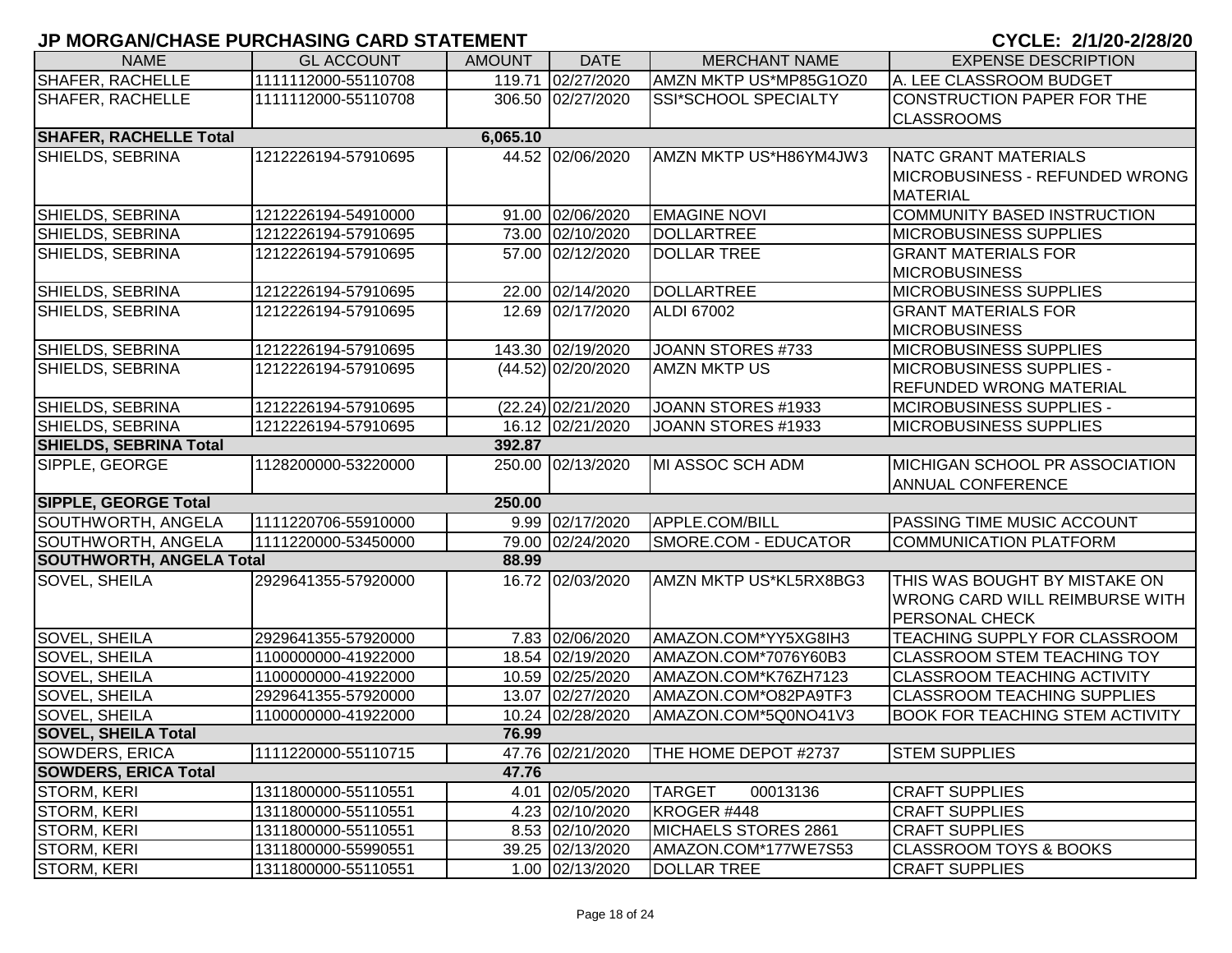| <b>NAME</b>                        | <b>GL ACCOUNT</b>   | <b>AMOUNT</b> | <b>DATE</b>           | <b>MERCHANT NAME</b>          | <b>EXPENSE DESCRIPTION</b>                 |  |  |  |  |
|------------------------------------|---------------------|---------------|-----------------------|-------------------------------|--------------------------------------------|--|--|--|--|
| STORM, KERI                        | 1311800000-55110551 |               | 7.91 02/14/2020       | MEIJER # 034                  | <b>CRAFT SUPPLIES</b>                      |  |  |  |  |
| <b>STORM, KERI</b>                 | 1311800000-55110551 |               | 8.64 02/25/2020       | KROGER #448                   | <b>CRAFT SUPPLIES</b>                      |  |  |  |  |
| <b>STORM, KERI Total</b><br>73.57  |                     |               |                       |                               |                                            |  |  |  |  |
| <b>THEOPHELIS, ANASTASIA</b>       | 1222600000-55990000 |               | 997.50 02/03/2020     | <b>BROOKES PUBLISHING</b>     | <b>PSYCHOLOGIST TESTING</b>                |  |  |  |  |
| THEOPHELIS, ANASTASIA              | 1222600000-55990000 |               | 518.70 02/03/2020     | <b>BROOKES PUBLISHING</b>     | <b>EARLY CHILDHOOD EVALUATION</b>          |  |  |  |  |
|                                    |                     |               |                       |                               | <b>PROTOCOLS</b>                           |  |  |  |  |
| <b>THEOPHELIS, ANASTASIA</b>       | 1222600000-55990000 |               | 13.99 02/04/2020      | AMAZON.COM*9Z9839RQ3          | <b>HS STUDENT SUPPLY</b>                   |  |  |  |  |
| <b>THEOPHELIS, ANASTASIA</b>       | 1222600000-55990000 |               | 33.57 02/04/2020      | AMZN MKTP US*EJ7B56JG3        | <b>SUPPLIES</b>                            |  |  |  |  |
| <b>THEOPHELIS, ANASTASIA</b>       | 1222600000-55990000 |               | 72.96 02/04/2020      | <b>SOUTHPAW ENTERPRISES I</b> | <b>SOCIAL WORKER SUPPLIES</b>              |  |  |  |  |
| <b>THEOPHELIS, ANASTASIA</b>       | 1222600000-55990000 |               | (549.99) 02/05/2020   | <b>AWL*PEARSON EDUCATION</b>  | <b>PSYCHOLOGIST TESTING</b>                |  |  |  |  |
| <b>THEOPHELIS, ANASTASIA</b>       | 1222600000-55990000 |               | 100.00 02/05/2020     | LOW INCIDENCE OUTREACH        | <b>TRAINING FOR VI PARA-DF</b>             |  |  |  |  |
| <b>THEOPHELIS, ANASTASIA</b>       | 1222600000-55990000 |               | 100.00 02/05/2020     | LOW INCIDENCE OUTREACH        | <b>TRAINING FOR VI PARA-VO</b>             |  |  |  |  |
| THEOPHELIS, ANASTASIA              | 1222600000-55990000 |               | 100.00 02/05/2020     | LOW INCIDENCE OUTREACH        | <b>TRAINING FOR VI PARA-DF</b>             |  |  |  |  |
| THEOPHELIS, ANASTASIA              | 1222600000-55990000 |               | 100.00 02/05/2020     | LOW INCIDENCE OUTREACH        | <b>TRAINING FOR VI-NM</b>                  |  |  |  |  |
| THEOPHELIS, ANASTASIA              | 1222600000-55990000 |               | 440.00 02/05/2020     | PAYPAL *SCALARSPUBL           | TRAINING MATERIALS FOR VI TRAINED          |  |  |  |  |
|                                    |                     |               |                       |                               | <b>STAFF</b>                               |  |  |  |  |
| <b>THEOPHELIS, ANASTASIA</b>       | 1222600000-55990000 |               | $(100.00)$ 02/07/2020 | LOW INCIDENCE OUTREACH        | <b>TRAINING FOR VI PARA-VO</b>             |  |  |  |  |
| <b>THEOPHELIS, ANASTASIA</b>       | 1222600000-55990000 |               | 15.00 02/07/2020      | OAKLAND SCHOOLS-RC INT        | <b>PD PSYCHOLOGIST</b>                     |  |  |  |  |
| <b>THEOPHELIS, ANASTASIA</b>       | 1222600000-55990000 |               | 30.93 02/10/2020      | AMZN MKTP US*Q23C970U3        | SUPPLIES - DF ASD CLASSROOM                |  |  |  |  |
| THEOPHELIS, ANASTASIA              | 1222600000-55990000 |               | 152.83 02/10/2020     | AMZN MKTP US*WU07P1PG3        | SUPPLIES - DF ASD CLASSROOM                |  |  |  |  |
| <b>THEOPHELIS, ANASTASIA</b>       | 1222600000-55990000 |               | 265.98 02/12/2020     | AMAZON.COM*W498N9TO3          | SUPPLIES - DF ASD CLASSROOM                |  |  |  |  |
| THEOPHELIS, ANASTASIA              | 1222600000-55990000 |               | 135.00 02/13/2020     | OAKLAND SCHOOLS-RC INT        | <b>PD-PSYCHOLOGIST</b>                     |  |  |  |  |
| THEOPHELIS, ANASTASIA              | 1222600000-55990000 |               | 276.25 02/26/2020     | SP * MHS: MULTI-HEALTH        | <b>SSW TESTING SUPPLIES</b>                |  |  |  |  |
| THEOPHELIS, ANASTASIA              | 1222600000-55990000 |               | 72.00 02/27/2020      | <b>WPS</b>                    | <b>SSW TESTING SUPPLIES</b>                |  |  |  |  |
| <b>THEOPHELIS, ANASTASIA Total</b> |                     | 2,774.72      |                       |                               |                                            |  |  |  |  |
| <b>TIMMER, SANDRA</b>              | 2929625301-57920000 |               | 500.00 02/10/2020     | <b>GENITTI'S</b>              | <b>ESL FIELD TRIP TO GINETTI'S HOLE IN</b> |  |  |  |  |
|                                    |                     |               |                       |                               | THE WALL, DINNER THEATER                   |  |  |  |  |
| TIMMER, SANDRA                     | 2929625301-57920000 |               | 25.00 02/12/2020      | ARBYS #8089 CANTON            | <b>GIFT CARDS FOR STUDENTS FOR</b>         |  |  |  |  |
|                                    |                     |               |                       |                               | <b>COUNT DAY</b>                           |  |  |  |  |
| TIMMER, SANDRA                     | 2929625301-57920000 |               | 5.00 02/12/2020       | ARBYS #8089 CANTON            | GIFT CARDS FOR STUDENTS FOR                |  |  |  |  |
|                                    |                     |               |                       |                               | <b>COUNT DAY</b>                           |  |  |  |  |
| TIMMER, SANDRA                     | 2929625301-57920000 |               | 30.00 02/12/2020      | <b>BIGGBY COFFEE #399</b>     | GIFT CARDS FOR STUDENTS FOR                |  |  |  |  |
|                                    |                     |               |                       |                               | <b>COUNT DAY</b>                           |  |  |  |  |
| <b>TIMMER, SANDRA</b>              | 2929625301-57920000 |               | 36.88 02/12/2020      | MCDONALD'S M6335 OF           | <b>GIFT CARDS FOR STUDENTS FOR</b>         |  |  |  |  |
|                                    |                     |               |                       |                               | <b>COUNT DAY</b>                           |  |  |  |  |
| TIMMER, SANDRA                     | 2929625301-57920000 |               | 30.00 02/12/2020      | <b>WENDY'S CANTON</b>         | <b>GIFT CARDS FOR STUDENTS FOR</b>         |  |  |  |  |
|                                    |                     |               |                       |                               | <b>COUNT DAY</b>                           |  |  |  |  |
| TIMMER, SANDRA                     | 2929625301-57920000 |               | 30.00 02/13/2020      | <b>TACO BELL #21521</b>       | GIFT CARDS FOR STUDENTS FOR                |  |  |  |  |
|                                    |                     |               |                       |                               | <b>COUNT DAY</b>                           |  |  |  |  |
| TIMMER, SANDRA                     | 2929625301-57920000 |               | 970.00 02/14/2020     | <b>GENITTI'S</b>              | FIELD TRIP FOR ESL STUDENTS TO             |  |  |  |  |
|                                    |                     |               |                       |                               | <b>ATTEND GINETTI'S HOLE IN THE WALL</b>   |  |  |  |  |
|                                    |                     |               |                       |                               | <b>DINNER THEATER</b>                      |  |  |  |  |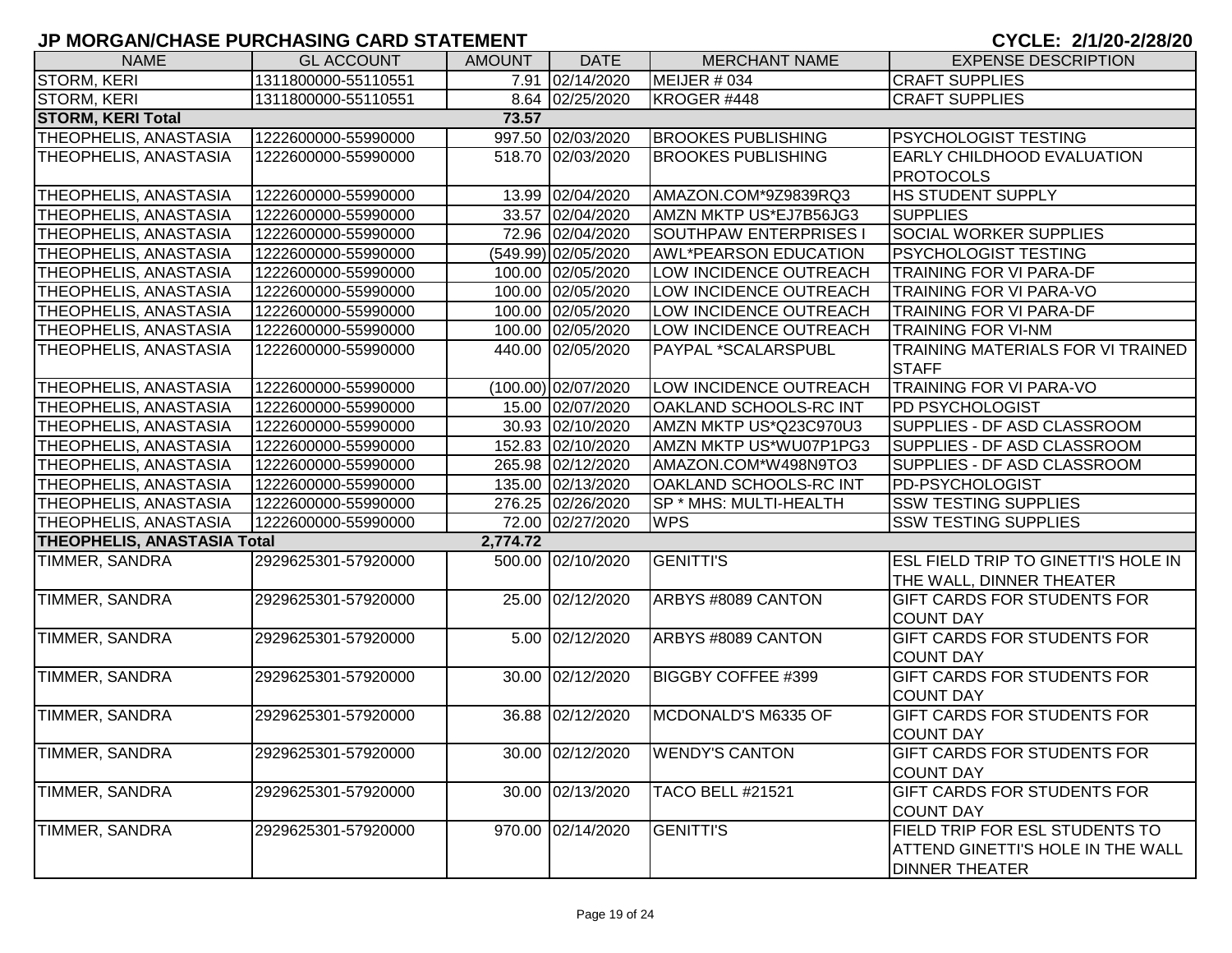| <b>NAME</b>                 | <b>GL ACCOUNT</b>   | <b>AMOUNT</b> | <b>DATE</b>         | <b>MERCHANT NAME</b>          | <b>EXPENSE DESCRIPTION</b>               |
|-----------------------------|---------------------|---------------|---------------------|-------------------------------|------------------------------------------|
| TIMMER, SANDRA              | 2929625301-57920000 |               | 42.00 02/14/2020    | <b>GENITTI'S</b>              | FIELD TRIP FOR ESL STUDENTS TO           |
|                             |                     |               |                     |                               | <b>ATTEND GINETTI'S HOLE IN THE WALL</b> |
|                             |                     |               |                     |                               | <b>DINNER THEATER</b>                    |
| TIMMER, SANDRA              | 1528300331-53220000 |               | 280.00 02/17/2020   | MACAE                         | FEE FOR BOB STEEH AND LINDA              |
|                             |                     |               |                     |                               | <b>CIANFERRA TO ATTEND THE MACAE</b>     |
|                             |                     |               |                     |                               | <b>SPRING INSTITUTE FOR WHICH THEY</b>   |
|                             |                     |               |                     |                               | <b>CO-CHAIR</b>                          |
| TIMMER, SANDRA              | 1522100331-53220000 |               | 125.00 02/26/2020   | MACAE                         | FEE FOR ERIN CROUSON TO ATTEND           |
|                             |                     |               |                     |                               | <b>MACAE SPRING CONFERENCE</b>           |
| <b>TIMMER, SANDRA Total</b> |                     | 2,073.88      |                     |                               |                                          |
| TURNER, NANCY               | 1126160000-53450000 |               | 110.00 02/03/2020   | <b>ARC LAKESIDE BLUEPRINT</b> | <b>MTCE SKYSITE MONTHLY FEE</b>          |
| TURNER, NANCY               | 1126161000-53840000 |               | 2,570.65 02/03/2020 | <b>WASTE MGMT WM EZPAY</b>    | <b>DISTRICT WASTE REMOVAL</b>            |
| TURNER, NANCY               | 2326161000-53840000 |               | 856.89 02/03/2020   | <b>WASTE MGMT WM EZPAY</b>    | <b>REC FUND WASTE REMOVAL</b>            |
| TURNER, NANCY               | 1126152000-54110000 |               | 226.54 02/04/2020   | <b>CUMMINS INC - S6</b>       | ECEC - PLANNED MTCE AGREEMENT            |
| TURNER, NANCY               | 1126122000-55992000 |               | 551.00 02/04/2020   | IN *AQUATIC SOURCE, LL        | HS POOL - CHLORINATOR ACCUTAB            |
|                             |                     |               |                     |                               | <b>POWER BASE INSTALLATION</b>           |
| TURNER, NANCY               | 1126111000-54120000 |               | 415.00 02/06/2020   | SONITROL GREAT LAKES M        | VO ALARM REPAIR - 2 GROUND               |
|                             |                     |               |                     |                               | <b>FAULTS ON POLLING LOOP</b>            |
| <b>TURNER, NANCY</b>        | 1126122000-55990000 |               | 143.00 02/07/2020   | <b>LEONARDS SYSRUPS</b>       | HS POOL CHEMICALS - CO2                  |
| TURNER, NANCY               | 1126170000-54110000 |               | 295.00 02/07/2020   | NATIONAL TIME                 | <b>TRANSPORTATION - REPAIRED FIRE</b>    |
|                             |                     |               |                     |                               | <b>PANEL</b>                             |
| TURNER, NANCY               | 1126100000-54910829 |               | 2,740.34 02/10/2020 | <b>ARCH ENVIRONMENTAL GRO</b> | <b>DISTRICT STORMWATER MGT</b>           |
| TURNER, NANCY               | 1126160000-55710000 |               | 256.77 02/10/2020   | CORRIGAN OIL #2 - BRI         | MTCE - ETHANOL 140.10 GROSS              |
| TURNER, NANCY               | 1126122000-55992000 |               | 45.06 02/10/2020    | IDN HARDWARE SALES-INC        | HS PERFORMANCE GYM DOOR                  |
|                             |                     |               |                     |                               | <b>HANDLE</b>                            |
| <b>TURNER, NANCY</b>        | 4445622000-56420000 |               | 153.00 02/10/2020   | IN *AQUATIC SOURCE, LL        | HS POOL DECK REMODEL                     |
| TURNER, NANCY               | 1126122000-55990000 |               | 3,867.92 02/10/2020 | IN *AQUATIC SOURCE, LL        | <b>HS POOL CHEMICALS</b>                 |
| TURNER, NANCY               | 1126101000-55993000 |               | 32.47 02/10/2020    | MAIN'S LANDSCAPE SUPPL        | <b>ESB ICE MELT</b>                      |
| TURNER, NANCY               | 1126105000-55993000 |               | 32.47 02/10/2020    | MAIN'S LANDSCAPE SUPPL        | <b>NATC ICE MELT</b>                     |
| TURNER, NANCY               | 1126152000-55993000 |               | 194.87 02/10/2020   | <b>MAIN'S LANDSCAPE SUPPL</b> | <b>ECEC ICE MELT</b>                     |
| TURNER, NANCY               | 1126122000-55993000 |               | 1,298.97 02/10/2020 | MAIN'S LANDSCAPE SUPPL        | <b>HS ICE MELT</b>                       |
| TURNER, NANCY               | 1126120000-55993000 |               | 649.48 02/10/2020   | MAIN'S LANDSCAPE SUPPL        | MS ICE MELT                              |
| TURNER, NANCY               | 1126118000-55993000 |               | 974.23 02/10/2020   | MAIN'S LANDSCAPE SUPPL        | NM ICE MELT                              |
| TURNER, NANCY               | 1126114000-55993000 |               | 324.74 02/10/2020   | <b>MAIN'S LANDSCAPE SUPPL</b> | PV ICE MELT                              |
| <b>TURNER, NANCY</b>        | 1126112000-55993000 |               | 324.74 02/10/2020   | MAIN'S LANDSCAPE SUPPL        | OH ICE MELT                              |
| <b>TURNER, NANCY</b>        | 1126111000-55993000 |               | 324.74 02/10/2020   | MAIN'S LANDSCAPE SUPPL        | <b>VOICE MELT</b>                        |
| TURNER, NANCY               | 1126115000-55993000 |               | 324.74 02/10/2020   | <b>MAIN'S LANDSCAPE SUPPL</b> | <b>DF ICE MELT</b>                       |
| TURNER, NANCY               | 1126113000-55993000 |               | 324.74 02/10/2020   | MAIN'S LANDSCAPE SUPPL        | <b>NW ICE MELT</b>                       |
| <b>TURNER, NANCY</b>        | 1126160000-55993000 |               | 32.47 02/10/2020    | MAIN'S LANDSCAPE SUPPL        | <b>MTCE ICE MELT</b>                     |
| <b>TURNER, NANCY</b>        | 1126170000-55993000 |               | 32.47 02/10/2020    | MAIN'S LANDSCAPE SUPPL        | <b>TRANSPR ICE MELT</b>                  |
| <b>TURNER, NANCY</b>        | 1126105000-54110000 |               | 31.00 02/10/2020    | <b>PREMIER PEST MANAG</b>     | <b>NATC PEST MGT</b>                     |
| <b>TURNER, NANCY</b>        | 1126115000-54110000 |               | 28.00 02/10/2020    | <b>PREMIER PEST MANAG</b>     | <b>DF PEST MGT</b>                       |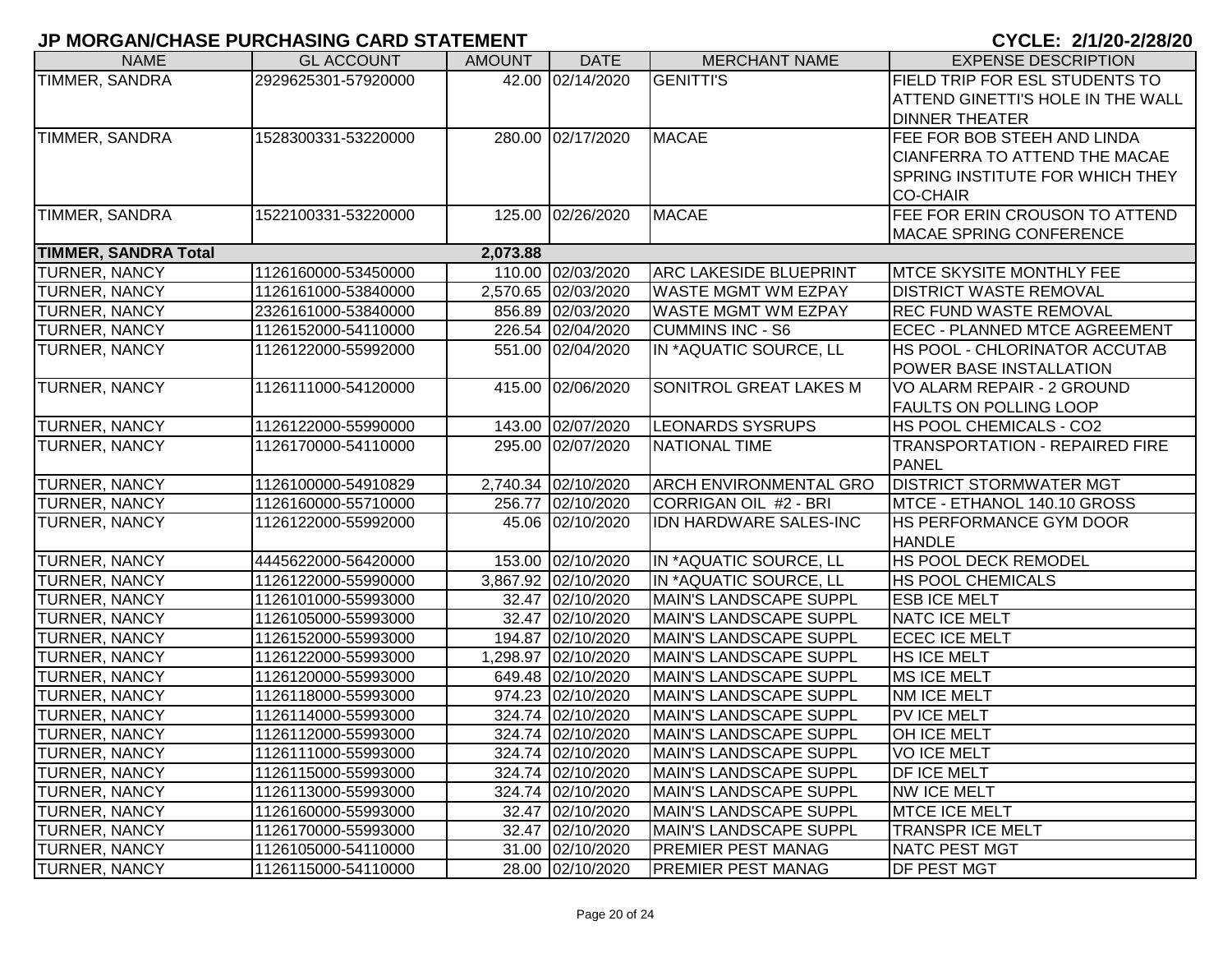| <b>NAME</b>          | <b>GL ACCOUNT</b>                          | <b>AMOUNT</b> | <b>DATE</b>                          | <b>MERCHANT NAME</b>                             | <b>EXPENSE DESCRIPTION</b>                                                                          |
|----------------------|--------------------------------------------|---------------|--------------------------------------|--------------------------------------------------|-----------------------------------------------------------------------------------------------------|
| <b>TURNER, NANCY</b> | 1126152000-54110000                        |               | 37.00 02/10/2020                     | <b>PREMIER PEST MANAG</b>                        | <b>ECEC PEST MGT</b>                                                                                |
| <b>TURNER, NANCY</b> | 1126101000-54110000                        |               | 43.00 02/10/2020                     | <b>PREMIER PEST MANAG</b>                        | <b>ESB PEST MGT</b>                                                                                 |
| <b>TURNER, NANCY</b> | 1126122000-54110000                        |               | 108.00 02/10/2020                    | PREMIER PEST MANAG                               | <b>HS PEST MGT</b>                                                                                  |
| <b>TURNER, NANCY</b> | 1126103000-54110000                        |               | 28.00 02/10/2020                     | PREMIER PEST MANAG                               | <b>ITC PEST MGT</b>                                                                                 |
| <b>TURNER, NANCY</b> | 1126120000-54110000                        |               | 37.00 02/10/2020                     | <b>PREMIER PEST MANAG</b>                        | <b>MS PEST MGT</b>                                                                                  |
| <b>TURNER, NANCY</b> | 1126118000-54110000                        |               | 56.00 02/10/2020                     | <b>PREMIER PEST MANAG</b>                        | <b>NM PEST MGT</b>                                                                                  |
| <b>TURNER, NANCY</b> | 1126113000-54110000                        |               | 103.00 02/10/2020                    | <b>PREMIER PEST MANAG</b>                        | NW PEST MGT                                                                                         |
| <b>TURNER, NANCY</b> | 1126112000-54110000                        |               | 28.00 02/10/2020                     | <b>PREMIER PEST MANAG</b>                        | OH PEST MGT                                                                                         |
| <b>TURNER, NANCY</b> | 1126114000-54110000                        |               | 28.00 02/10/2020                     | <b>PREMIER PEST MANAG</b>                        | <b>PV PEST MGT</b>                                                                                  |
| <b>TURNER, NANCY</b> | 1126111000-54110000                        |               | 1,280.00 02/10/2020                  | PREMIER PEST MANAG                               | <b>VO PEST MGT</b>                                                                                  |
| <b>TURNER, NANCY</b> | 1126120000-54110000                        |               | 195.00 02/11/2020                    | <b>COMMERICAL GLASS, LLC</b>                     | MS KITCHEN GLASS REPAIR WO 24182                                                                    |
| TURNER, NANCY        | 1126122000-54110000                        |               | 504.19 02/11/2020                    | KONE, INC.                                       | <b>HS ELEVATOR MAINTENANCE</b>                                                                      |
| <b>TURNER, NANCY</b> | 1126105000-54910000                        |               | 241.00 02/11/2020                    | SONITROL GREAT LAKES M                           | NATC - FIRE PANEL INSTALLATION                                                                      |
| TURNER, NANCY        | 1126160000-55710000                        |               | 521.19 02/12/2020                    | <b>SUBURBAN PROPANE</b>                          | BOSCO - PROPANE 232.5 GAL FEB 2020                                                                  |
| <b>TURNER, NANCY</b> | 1126160000-55730000                        |               | 145.00 02/13/2020                    | <b>HAROLDS FRAME SHOP</b>                        | MTCE - 2017 F350 TRUCK 11 - MODULE                                                                  |
|                      |                                            |               |                                      |                                                  | 3 PORT SOFT START                                                                                   |
| <b>TURNER, NANCY</b> | 1126101000-55993000                        |               | 30.05 02/13/2020                     | MAIN'S LANDSCAPE SUPPL                           | <b>ESB ICE MELT</b>                                                                                 |
| <b>TURNER, NANCY</b> | 1126105000-55993000                        |               | 30.03 02/13/2020                     | <b>MAIN'S LANDSCAPE SUPPL</b>                    | <b>NATC ICE MELT</b>                                                                                |
| <b>TURNER, NANCY</b> | 1126152000-55993000                        |               | 180.16 02/13/2020                    | <b>MAIN'S LANDSCAPE SUPPL</b>                    | <b>ECEC ICE MELT</b>                                                                                |
| <b>TURNER, NANCY</b> | 1126122000-55993000                        |               | 1,201.10 02/13/2020                  | MAIN'S LANDSCAPE SUPPL                           | HS ICE MELT                                                                                         |
| <b>TURNER, NANCY</b> | 1126120000-55993000                        |               | 600.55 02/13/2020                    | MAIN'S LANDSCAPE SUPPL                           | MS ICE MELT                                                                                         |
| <b>TURNER, NANCY</b> | 1126118000-55993000                        |               | 900.82 02/13/2020                    | MAIN'S LANDSCAPE SUPPL                           | <b>NM ICE MELT</b>                                                                                  |
| <b>TURNER, NANCY</b> | 1126114000-55993000                        |               | 300.27 02/13/2020                    | MAIN'S LANDSCAPE SUPPL                           | <b>PV ICE MELT</b>                                                                                  |
| <b>TURNER, NANCY</b> | 1126112000-55993000                        |               | 300.27 02/13/2020                    | MAIN'S LANDSCAPE SUPPL                           | OH ICE MELT                                                                                         |
| <b>TURNER, NANCY</b> | 1126111000-55993000                        |               | 300.27 02/13/2020                    | MAIN'S LANDSCAPE SUPPL                           | <b>VOICE MELT</b><br><b>DF ICE MELT</b>                                                             |
| <b>TURNER, NANCY</b> | 1126115000-55993000                        |               | 300.27 02/13/2020                    | MAIN'S LANDSCAPE SUPPL                           |                                                                                                     |
| <b>TURNER, NANCY</b> | 1126113000-55993000                        |               | 300.27 02/13/2020                    | <b>MAIN'S LANDSCAPE SUPPL</b>                    | <b>NW ICE MELT</b><br><b>MTCE ICE MELT</b>                                                          |
| <b>TURNER, NANCY</b> | 1126160000-55993000                        |               | 30.03 02/13/2020<br>30.03 02/13/2020 | MAIN'S LANDSCAPE SUPPL<br>MAIN'S LANDSCAPE SUPPL | <b>TRANSPR ICE MELT</b>                                                                             |
| <b>TURNER, NANCY</b> | 1126170000-55993000<br>1126122000-54120000 |               | 225.00 02/13/2020                    | <b>RUNYAN POTTERY SUPPLY</b>                     | HS LABOR TO EVALUATE AND REPAIR                                                                     |
| <b>TURNER, NANCY</b> |                                            |               |                                      |                                                  | <b>KILN REPLACEMENT</b>                                                                             |
| <b>TURNER, NANCY</b> | 1126120000-54120000                        |               | 377.00 02/13/2020                    | <b>RUNYAN POTTERY SUPPLY</b>                     | MS LABOR TO EVALUATE AND REPAIR<br>KILN REPLACEMENT AND SERVICE<br>CALL TO REPLACE RELAY ON MS KILN |
| <b>TURNER, NANCY</b> | 1126160000-55710000                        |               | 319.89 02/14/2020                    | CORRIGAN OIL #2 - BRI                            | MTCE - ETHANOL 176.30 GROSS                                                                         |
| <b>TURNER, NANCY</b> | 1126118000-54110000                        |               | 917.26 02/17/2020                    | <b>ARCH ENVIRONMENTAL GRO</b>                    | NM ROOM 653 - MOLD INVESTIGATION<br><b>AND INDOOR AIR QUALITY</b><br><b>MONITORING</b>              |
| TURNER, NANCY        | 1126122000-54110000                        |               | 283.48 02/17/2020                    | IN *AQUATIC SOURCE, LL                           | <b>HS POOL - LABOR TO REPLACE RAIL</b><br><b>CLAMPS ON LADDER</b>                                   |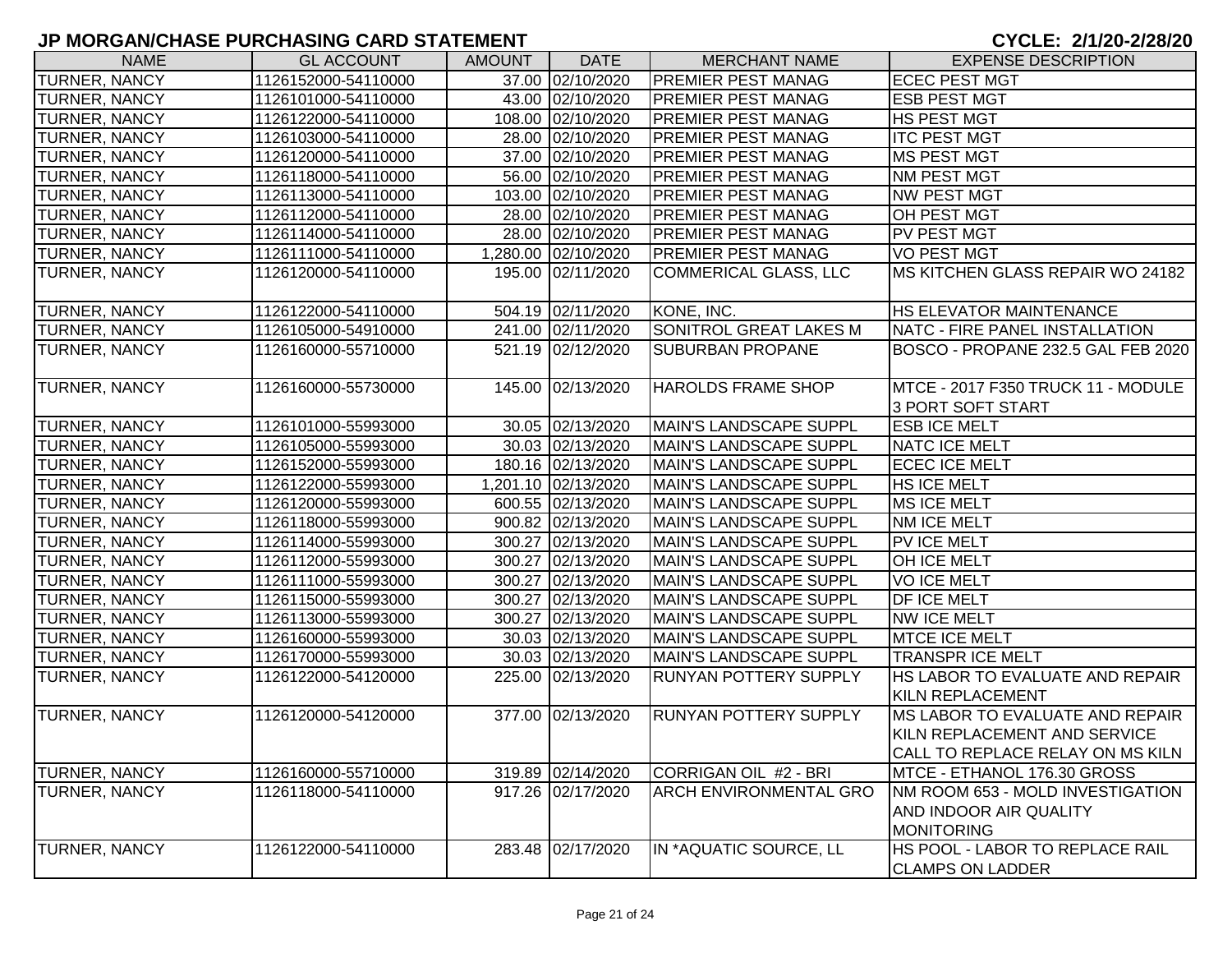| <b>NAME</b>                     | <b>GL ACCOUNT</b>   | <b>AMOUNT</b> | <b>DATE</b>          | <b>MERCHANT NAME</b>        | <b>EXPENSE DESCRIPTION</b>                                                                                                 |
|---------------------------------|---------------------|---------------|----------------------|-----------------------------|----------------------------------------------------------------------------------------------------------------------------|
| <b>TURNER, NANCY Total</b>      |                     | 27,142.43     |                      |                             |                                                                                                                            |
| VALENTINE, CYNTHIA              | 1127170000-53220000 |               | 90.00 02/12/2020     | OAKLAND SCHOOLS-RC INT      | JORDAN - BEGINNING BUS DRIVER<br><b>CLASS</b>                                                                              |
| <b>VALENTINE, CYNTHIA</b>       | 1127170000-53220000 |               | 510.00 02/14/2020    | <b>IMSBO</b>                | VALENTINE - MSBO CONFERENCE                                                                                                |
| <b>VALENTINE, CYNTHIA</b>       | 1127170000-53220000 |               | 95.00 02/20/2020     | <b>MI STATE POLICE PMTS</b> | VALENTINE - MICHIGAN TRAFFIC<br><b>SAFETY SUMMIT</b>                                                                       |
| <b>VALENTINE, CYNTHIA Total</b> |                     | 695.00        |                      |                             |                                                                                                                            |
| <b>VUICHARD, TATIANA</b>        | 2929641355-57920000 |               | 22.84 02/03/2020     | HOBBY LOBBY #733            | PRESCHOOL OFFICE SUPPLIES                                                                                                  |
| <b>VUICHARD, TATIANA</b>        | 2929641355-57920000 |               | 282.45 02/07/2020    | STAPLS7229627268000001      | PRESCHOOL TEACHER SUPPLIES                                                                                                 |
| <b>VUICHARD, TATIANA</b>        | 2929641355-57920000 |               | $(14.19)$ 02/10/2020 | STAPLS7229627268001001      | <b>PRESCHOOL TEACHER SUPPLIES</b><br><b>CREDIT</b>                                                                         |
| <b>VUICHARD, TATIANA</b>        | 2929641355-57920000 |               | 81.17 02/10/2020     | STAPLS7229672835000001      | PRESCHOOL TEACHER SUPPLIES                                                                                                 |
| <b>VUICHARD, TATIANA</b>        | 2929641355-57920000 |               | 58.74 02/11/2020     | SP * SMARTBOARDS.COM        | SMART BOARD REPLACEMENT PEN<br><b>AND ERASER</b>                                                                           |
| <b>VUICHARD, TATIANA</b>        | 2929641355-57920000 |               | 23.96 02/12/2020     | AMZN MKTP US*L55CF4VU3      | PRESCHOOL SPECIAL ED TEACHER<br><b>SUPPLIES</b>                                                                            |
| <b>VUICHARD, TATIANA</b>        | 2929641355-57920000 |               | 119.20 02/14/2020    | STAPLS7229840445000001      | PRESCHOOL TEACHER SUPPLIES                                                                                                 |
| <b>VUICHARD, TATIANA</b>        | 2929641355-57920000 |               | 22.45 02/20/2020     | STAPLS7229840445000002      | PRESCHOOL TEACHER SUPPLIES                                                                                                 |
| <b>VUICHARD, TATIANA</b>        | 1331100000-55990000 |               | 64.46 02/21/2020     | <b>CROWN AWARDS INC</b>     | <b>ENRICHMENT CLASS TROPHIES FOR</b><br><b>CHESS CLASS</b>                                                                 |
| <b>VUICHARD, TATIANA</b>        | 2929641355-57920000 |               | 84.74 02/24/2020     | SP * SMARTBOARDS.COM        | <b>PRESCHOOL SPECIAL ED SMART</b><br><b>BOARD REPLACEMENT PEN</b>                                                          |
| <b>VUICHARD, TATIANA</b>        | 2929641355-57920000 |               | 117.16 02/26/2020    | STAPLS7230078917000001      | <b>PRESCHOOL TEACHER SUPPLIES</b>                                                                                          |
| <b>VUICHARD, TATIANA Total</b>  |                     | 862.98        |                      |                             |                                                                                                                            |
| <b>WARECK, MICHELE</b>          | 2929622108-57920000 |               | 50.00 02/07/2020     | <b>ST LOUIS CENTER 2</b>    | <b>MEMORIAL DONATION</b>                                                                                                   |
| <b>WARECK, MICHELE</b>          | 1111322000-54910000 |               | 177.41 02/07/2020    | <b>WASTE MGMT WM EZPAY</b>  | <b>BUILDING RECYCLE CHARGES</b>                                                                                            |
| <b>WARECK, MICHELE</b>          | 1111322000-55110716 |               | 874.19 02/10/2020    | <b>HECK INDUSTRIES, INC</b> | DRAFTING CLASSROOM SUPPLIES                                                                                                |
| <b>WARECK, MICHELE</b>          | 2929622174-57920000 |               | 33.87 02/10/2020     | PANERA BREAD #608009        | <b>BREAKFAST TREATS FOR ACT</b><br><b>TESTING PROCTORS</b>                                                                 |
| <b>WARECK, MICHELE</b>          | 1111322000-55110708 |               | 338.40 02/10/2020    | STAPLS7229703251000001      | <b>GENERAL CLASSROOM SUPPLIES</b>                                                                                          |
| <b>WARECK, MICHELE</b>          | 1112722998-55110000 |               | 1,726.00 02/10/2020  | THE WEBSTAURANT STORE       | THIS ORDER IS FOR THE CAT RACK<br>SCHOOL STORE-IT IS TO BE PAID OUT<br>OF THE MARKETING GRANT ADDED<br><b>COST ACCOUNT</b> |
| <b>WARECK, MICHELE</b>          | 1111322000-53450707 |               | 104.94 02/11/2020    | CBI*CLEVERBRIDGE.NET        | CAD CLASSROOM STUDENT EDITION<br>MICROSOFT COMPUTER PROGRAM                                                                |
| <b>WARECK, MICHELE</b>          | 1111322000-57410000 |               | 12.99 02/12/2020     | AMAZON PRIME*UH7T178B3      | MONTHLY MEMBERSHIP FEE TO BE<br>ABLE TO PURCHASE SCHOOL ITEMS                                                              |
| <b>WARECK, MICHELE</b>          | 1111322738-55110000 |               | 40.00 02/12/2020     | <b>PRINTNOLOGY INC</b>      | PRINTING CHARGES FOR STAFF<br><b>MEMBER</b>                                                                                |
| <b>WARECK, MICHELE</b>          | 1111322000-55110726 |               | 2,360.00 02/13/2020  | <b>VERITIV-EAST</b>         | COPY PAPER FOR NOVI HIGH SCHOOL<br><b>COPY MACHINES</b>                                                                    |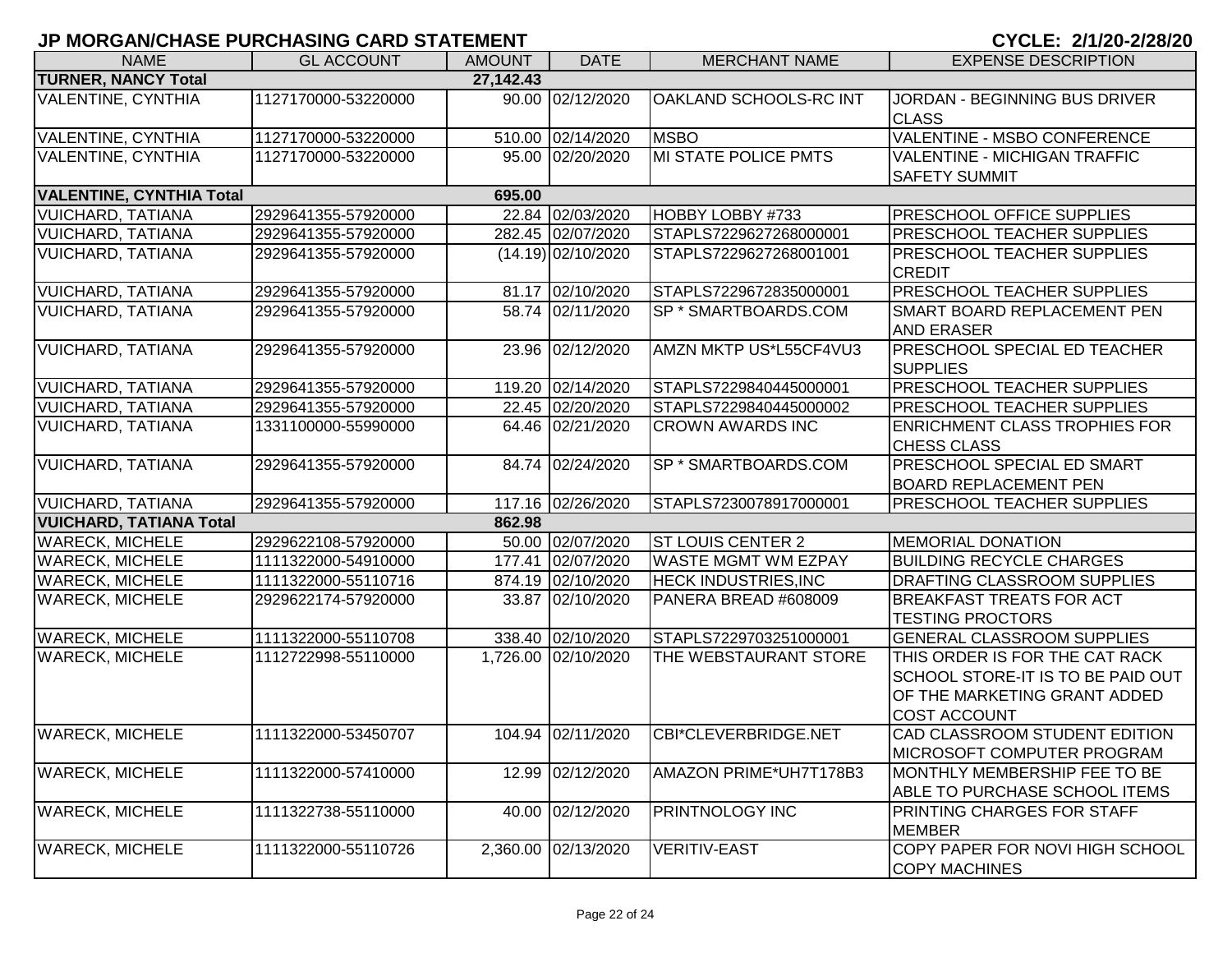| <b>NAME</b>                                              | <b>GL ACCOUNT</b>   | <b>AMOUNT</b> | <b>DATE</b>         | <b>MERCHANT NAME</b>          | <b>EXPENSE DESCRIPTION</b>                     |
|----------------------------------------------------------|---------------------|---------------|---------------------|-------------------------------|------------------------------------------------|
| <b>WARECK, MICHELE</b>                                   | 1111322000-57910695 | 25.77         | 02/14/2020          | AMZN MKTP US*5J01J9D53        | PETS IN THE CLASSROOM - NEF                    |
|                                                          |                     |               |                     |                               | <b>GRANT</b>                                   |
| <b>WARECK, MICHELE</b>                                   | 1111322000-55110799 |               | 97.24 02/14/2020    | OFFICEMAX/DEPOT 6614          | <b>MISCELLANEOUS TEACHING SUPPLIES</b>         |
|                                                          |                     |               |                     |                               |                                                |
| <b>WARECK, MICHELE</b>                                   | 1111322000-57410000 |               | 225.00 02/14/2020   | <b>PAYPAL *MICHIGANINT</b>    | <b>MICHIGAN INTERSCHOLASTIC</b>                |
|                                                          |                     |               |                     |                               | <b>FORENSIC ASSOCIATION MEMBERSHIP</b>         |
|                                                          |                     |               |                     |                               | PAYMENT                                        |
| <b>WARECK, MICHELE</b>                                   | 1111322000-57410000 |               | 150.00 02/14/2020   | <b>PAYPAL *MICHIGANINT</b>    | <b>MICHIGAN INTERSCHOLASTIC</b>                |
|                                                          |                     |               |                     |                               | FORENSIC ASSOCIATION - THEATER                 |
|                                                          |                     |               |                     | DELUXE <sup>*</sup>           | <b>DISTRICT REGISTRATION FEE</b>               |
| <b>WARECK, MICHELE</b>                                   | 2929622125-57920000 | 258.79        | 02/21/2020          |                               | <b>SPECIAL ORDER WATER BOTTLES FOR</b><br>DECA |
| <b>WARECK, MICHELE</b>                                   | 1124122000-55910000 |               | 101.78 02/21/2020   | SAMSCLUB #6657                | <b>ATTENDANCE OFFICE MEDICAL</b>               |
|                                                          |                     |               |                     |                               | <b>SUPPLIES</b>                                |
| <b>WARECK, MICHELE</b>                                   | 2929622137-57920000 |               | 2,100.89 02/24/2020 | <b>EF EDUCATION FIRST</b>     | SWITZERLAND STUDENT GROUP TRIP -               |
|                                                          |                     |               |                     |                               | A DEPOSIT WAS MADE TO CLUB FEES                |
|                                                          |                     |               |                     |                               | ACCOUNT TO OFFSET THIS PAYMENT                 |
| <b>WARECK, MICHELE</b>                                   | 2929622175-57920000 |               | 60.00 02/24/2020    | <b>SAFEWAY SHREDDING</b>      | <b>PAPER SHREDDING CHARGES FOR</b>             |
|                                                          |                     |               |                     |                               | NOVI HIGH SCHOOL                               |
| <b>WARECK, MICHELE</b>                                   | 1124122000-55910000 |               | 109.97 02/25/2020   | AMZN MKTP US*CC5AG2IU3        | <b>PRINCIPAL OFFICE SUPPLIES</b>               |
| <b>WARECK, MICHELE</b>                                   | 2929622158-57920000 |               | 315.00 02/25/2020   | <b>UNICEF USA</b>             | UNICEF DONATION FROM INTERACT                  |
|                                                          |                     |               |                     |                               | <b>CLUB</b>                                    |
| <b>WARECK, MICHELE</b>                                   | 2929622186-57920000 |               | 3,910.92 02/26/2020 | <b>AMWAY GRAND PLAZA HOTE</b> | <b>HOTEL FEES FOR STUDENT COUNCIL</b>          |
|                                                          |                     |               |                     |                               | <b>LEADERSHIP CONFERENCE</b>                   |
| <b>WARECK, MICHELE</b>                                   | 1124122000-55990000 |               | 263.52 02/26/2020   | STAPLS7230083197000001        | MISCELLANEOUS OFFICE SUPPLIES                  |
| <b>WARECK, MICHELE Total</b>                             |                     | 13,336.68     |                     |                               |                                                |
| <b>WATSON, MICHAELA</b><br><b>WATSON, MICHAELA Total</b> | 2929641355-57920000 | 38.48         | 38.48 02/10/2020    | HOBBY-LOBBY #645              | <b>CLASSROOM MATERIALS</b>                     |
| <b>WEBBER, RONALD</b>                                    | 1722100000-55910611 |               | 32.61 02/27/2020    | <b>STAPLES</b><br>00115659    | <b>OFFICE SUPPLIES (OFFICE OF</b>              |
|                                                          |                     |               |                     |                               | <b>ACADEMICS)</b>                              |
| <b>WEBBER, RONALD Total</b>                              |                     | 32.61         |                     |                               |                                                |
| <b>WESNER, KIMBERLY</b>                                  | 1122220000-55310000 |               | 47.33 02/03/2020    | <b>FOLLETT SCHOOL SOLUTIO</b> | <b>BOOKS FOR THE LIBRARY MEDIA</b>             |
|                                                          |                     |               |                     |                               | <b>CENTER</b>                                  |
| <b>WESNER, KIMBERLY</b>                                  | 1122220000-55310000 |               | 99.87 02/10/2020    | AMAZON.COM*NG2YD31I3          | <b>BOOKS FOR THE LIBRARY MEDIA</b>             |
|                                                          |                     |               |                     |                               | CENTER AND BOOK CLUB BOOKS                     |
| <b>WESNER, KIMBERLY</b>                                  | 1122220000-55310000 |               | 145.16 02/12/2020   | AMAZON.COM*7A2G85UE3          | BOOKS FOR LIBRARY MEDIA CENTER                 |
| <b>WESNER, KIMBERLY</b>                                  | 1122220000-55310000 |               | 20.23 02/12/2020    | <b>FOLLETT SCHOOL SOLUTIO</b> | <b>BOOK FOR LIBRARY MEDIA CENTER</b>           |
| <b>WESNER, KIMBERLY</b>                                  | 1122220000-55310000 |               | 19.74 02/13/2020    | <b>FOLLETT SCHOOL SOLUTIO</b> | <b>REPLACEMENT PLAYAWAY FOR</b>                |
|                                                          |                     |               |                     |                               | <b>LIBRARY MEDIA CENTER</b>                    |
| <b>WESNER, KIMBERLY Total</b>                            |                     | 332.33        |                     |                               |                                                |
| <b>WHEELER, DEANNA</b>                                   | 1125200000-53220000 |               | 340.00 02/26/2020   | <b>MSBO</b>                   | <b>MSBO CONFERENCE</b>                         |
| <b>WHEELER, DEANNA Total</b>                             |                     | 340.00        |                     |                               |                                                |